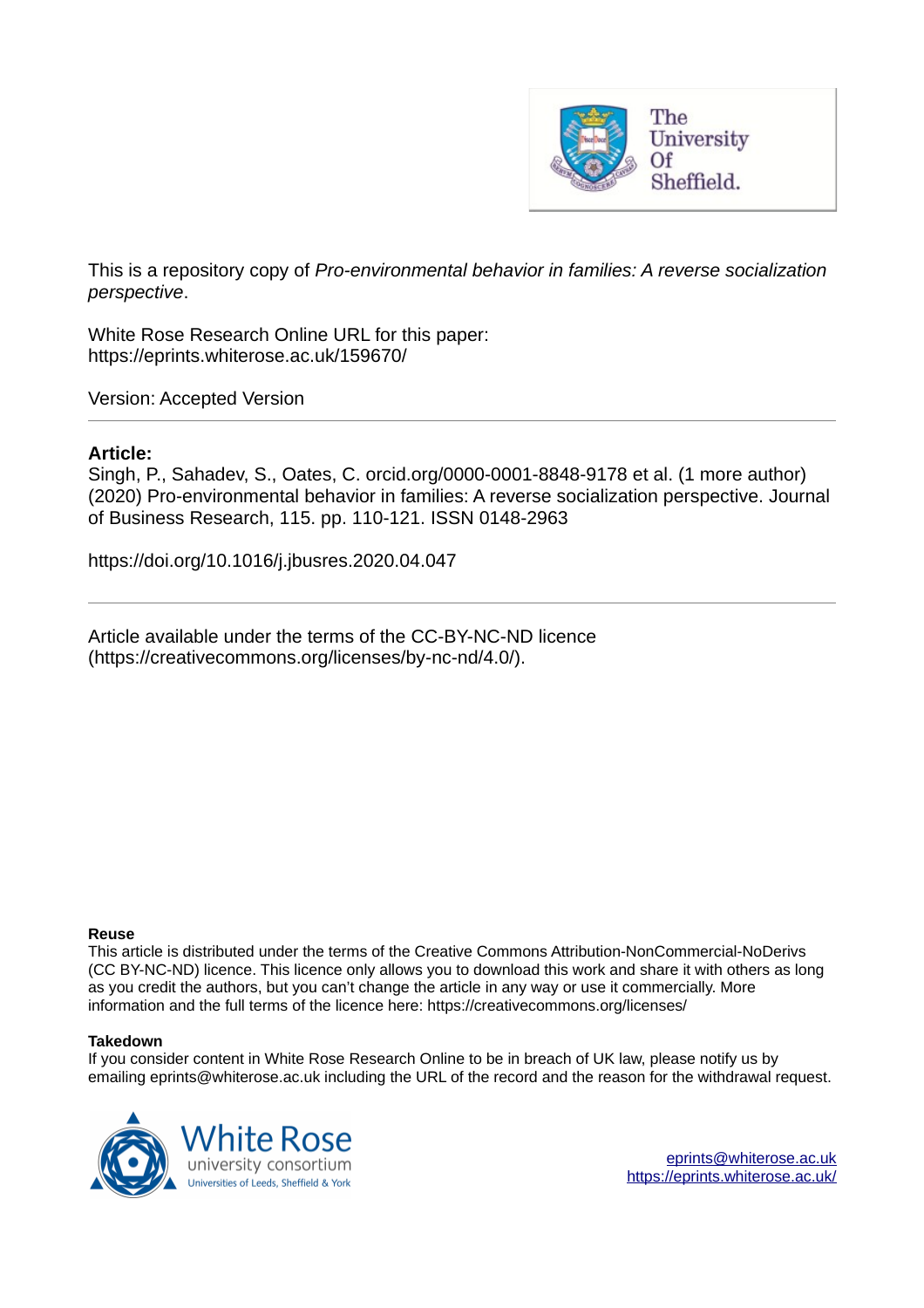#### **Pro-environmental behavior in families: A reverse socialization perspective**

## ABSTRACT

The importance of adolescents' influence on family pro-environmental behavior is attracting significant research attention. Drawing from the socialization perspective, the impact of adolescents' environmental concern and environmental knowledge on parental proenvironmental attitudes and pro-environmental behaviour is investigated. The mediating impact of parental attitude towards an adolescent's influence and parental belief in the environmental knowledge of the adolescent is also explored. The study also looks at the moderating role of two different adolescent influence strategies. The conceptual model is validated using data collected from 352 parent-adolescent dyads in India. Results show that adolescents' environmental *objective knowledge* does not have any impact on parental proenvironmental attitudes and behaviour while environmental *concern* is a key factor. Overall, parents as learners do not simply play a passive role in the environmental reverse socialization process, challenging the traditional understanding of reverse socialization theory.

#### *Keywords:*

Pro-environmental behavior, reverse socialization, adolescent environmental concern, adolescent influence strategies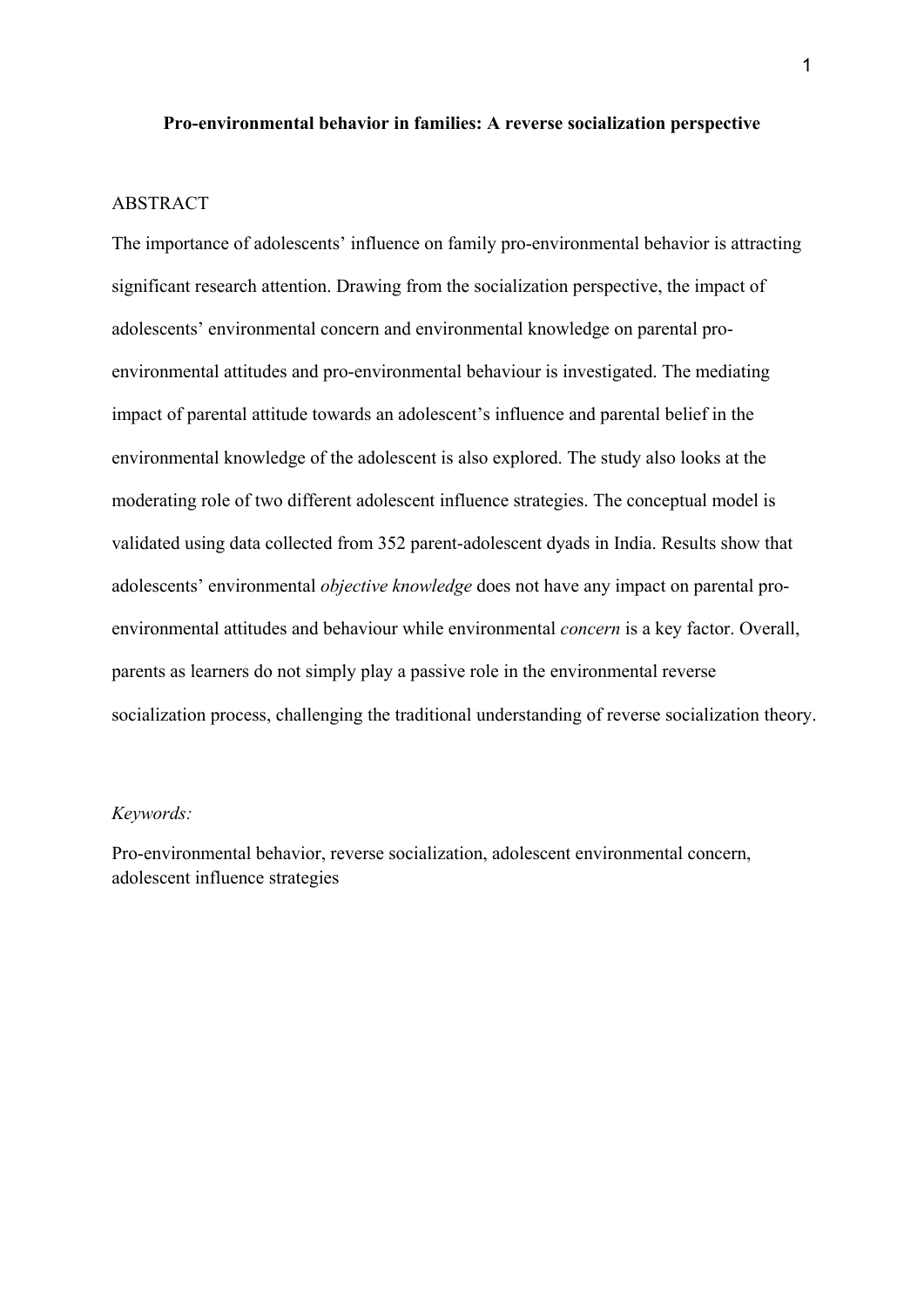## **Pro-environmental behavior in families: A reverse socialization perspective**

## **1. Introduction**

The child as consumer or influencer of family purchasing has been widely researched and discussed in the marketing literature (Kaur & Singh, 2006). Extant research suggests that the influence of children on purchase decisions increases with their age (Darley & Lim, 1986; John, 1999) hence adolescents have been acknowledged as having considerable influence on family purchase decisions (Atkin, 1978; Ekstrom, 1995; Chavda, Haley, & Dunn, 2005). However, whether they have an influence on the family adoption of pro-environmental practices is still under-explored in the literature (Larsson, Andersson, & Osbeck, 2010). The importance and relevance of young people in achieving sustainable development goals is widely articulated by the United Nations. The Global Action Programme for Education for Sustainable Development (ESD) by UNESCO recognised young people as central agents of change and included empowering and mobilizing youth as one of its five priority areas (UNESCO, 2018). As part of ESD, the importance attached to environmental issues in the educational system and the general exposure of adolescents to environmental conservation and sustainability related issues are expected to increase, leading to the empowerment of adolescents to act as influencers in promoting adoption of pro-environmental consumption patterns in their families.

Acknowledging the potential role of adolescents in acting as catalysts of attitudinal and behavioral change in families, several consumer psychologists as well as researchers in the field of education have studied adolescents' impact on their families (e.g., Ballantyne, Connell, & Fien, 2006; Ballantyne, Fien, & Packer, 2001a; 2001b; Ekstrom, 1995; Gentina & Muratore, 2012; Gronhoj, 2007; Gronhoj & Thogersen, 2007; Hopkins, 2005; Legault &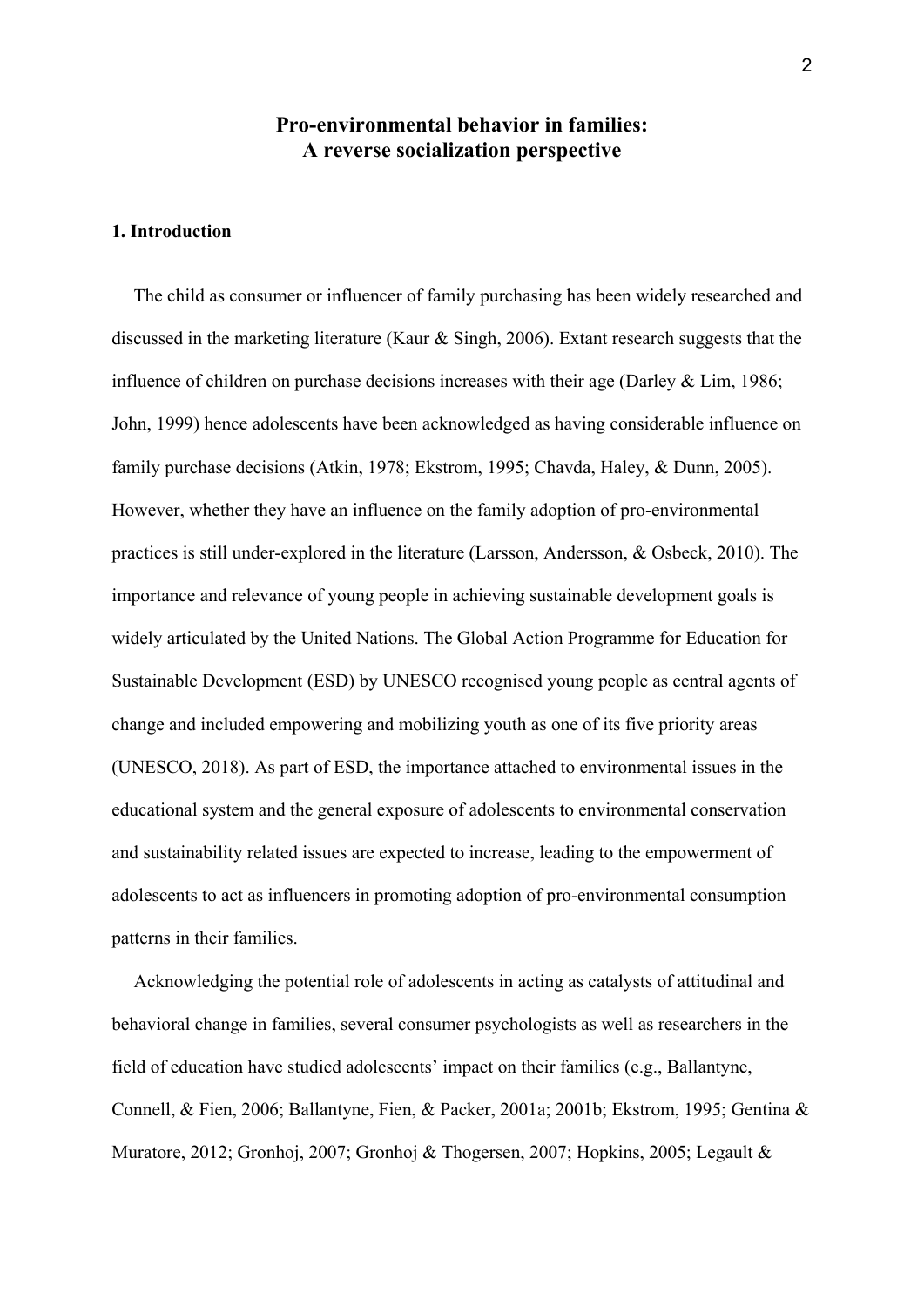Pelletier, 2000). However, studies offer mixed results in the context of adolescents' influence on environmental socialization of parents. Some studies conclude that parents acquire environmental knowledge from their adolescents (Ballantyne et al., 2001a; 2001b; Evans, Gill, & Marchant, 1996; Volk & Cheak, 2003), but other studies show that adolescents influence their parents' environmental behaviour as well as knowledge (Damerell, Howe, & Milner-Gulland, 2013; Maddox, Doran, Williams, & Kus, 2011). Studies have also shown that while adolescents do participate in environmental consumption discussions in the family, they do not actually influence changes in family behavior (Gronhoj, 2006; 2007; Gronhoj & Thogersen, 2007). Further, these studies have had little to say about the process of adolescents' influence on parents' environmental knowledge and behaviour, on family negotiations, on factors influencing the level of influence, and on adolescents' actual effect on family environmental behaviour. The present study addresses some of these issues by using consumer socialization theory as a context to analyse the dynamics and factors involved in the socialization process.

Consumer socialization theory is widely applied to adolescents' learning of the consumption process and adolescents' influence on family consumption decisions (Chan & McNeal, 2006; Ekstrom, 2006; Watne & Brennan, 2009). However, the theory's application to environmental reverse socialization of parents remains under-explored. With a few exceptions (e.g., Ekstrom, 1995; Hall & Garma, 2000; Woollam, Griffiths, & Williams, 2006; Gentina & Muratore, 2012) studies that use socialization theory to explore the influence of adolescents' environmental reverse socialization of their parents are few in number.

The majority of studies exploring the role of adolescents in the environmental socialization of their parents is based in Western, developed societies (Evans et al., 1996; Leeming et al., 1997; Chavda, Haley, & Dunn, 2005; Stern, Powell, & Hill, 2014) and only a few studies consider this topic in developing countries (Damerell et al., 2013; Vaughan, Gack,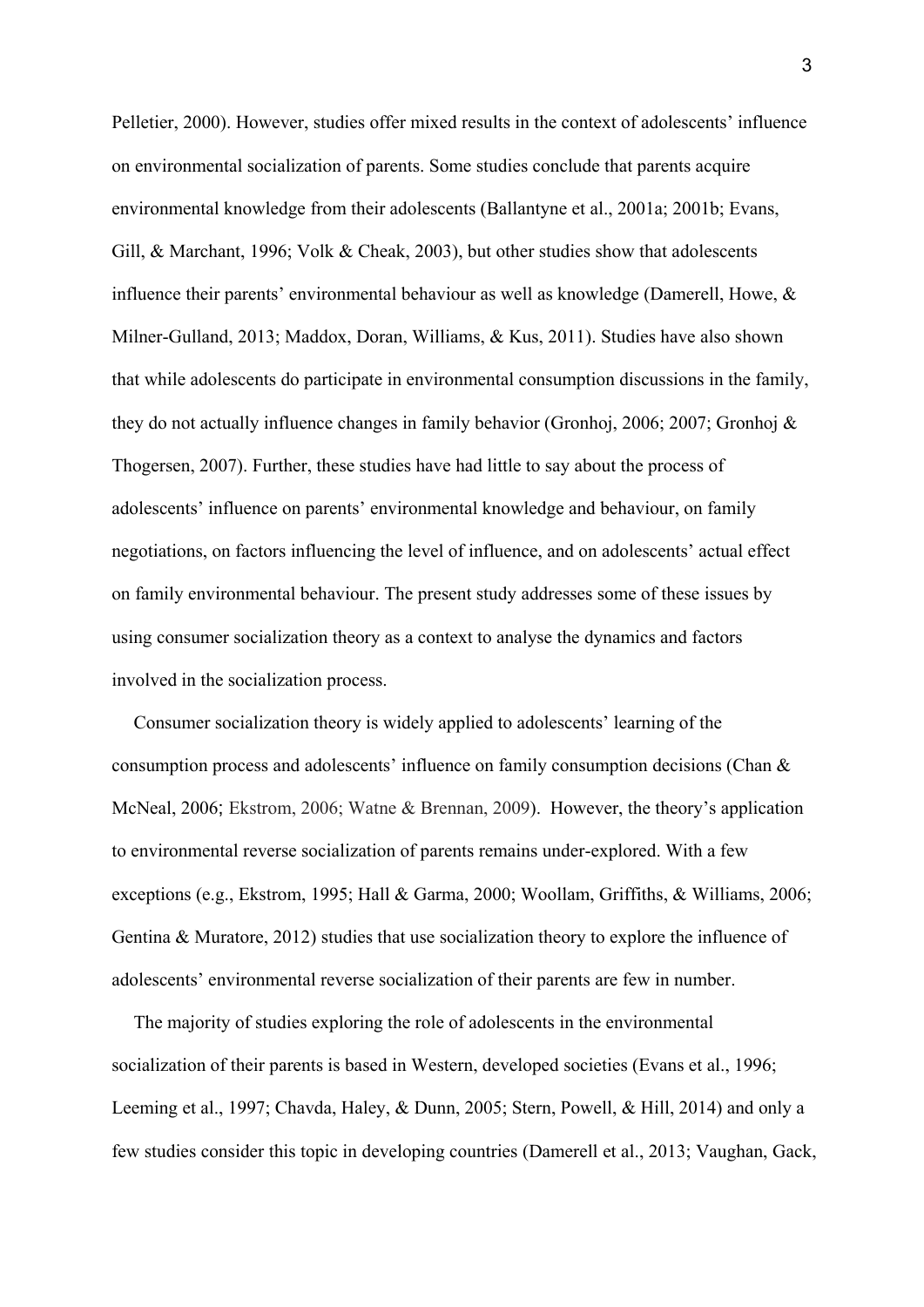Solorazano, & Ray, 2003). This is a lacuna in the literature because the contribution of developing countries to global environmental degradation is becoming significant. For example, India was the third largest emitter of  $CO<sub>2</sub>$  in the world in 2017 (Pettinger, 2017). Though the Indian percapita  $CO<sub>2</sub>$  emission figures are much below the world average, with increasing pace of economic development  $CO<sub>2</sub>$  emissions percapita are growing at about 6% every decade (Dubash & Bharadwaj, 2018). It was estimated that 65% of India's carbon dioxide emissions in 2009 came from heating, domestic uses and the power sector, and that 9% came from transportation (EIA, 2014). These figures highlight how effective environmental conservation activites at the household level in India could play an important role in a worldwide environmental conservation effort. Hence, studies on Indian families and especially adolescents' influence on family pro-environmental behaviour as a means of reducing environmental degradation are very relevant.

India has taken major formal measures in the area of environmental education since the Stockholm summit in 1972. Environmental education is now mandatory in Indian schools after a Supreme Court ruling (Sonowal, 2009). However, in India there is very little research in this area. India is a country with the largest population of adolescents in the world, with 243 million individuals aged 10-19 years who constitute 20% of the world's 1.2 billion adolescents (Unicef, 2011). This combination of factors (India as a major contributor to environmental pollution and home of the largest adolescent population) makes India instrumental in the environmental discourse centring on young people as agents of change. The education policy of India expresses a strong conviction that through systematic environmental education it is possible to stimulate a sense of responsibility in young people which then can be transferred to the community (Green Teacher, 2012), an important fact that reinforces the relevance of India as a context for this research.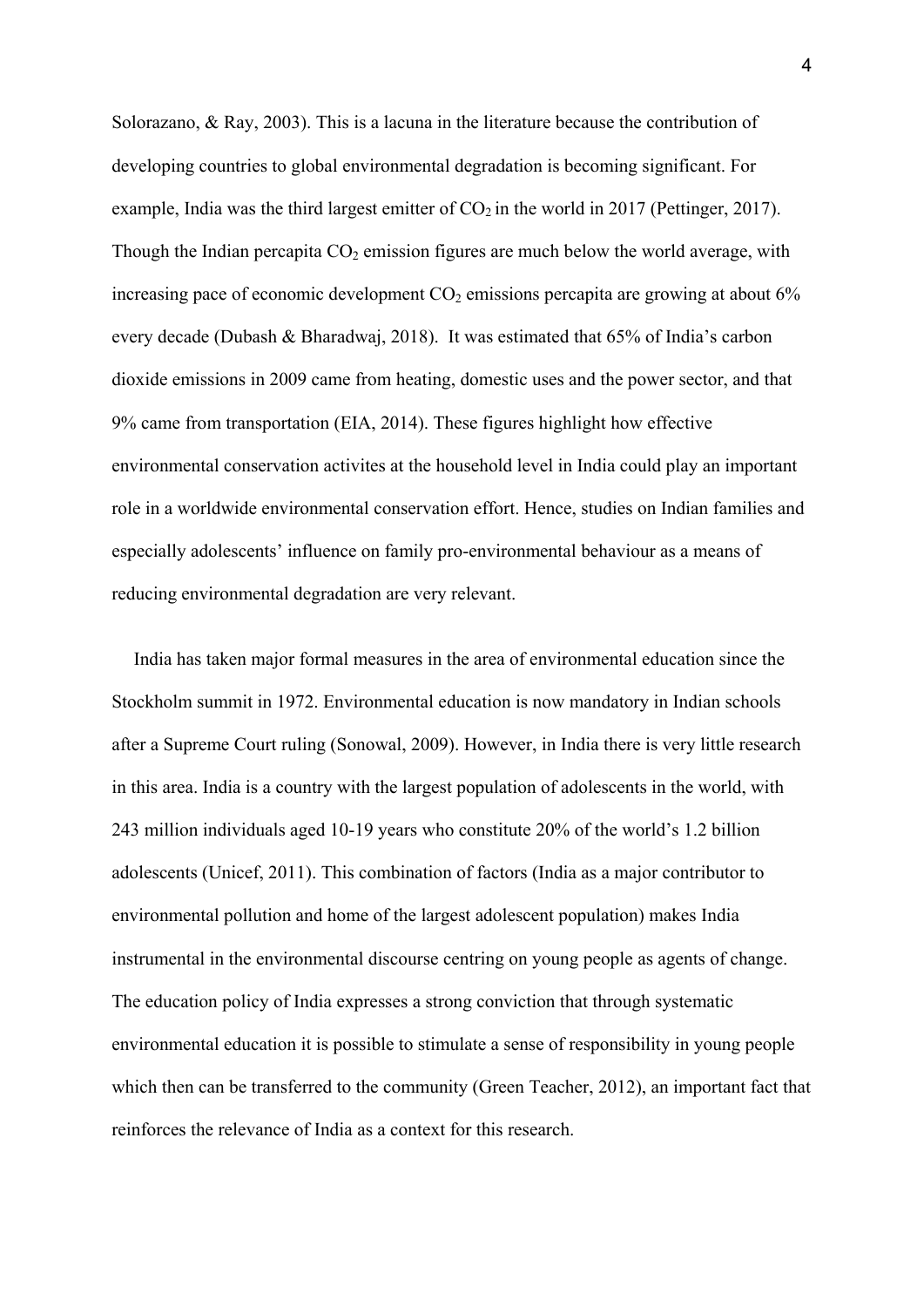Culture plays an instrumental role in influencing family dynamics. Roland (1988) observed that Indian citizens have a familial self, which indicates a strong identity with important groups such as the family. This makes Indian society distinct from Western societies, which are more individualistic and focus more on individual achievements (Hofstede, 2001). Differences in culture influence the dynamics in a social group like the family. As Jain and Bhatt (2004) stated, giving respect to elders is an important trait of Indian culture, and the views of elders are always accepted and acted upon. Rao, McHale, and Pearson (2003) suggested that children in Indian middle class families grow up in a cultural context that emphasizes values of familial interdependence and filial piety that are different from the focus on autonomous self-development characteristics of Western families. This aspect of culture is important to researching reverse socialization, as it may affect the nature and success of the influence of adolescents in family decision making and in parents' receptivity towards that influence.

This paper will explore the role of adolescents in environmental reverse socialization of parents, the process of environmental reverse socialization, factors affecting the strength of adolescents' influence in the environmental reverse socialization of parents, and whether this socialization actually translates into pro-environmental behaviour in Indian families.

#### **2. Literature review**

#### *2.1. Environmental reverse socialization*

According to Moschis (1987) socialization and re-socialization result from individuals' continuing adjustments to new situations. Socialization is in fact accepted as a lifelong process (Brim, 1966; Ekstrom, 2006; Moschis, 1987; 2007). An important element in this process is the socialization agent (Ward, 1974). Adolescents and children of a younger age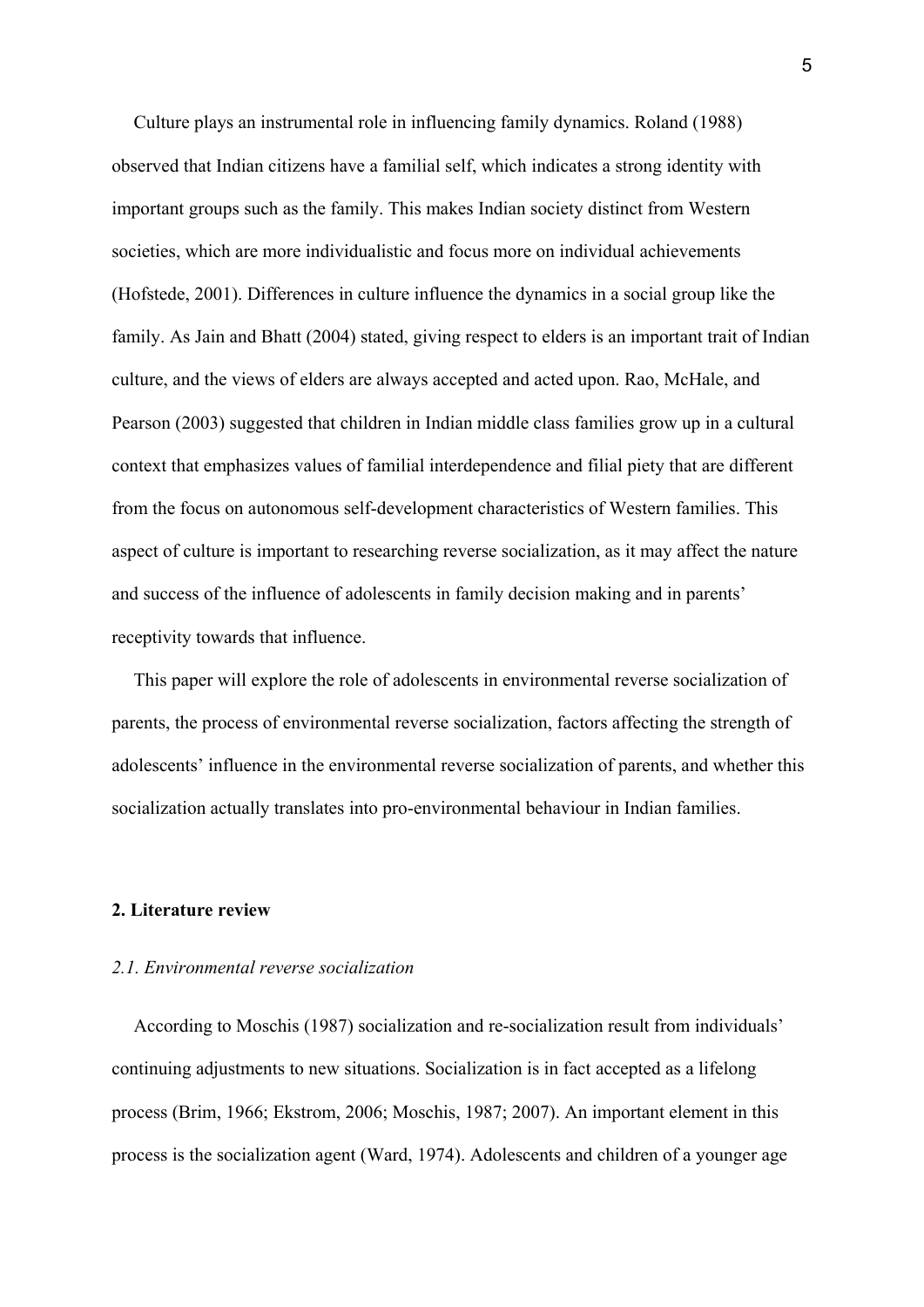have been recognised as important agents of socialization for their parents (Gronhoj, 2006; Larsson et al., 2010). The process of socialization of parents by their children is termed reverse socialization (Foxman, Tansuhaj, & Ekstrom, 1989; Moschis, 1985). Based on Ward's (1974) insights, Gentina and Muratore (2012) described reverse socialization as a process of adolescents' influence on their parents' knowledge, skills, and attitudes related to consumption.

The family as a unit of consumption plays an important role in the environmental discourse and various family members work towards teaching different behaviors to each other. Adolescents are considered as vital actors, as they are (primarily) environmentally socialized in ways that their parents never were, due to the provision of environmental education programs in schools. Gentina and Muratore (2012, p.162) defined environmental reverse socialization as "the process where parents learn environmental knowledge, attitudes and skills from their adolescents", relevant to their functioning as actors in the sphere of environmental discourse. Based on Ward's (1974) suggestion that directly and indirectly relevant knowledge, skills and attitudes of consumption should be part of the research on the consumer socialization process, the present study focuses on directly relevant environmental knowledge, skills and attitudes. The study considers issues like knowledge about environmental problems and possible solutions to those; skills to behave in a proenvironmental manner (e.g., waste sorting, reusing, recycling, reducing water and energy usage); selection of environmentally friendly products, and pro-environmental attitudes.

Researchers in environmental education and consumer research have shown increasing interest in the effect an adolescent might have on their family's environmental learning and behavior. Studies in Australia, Poland, UK, Canada, Costa Rica, Hawaii and Madagascar found that adolescents learn about specific environmental behavior and attempt to influence their parents' knowledge and awareness about different environmental issues. For instance,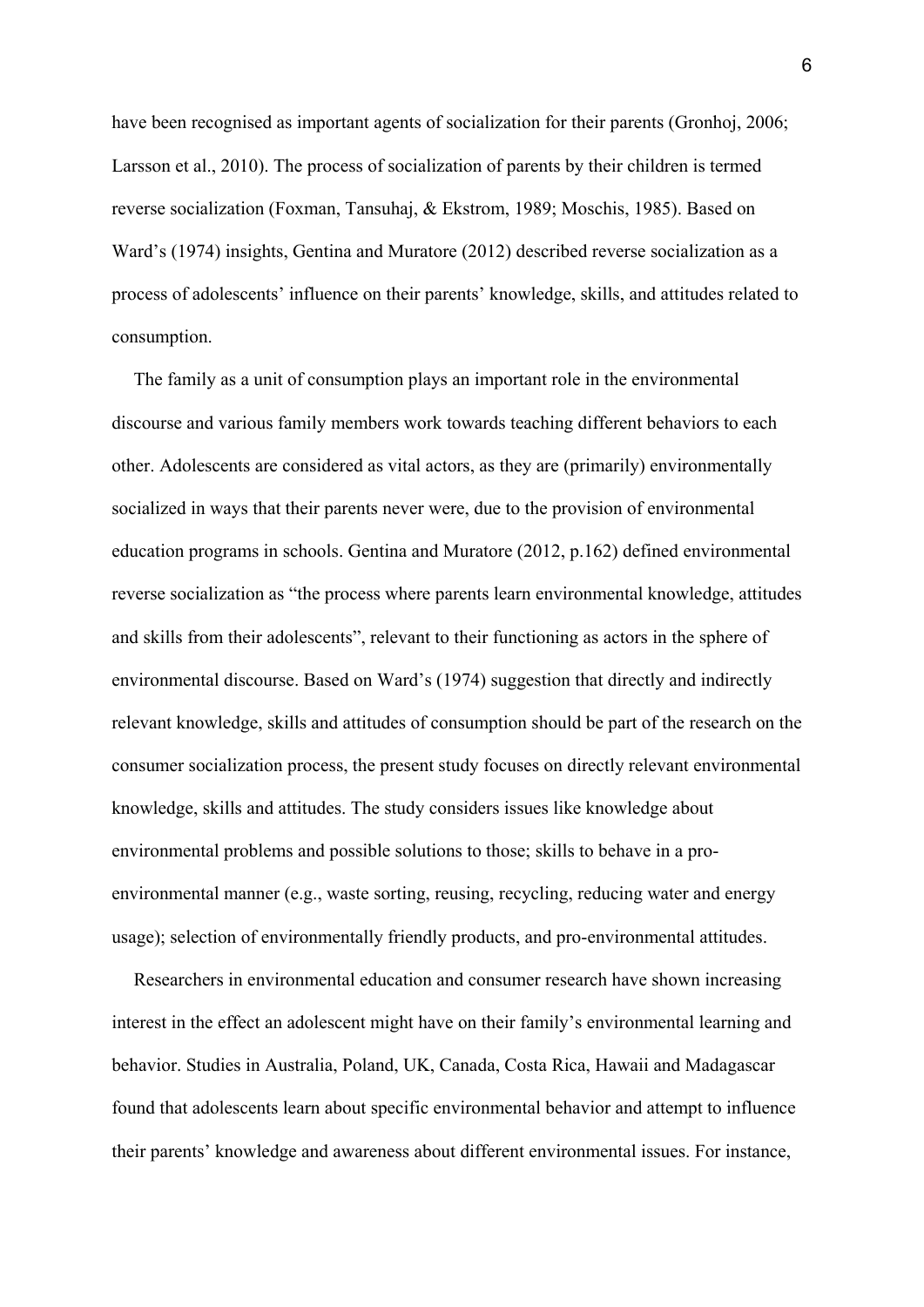Ballantyne et al. (2001a; 2001b) showed that 9-18 year olds in Australia who attended environmental programs, subsequently initiated discussions at home. Adolescents in Poland shared their learning at home, with a third attempting to improve their family's waste practices (Grodzinska-Jurczak, Bartosiewicz, Twardowska, & Ballantyne, 2003). Results from UK, Canada, Costa Rica, Hawaii and Madagascar also concur with these findings and suggested that parents do learn environmental knowledge and attitudes from their adolescents (Evans et al., 1996; Istead & Shapiro, 2014; Maddox et al., 2011; Rakotomamonjy, Jones, Razafimanahaka, Ramamonjisoa, & Williams, 2015; Vaughan et al., 2003; Volk & Cheak, 2003; Woollam et al., 2006). However, the influence on actual environmental behavior such as family consumption practices is still not clear and remains an area that is under-explored.

#### *2.2. Effect of adolescent knowledge and concern on environmental reverse socialization*

Environmental knowledge incorporates knowledge and awareness about environmental problems and possible solutions to those problems (Kollmuss & Agyeman, 2002; Bamberg & Moser, 2007; Isildar & Yildirim, 2008). 'Knowledge' is considered as an important factor in determining adolescents' influence on their parents. Research in consumer psychology posits product knowledge as one of the main factors which drives adolescents' influence on family decision making (Foxman et al., 1989). In the context of environmental reverse socialization, adolescents gain knowledge from formal environmental education and are exposed to media that provides them with the 'social power' which may encourage parents to view their adolescents' suggestions as credible and accurate (Uzzell, 1994). We hypothesise that:

> **H1**: Adolescents' objective environmental knowledge positively influences environmental reverse socialization of parents.

Environmental concern indicates "the degree to which people are aware of problems regarding the environment and support efforts to solve them and or indicate the willingness to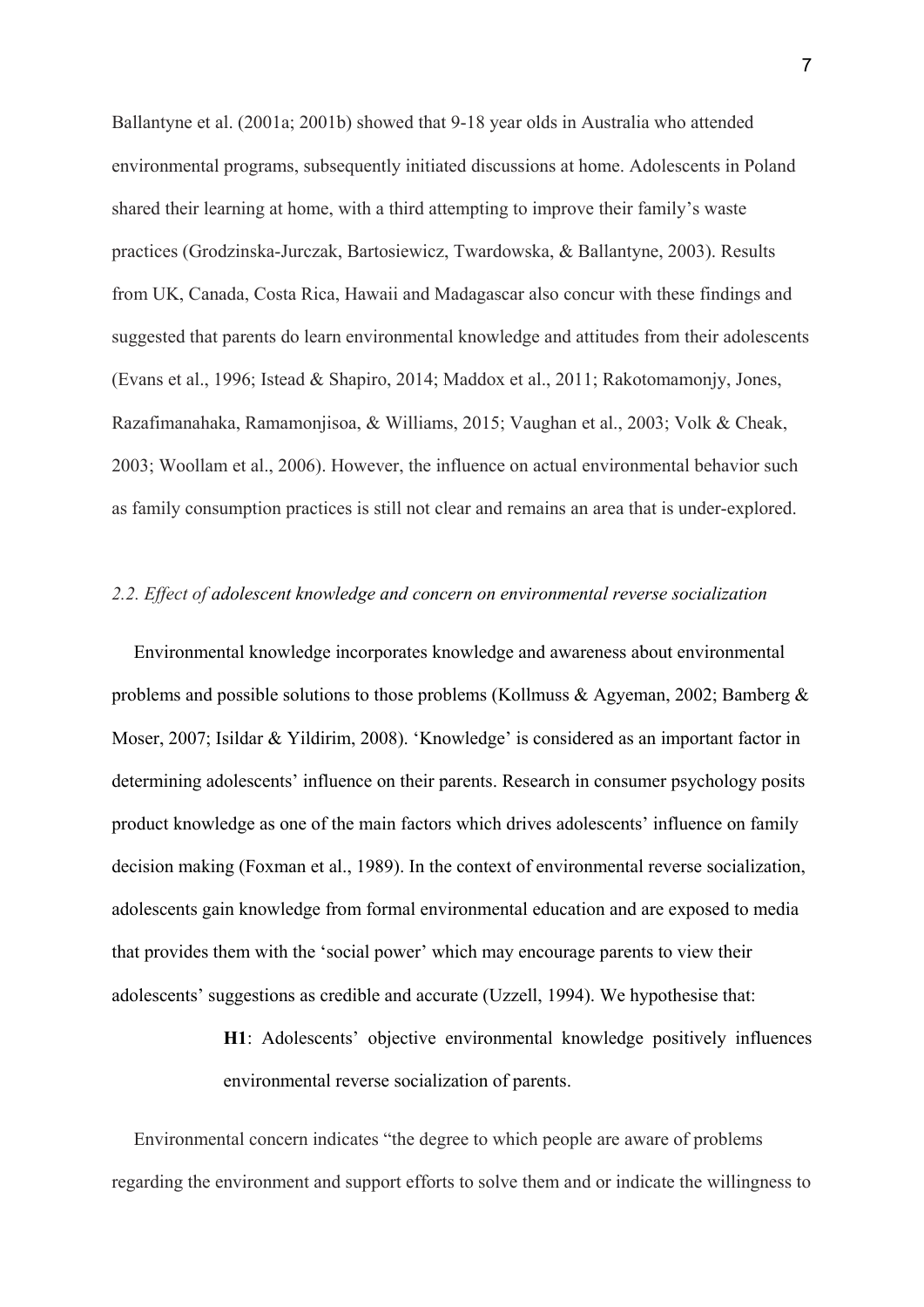contribute personally to their solution" (Dunlap & Jones, 2002, p.485). Environmental concern has been treated as an evaluation of or an emotional attitude towards facts, one's own behaviour, or others' behaviour with consequences for the environment (Weigel, 1983; Sjoberg, 1989; Takala, 1991). It is suggested that environmental issues are more affective than cognitive, therefore an emotion like concern plays an important role in determining environmental behavior (Follows & Jobber, 2000; Nath, Kumar, Agrawal, Gautam, & Sharma, 2013). Kals et al. (1999) suggested that emotional affinity towards the environment motivates protective behaviour. Therefore, environmental concern driven by emotional affinity to the environment (Kals et al., 1999) and/or willingness to contribute to a solution (Dunlap & Jones, 2002) may motivate adolescents to environmentally reverse socialize their parents in a desire to protect the environment. Uzzell (1994), while exploring the process of adolescents' influence on parents' pro-environmental behaviour, found mixed results for the impact of adolescents' environmental concern on parental response. Uzzell (1994) found that in the UK parents were positive about their adolescent's catalytic role when they felt that their adolescent was environmentally concerned, but such relationships were not found among French, Danish and Portuguese parents. Uzzell's (1994) study used a qualitative design and hence the results were not generalizable. Therefore, to test the impact of environmental concern the second hypothesis will study the impact of adolescents' environmental concern on parents' environmental reverse socialization.

**H2**: Adolescents' environmental concern positively influences environmental reverse socialization of parents.

### *2.3. Parents' perception of adolescents' environmental knowledge*

Socialization literature suggests that influence is viewed as a process 'relative' to the influence of other family members (Belch, Belch, & Ceresino, 1985; Corfman & Lehmann,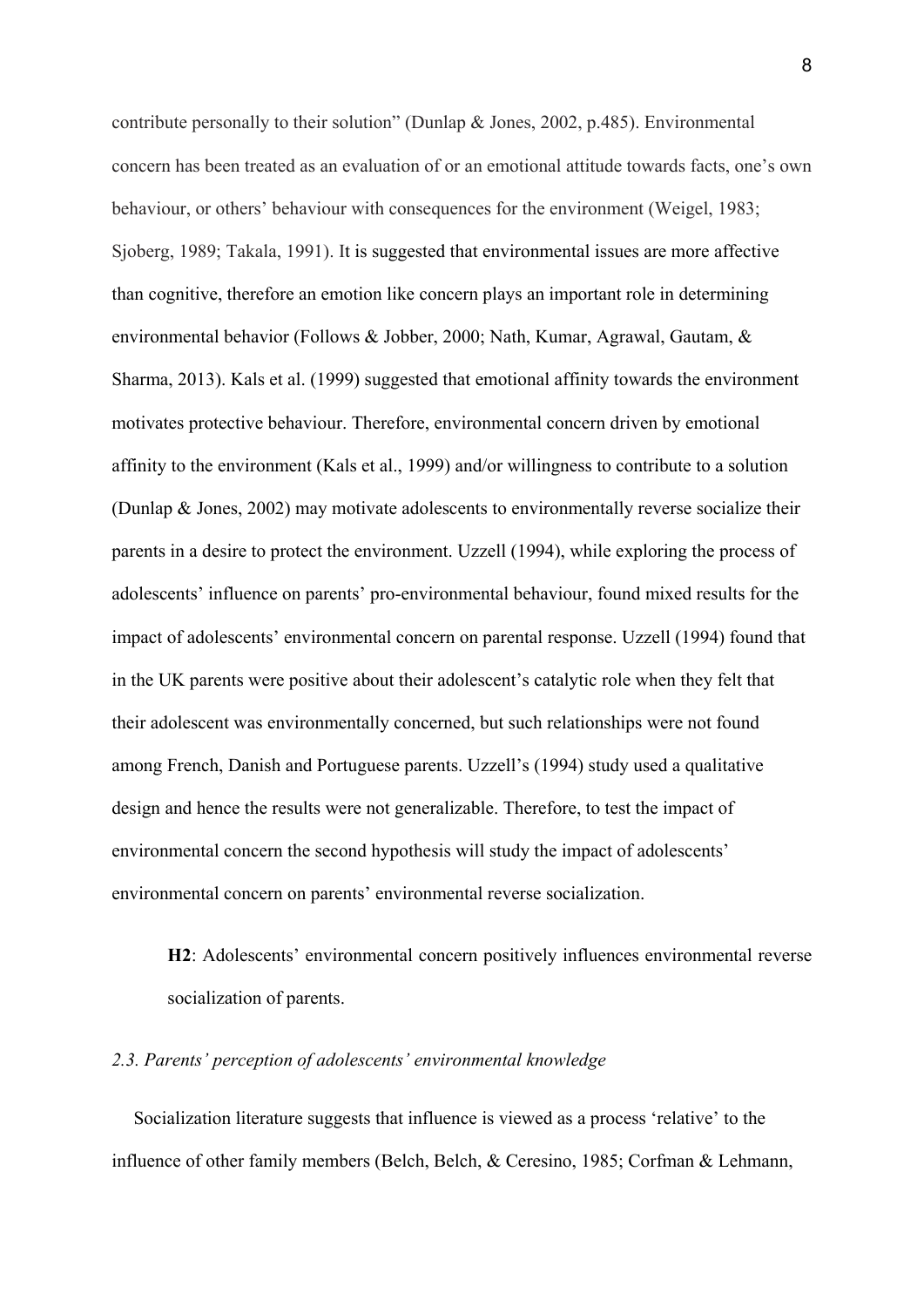1987). Explaining the influence in family decision making Davis (1976) suggested that an individual's resources relative to others and involvement in the decision impact the relative degree of influence. Davis (1976) conceptualised resources as both general, like education and occupation status of one member compared to another, or specific, like time availability during decision making. Expanding on this and taking the same concept of resources, Beatty and Talpade (1994) suggested that an individual's resources may be viewed as a source of his/her ability or power, whilst one's interest or investment in a decision provides the motivation. An adolescent's knowledge about a product or service and their involvement with it are considered to be the most important resource and motivation which guide their perceived influence in the family (Beatty & Talpade, 1994; Foxman et al., 1989), therefore providing them a social power attributed to their knowledge and expertise (Cialdini, 1993). Translating the discussion into the context of environmental reverse socialization, it seems likely that because of the formal environmental education adolescents receive in school, they can be perceived to possess more environmental knowledge than their parents and thus have some social power attributed to their knowledge in this category, leading towards the ability to influence their parents.

However, the strength of the social power of a socialization agent (adolescent in this study) over a learner (parent in this study) is not absolute and varies with the extent of the knowledge or perception of knowledge which the learner attributes to the agent within a given area (French & Raven, 1959). Cartwright (1959) stated that if adolescents are perceived as knowledgeable by their parents they also have a certain amount of social power over them in these categories. Whether the parent accepts the influence of their adolescent on family decisions depends on the perceived social power of the adolescent (Cialdini, 1993). Supporting the value of perceived social power by parents, Foxman et al. (1989) found that parental perceptions about an adolescent's resources (i.e. product knowledge) affected the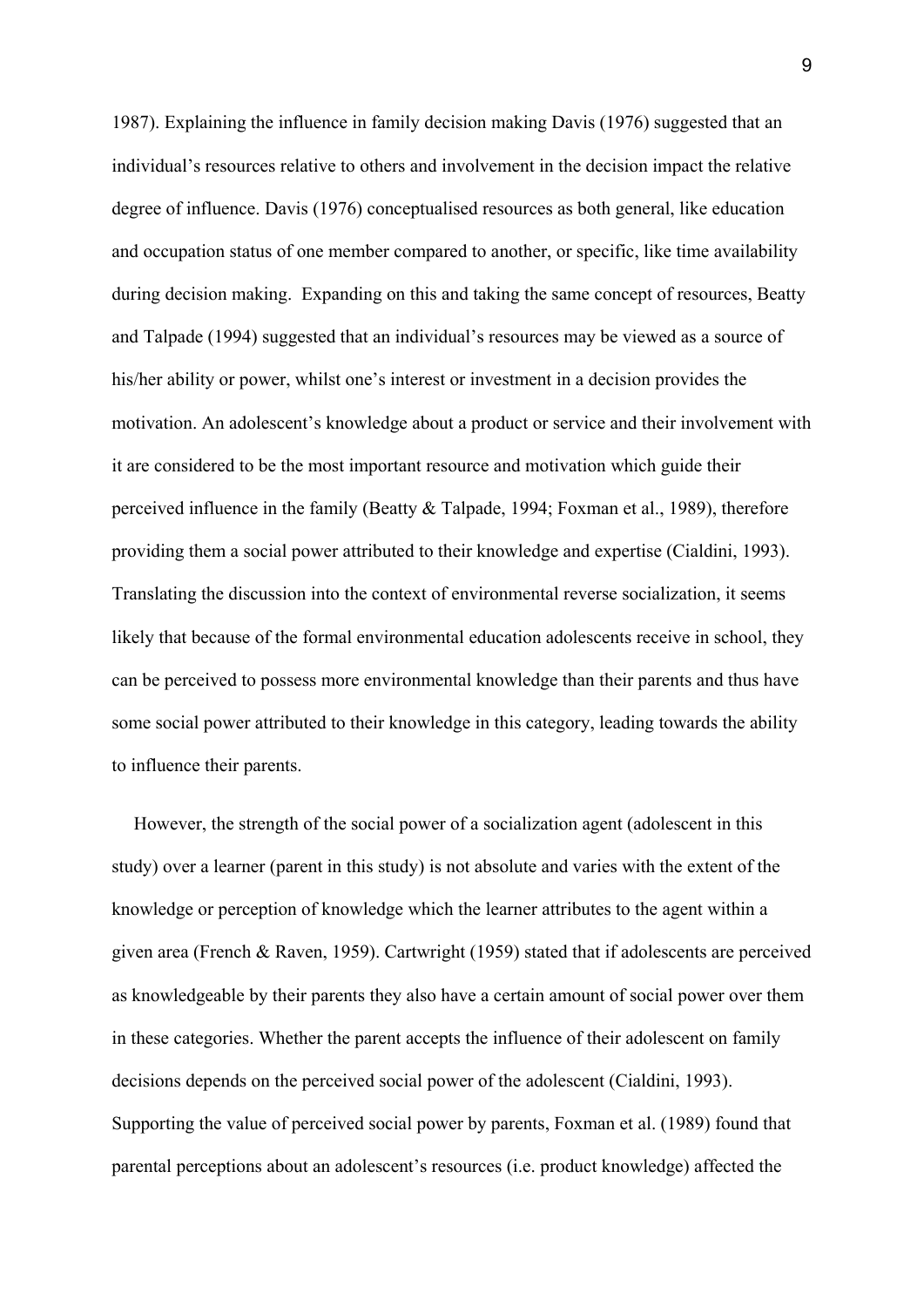level of adolescent influence in family decision making, with adolescents whose parents had a high opinion of their resources having more influence on family purchase processes.

Therefore, in the context of environmental reverse socialization, it is hypothesised that a parent's perceptions about their adolescent's environmental knowledge will mediate the influence of the adolescent on the environmental reverse socialization of parents:

**H3a**: Parents' perception of their adolescent's environmental knowledge mediates the impact of the adolescent's environmental concern on environmental reverse socialization of parents.

**H3b**: Parents' perception of their adolescent's environmental knowledge mediates the impact of the adolescent's environmental knowledge on environmental reverse socialization of parents.

#### *2.4. Influence strategies*

John (1999) suggested that learning ways of becoming a successful influence agent through the use of influence strategies is an important aspect of socialization. Consumer behavior research shows that the particular influence strategy adolescents use determines the level of influence adolescents can exert on their parents (Cowan & Avants, 1988; Cowan, Drinkard, & MacGavin, 1984; Kim, Lee, & Hall, 1991). Adolescents use a variety of influence strategies to persuade their parents and change them according to product category and expected outcome (Atkin, 1978; Bao, Fern, & Sheng, 2007; Kim et al., 1991; Palan & Wilkes, 1997). Influence strategies are divided into two categories: unilateral and bilateral strategies (Bao et al., 2007; Offerman & Schrier, 1985). Unilateral strategies are one-sided, require no co-operation, but rather involve stating to one's partner (in the discussion) what one will do, whereas bilateral strategies are bidirectional, dynamic, interactive and require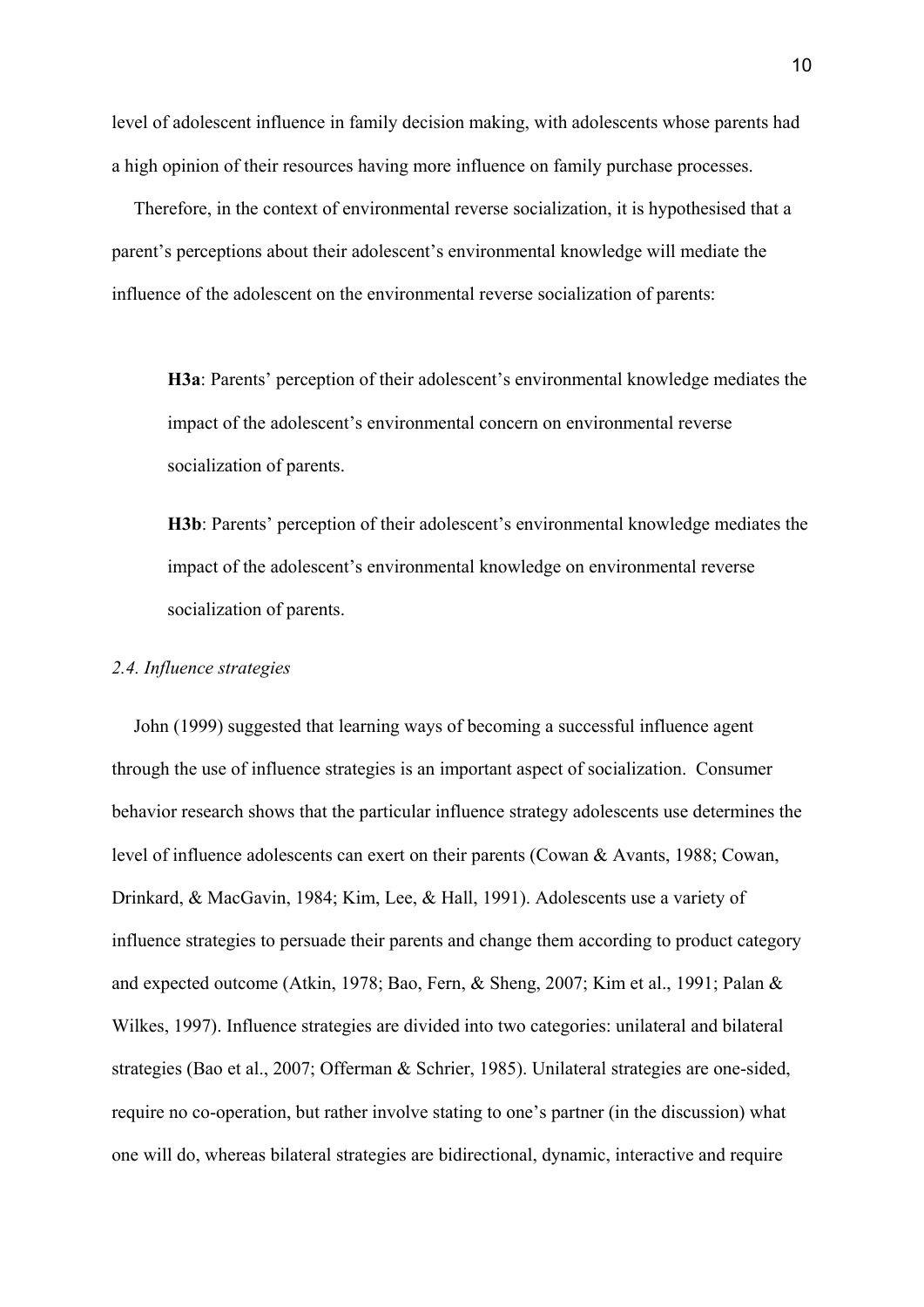partners to participate in a discussion and work towards mutual gain (Falbo & Peplau, 1980; Cowan & Avants, 1988).

Unilateral strategies include direct request, stubborn persuasion, and playing on emotions, whereas bilateral strategies include reasoning, bargaining, sweet talk, and coalition (Offerman & Schrier, 1985; Bao et al., 2007). The use of influence strategies differs depending on culture (Yang, Kim, Laroche, & Lee, 2014). Compared to Western cultures, adolescents in Eastern cultures use fewer bilateral and more unilateral strategies (Yang et al., 2014). The influence strategy research in India also supports Yang et al.'s (2014) findings. Chaudhary and Gupta (2012) found that unilateral strategies, mainly persuasion and emotional strategies, are more often used by Indian children and were found to be successful. But Yang et al. (2014) and Chaudhary and Gupta's (2012) research was conducted in the context of general purchase and they did not evaluate the impact of context of influence on the choice of strategy. As Kerrane, Hogg, and Bettany (2012) pointed out, adolescents learn to choose and manipulate strategies according to the demand and context in which they aim to influence.

Adolescents show sophistication in gauging expected levels of parental resistance (Gotze, Prange, & Uhrovska, 2009) and the likely parental response to their chosen strategy. Adolescents consider their parents' point of view (their beliefs) and have the skills to manipulate influence strategies incorporating those beliefs (Bartsch & London, 2000; Kerrane et al., 2012) and generally utilise bilateral strategies when they expect noncompliance from their parents (Bao et al., 2007). The choice of influence strategy in a social relationship also reflects the user's power status (Bao et al., 2007; Falbo & Peplau, 1980; Williams & Burns, 2000). In a family setting, the more adolescents become aware of the power imbalance (more power to the parents), the more they use bilateral influence strategies (Bao et al., 2007) as this may reflect greater anticipation of parental co-operation (Cowan et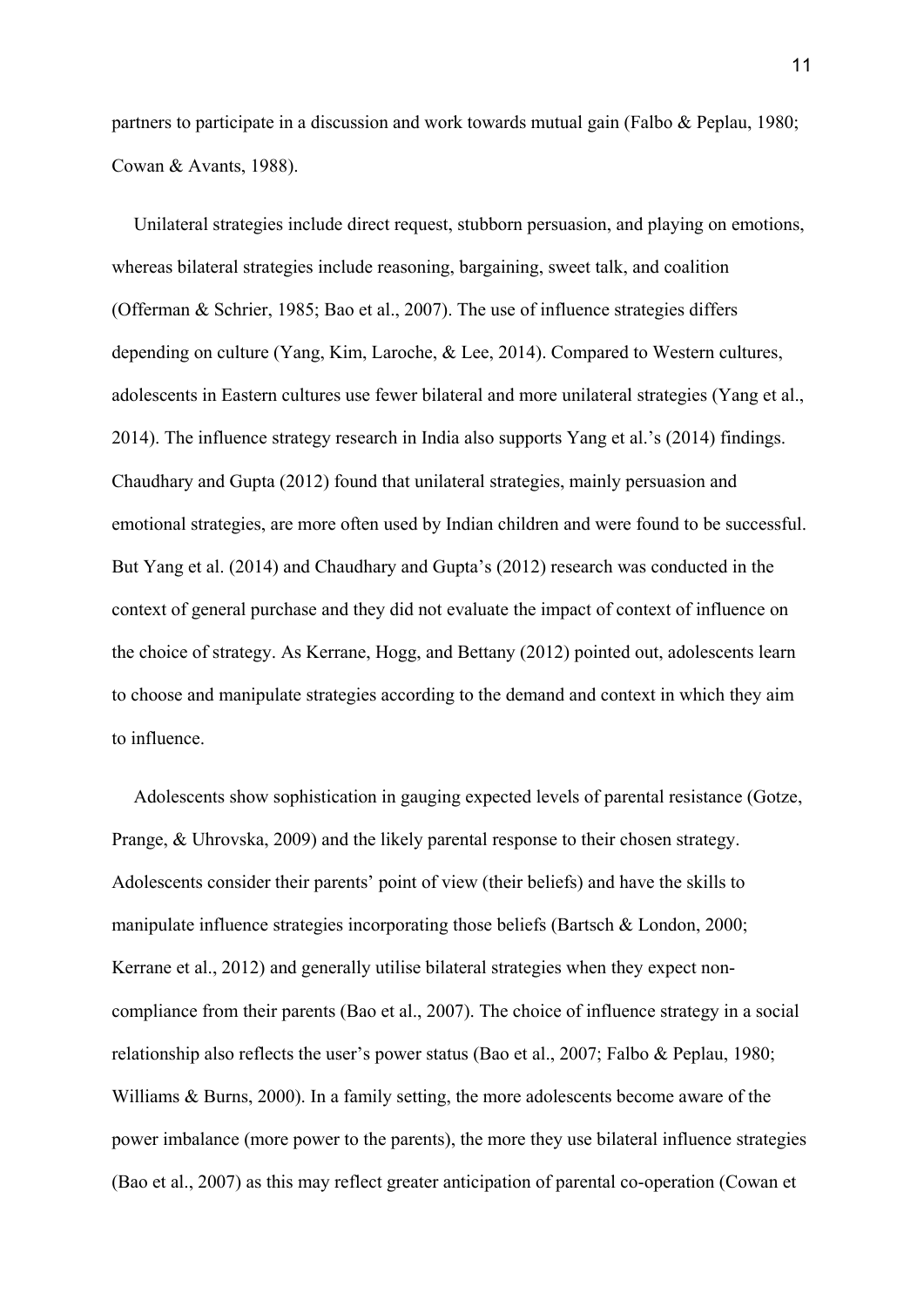al., 1984). The context of environmental reverse socialization involves learning about environmental attitudes by parents and changes in behavior and consumption decisions which may affect the family as a whole, thus time and effort are required which may incur relatively higher resources (time and/or finances). Resistance from parents could be expected and therefore adolescents' use of sophisticated bilateral strategies may reduce the resistance from parents and increase the impact of their influence, as parents appeared to be more responsive to purchase requests which were well thought through and which considered their own point of view (Kerrane et al., 2012). Whereas if the decision involves more resources and affects the family provisions, unilateral influence strategies which are more persuasive and coercive and do not involve any consultation with parents and no involvement of parents' point of view, may incur more resistance and conflict from parents. Therefore, the next hypotheses are expressed as:

**H4a**: Adolescents' use of bilateral influence strategies positively moderates their influence on environmental reverse socialization of parents.

**H4b**: Adolescents' use of unilateral influence strategies negatively moderates their influence on environmental reverse socialization of parents.

## *2.5. Parents' environmental intention and behavior*

Outcomes of the environmental reverse socialization process of parents include the acquisition of environmental knowledge, skills and attitude (Evans et al., 1996; Istead & Shapiro, 2014; Maddox et al., 2011; Vaughan et al., 2003; Volk & Cheak, 2003; Woollam et al., 2006). Drawing on the Theory of Planned Behaviour, environmental behavior research suggests that attitude leads to positive intention to act and this intention strength is a proximal cause of environmental behavior (Ajzen, 1991; Ho, Liao, & Rosenthal, 2015). However, research offers mixed findings about the translation of this attitude to intention and then into pro-environmental behavior at a family level (Grønhøj, 2006; Grønhøj & Thogersen, 2007).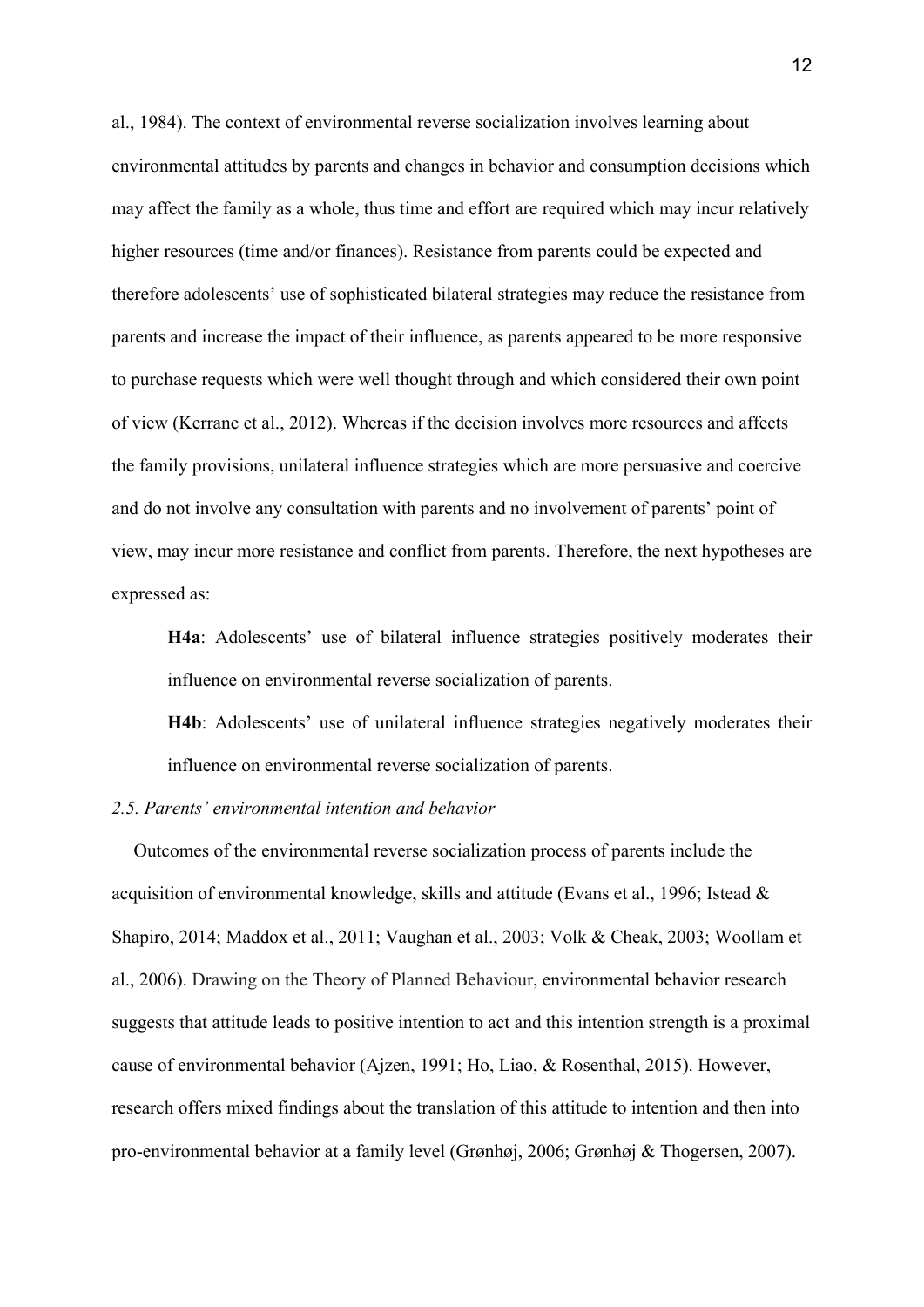Many pro-environmental consumer practices involve more than one member of a household, and it may be difficult to motivate individuals to change their lifestyle; this may be an even greater challenge when several family members need to agree on changing established consumption habits and behaviors (Gronhoj, 2006). Further requirement of resources like time, money and available infrastructure to support the practices may also affect the likelihood of translating the attitude learned from the adolescent into behavior (Kollmuss & Agyeman, 2002). Therefore, to measure the outcome of the environmental reverse socialization process, the effect of parents' learning on pro-environmental intention and then translation to the pro-environmental behavior is conceptualised:

**H5**: Parents' environmental reverse socialization positively influences their intention to undertake pro-environmental behavior.

**H6**: Parents' intention to behave in a pro-environmental way positively relates to their actual environmental behavior.

The conceptual framework is presented in Fig. 1.

[Take in fig. 1 here]

#### **3. Empirical study**

#### *3.1. Instrument design*

For the research two sets of questionnaires were designed, one for adolescents and one for their parents. The adolescents' questionnaire had two parts. The first part had questions on their environmental concern, objective environmental knowledge and influence strategies. The second part had demographic questions. The parents' questionnaire had three parts, the first had questions regarding parental perceptions about their adolescent's influence on their environmental socialization, and parents' intentions towards pro-environmental behavior. The second part had questions on parental perceptions of their adolescent's environmental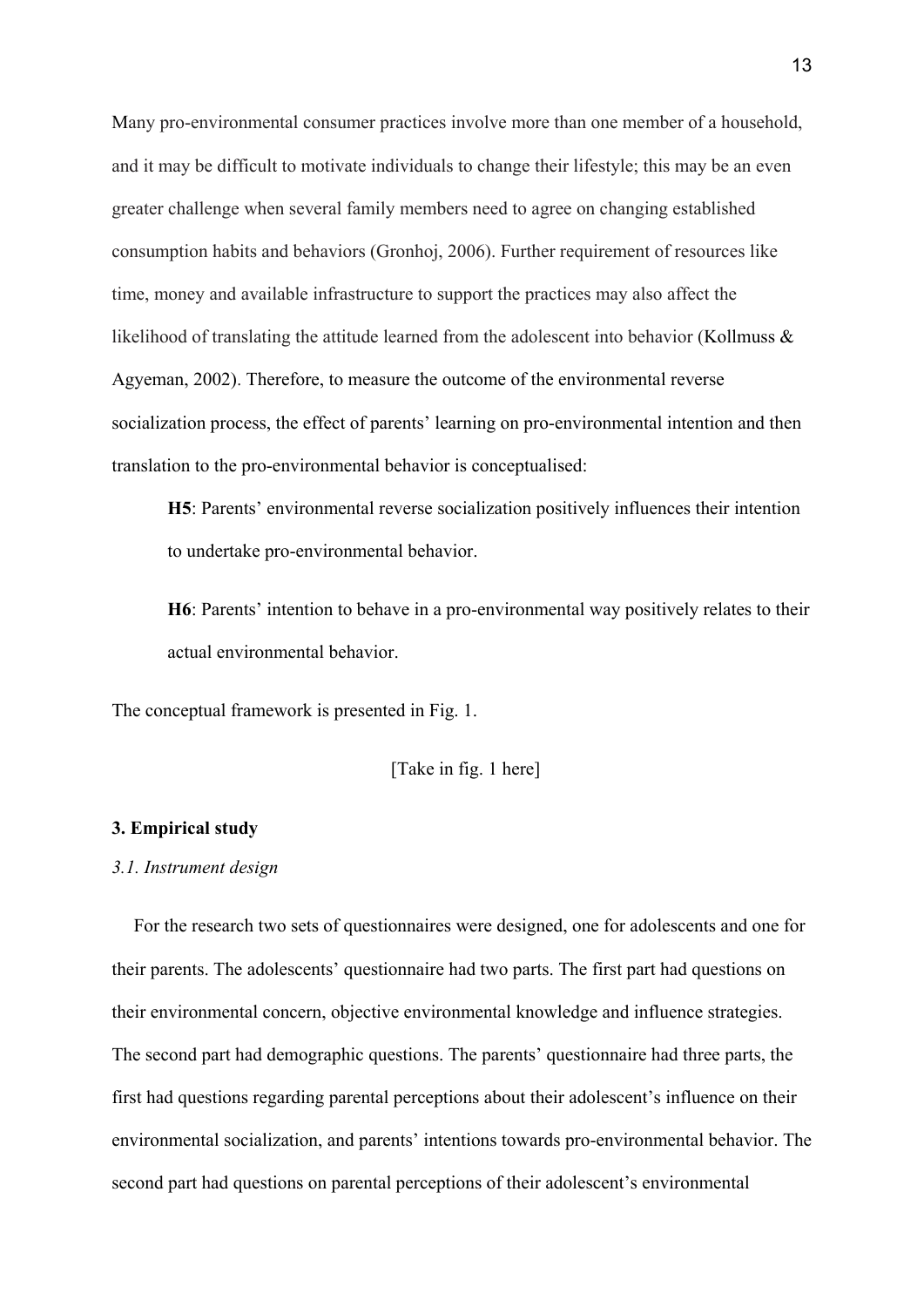knowledge and parents' actual pro-environmental behavior. The last part had demographic questions. The questionnaires used established scales that have been widely applied and validated in previous studies and additional scales were adapted for the Indian context.

#### *3.1.1. Environmental concern of adolescents*

Environmental concern of adolescents was measured by a scale developed and tested by Alibeli and Johnson (2009) measuring the degree of environmental efficacy, signifying the adolescent's support and willingness to contribute to environmental solutions on a five-point scale of strongly agree to strongly disagree. Three items which loaded significantly were retained for the analysis.

## *3.1.2. Environmental knowledge of adolescents*

To measure the objective environmental knowledge of adolescents 25 multiple choice questions were created, accommodating the kind of environmental education adolescents were receiving in school. One point was allocated per correct answer and zero for an incorrect one.

#### *3.1.3. Influence strategies used by adolescents*

Adolescents' influence strategies were measured on two dimensions of unilateral and bilateral influence strategies. The scale developed by Bao (2001) and tested by Bao et al. (2007) was used. This scale was successfully tested in India by Ali, Ravichandran, and Batra (2013). The unilateral and bilateral items measured on a five-point Likert scale were used as two different constructs in the analysis. Both unilateral and bilateral strategy constructs were measured by four items each. All the four items for unilateral strategies and two items for bilateral strategies loaded significantly and were retained to test further.

## *3.1.4. Environmental reverse socialization of parents*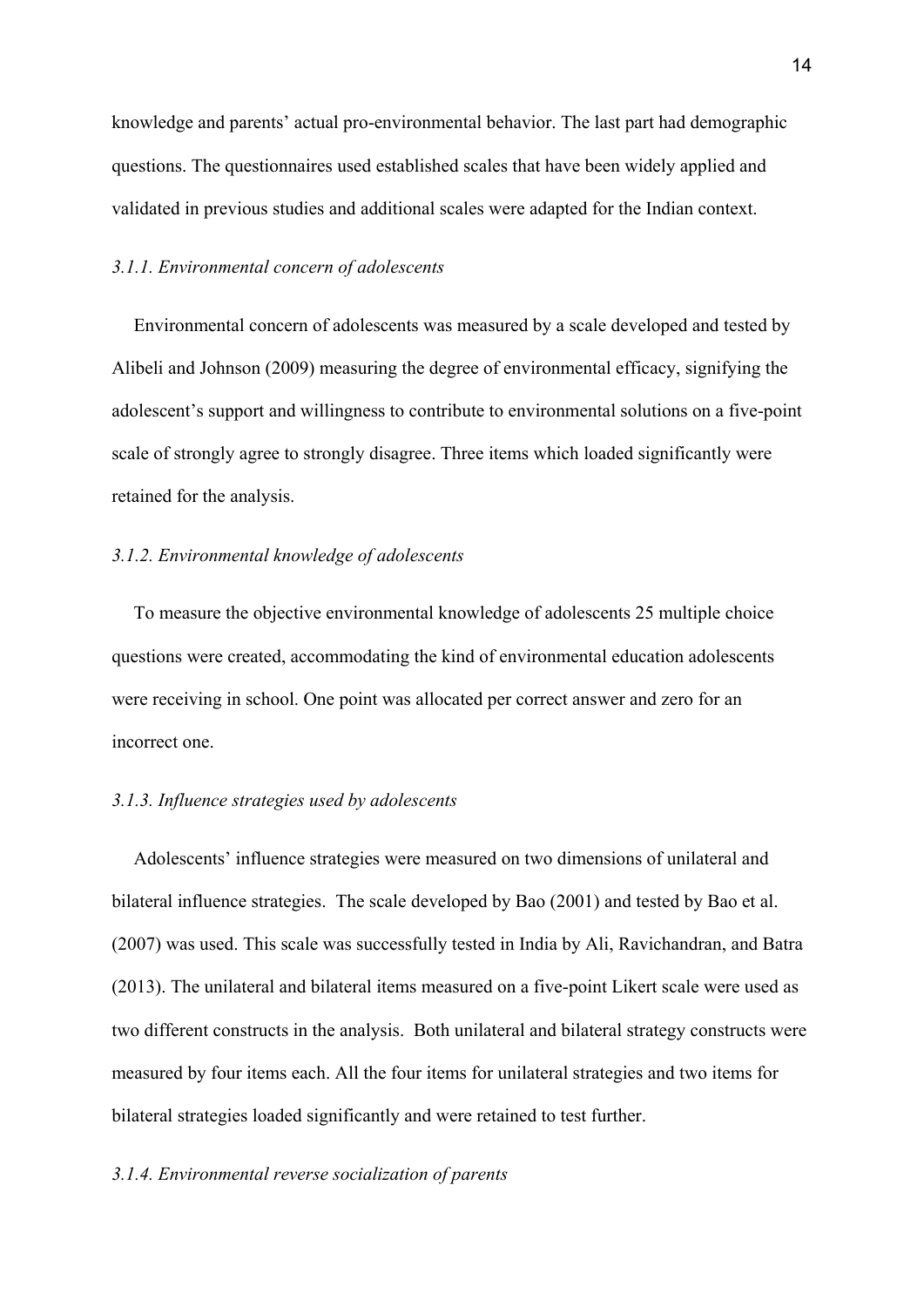To measure how adolescents may environmentally reverse socialize their parents a construct 'perceived environmental reverse socialization' was coined. The construct measures parents' perceptions about adolescents' environmental influence on them. Since no adequate measurement was found in the literature with respect to environmental reverse socialization of parents, a measurement scale was developed based on a scale devised by Watne (2010) which was tested and validated in his later work (Watne & Brennan, 2011; Watne, Lobo, & Brennan, 2011). However, Watne's (2010) scale measured reverse socialization of parents with respect to high technology products, therefore the scale items were modified as per the context of this research to measure environmental reverse socialization of parents. The scale measured on five-point Likert-type statements anchored in strongly disagree and strongly agree. The scales were pre-tested in a pilot study, and some items were changed or removed on the grounds of face validity (feedback from experts in sustainable consumer behavior, green marketing and marketing) and feedback from adolescent participants in the UK. Ten items loaded significantly and were retained in this study.

#### *3.1.5. Parents' perceptions of adolescents' environmental knowledge*

To measure parental perceptions of adolescents' environmental knowledge a nine item scale was developed from the scale used by Foxman et al. (1989) in their research on adolescents' influence on family purchase decisions. Foxman et al. measured adolescents' product knowledge hence the scale was modified according to the requirement of this research to include environmental knowledge. Four items loaded significantly and were retained.

#### *3.1.6. Parental intention to undertake pro-environmental behavior*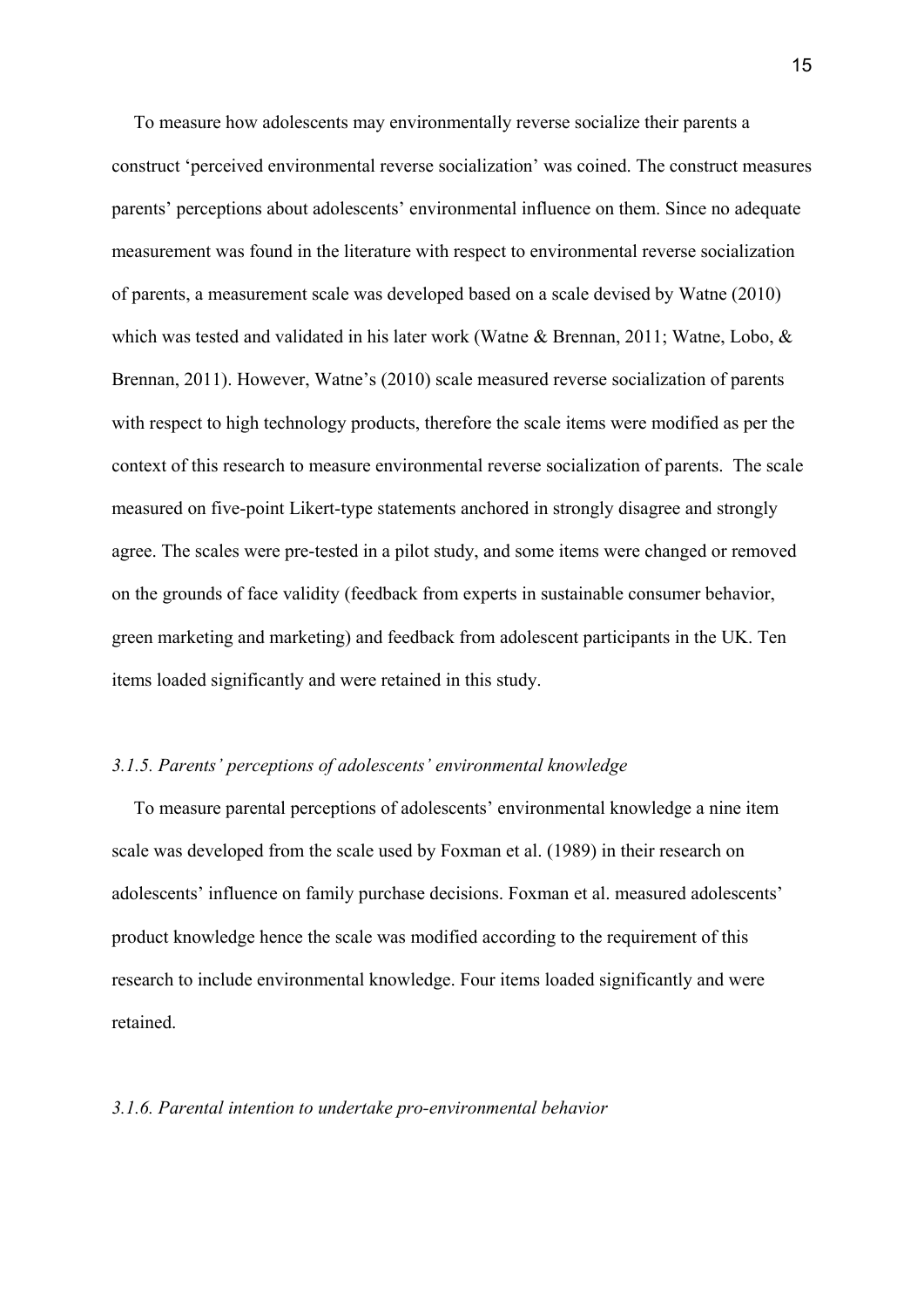To measure parental intention towards pro-environmental behavior a scale was created based on Steg (1999). The items were customised for the context of the Indian sample. The scale included items measuring inclination to behave positively in the context of energy saving, water saving, waste management, air pollution control, recycling, and related to purchase, focusing on everyday environmental behavior. Parents were asked to report their inclination to perform pro-environmental behavior on a five-point Likert scale of strongly agree to strongly disagree consisting of eleven items. Four items which measured energy, water, waste, and air pollution issues loaded significantly and were retained.

#### *3.1.7. Pro-environmental behavior*

For pro-environmental behavior, a scale based on Steg (1999) consistent with the Indian context was created. The scale asked the respondents about their level of pro-environmental behavior across several dimensions including: water saving, energy saving, waste management, air pollution control, recycling, and related to purchase. The scale included eleven items each with a five-point response anchored between very seldom to very often. Nine items measuring energy, water, waste, and air pollution issues loaded significantly and were retained for further analysis.

#### *3.2. Common method bias and order effect*

The variables were measured from adolescent-parent dyads. This eliminated the possibility of common method bias. Clear instructions were provided in the questionnaires and confidentiality was assured to improve the reliability of the answers. To counter the possible order effects between the intention for pro-environmental behaviour and the proenvironmental behavior scale, a gap between these two scales was created in the questionnaire. Three scales measuring different constructs were placed between the scales for these two constructs.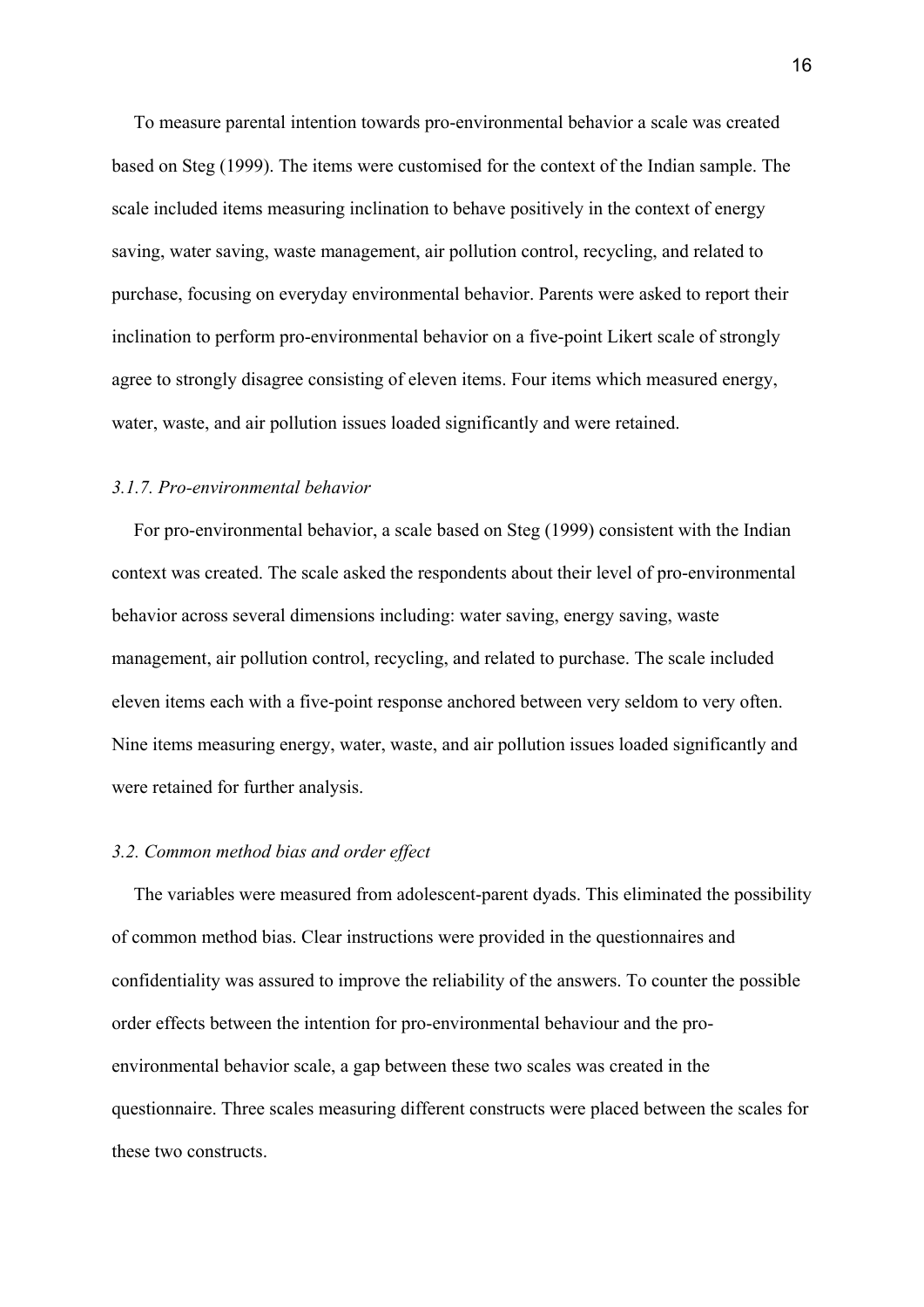#### *3.3. Data and sample*

Twenty-two schools from four different states in India, which were active participants in an activity based environmental education program, "The Green School Program", were approached. Twelve schools from three states in India agreed to participate. Students of those schools in the age group of 13-18 years were asked to participate in the research. This age group was chosen because adolescents are considered to have gained full cognitive development (Smith, Cowie, & Blades, 2015), demonstrate more understanding of economic concepts than younger children (Strauss, 1952) and have developed information processing skills (Ward et al., 1977). The authorities of the participant schools informed the eligible student participants and their parents about the purpose of the research and their rights and asked for their voluntary participation. Written consent for their participation was obtained from the Principal of the school, the students and their parents. Full ethical approval was received from the first author's university.

To ensure that the questionnaire could be understood correctly by the respondents, a pretest was conducted with school students from a large city in the UK who were of a similar age group as the target sample in India. Some of the general comments and suggestions were then included in the final version of the survey.

All the 12 participant schools in India were English medium schools and were agreeable to a questionnaire in English. A paper questionnaire survey was conducted in participant schools to reach the target samples of adolescents and their parents. The questionnaires were handed to students to be completed during school time. The parents' questionnaire was given to students to be completed by one of their parents at home. The completed questionnaire was then collected by the researcher. The questionnaires were collated as per adolescent and parent dyad. A total of 500 adolescent questionnaires and 430 parent questionnaires were received. Out of these 352 (704 individual responses) dyad responses were found to be valid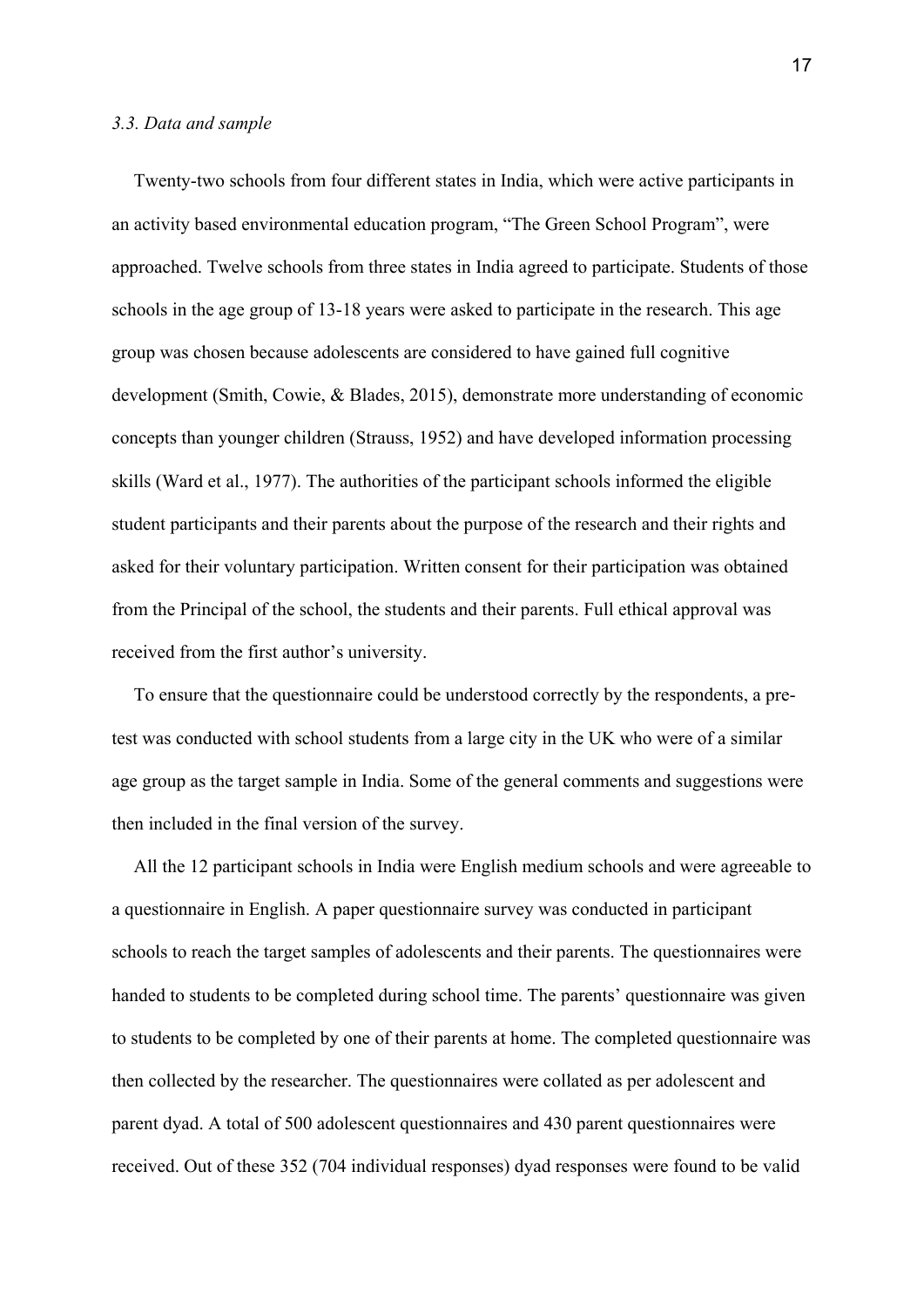and included in the research. The sample included 54.5% female adolescent respondents. Among the parents, mostly mothers (51.7%) responded to the questionnaire. The average age of adolescent respondents was 15 years and for parents it was 43 years with an average annual household income of 500,000 Indian Rupees. Most of the parents were university educated with 56.8% having an undergraduate degree and 31.8% a postgraduate degree. Among the parents 32.7% of respondents were homemakers, 25% were self-employed, 23% were in private jobs and 19.3% were in government jobs. 61.4% of respondents belonged to nuclear families which constituted a married couple and their adolescent, 32.3% belonged to joint families which included both lineally extended and collaterally extended families (Niranjan, Sureender, & Rao, 1998), and 6.3% belonged to single parent families.

#### **4. Analysis and results**

Partial Least Squares Structural Equation Modelling (PLS-SEM) was used to test the hypotheses. PLS-SEM is a multivariate analysis approach used to estimate path models with latent variables and has been frequently used in marketing research (Hair, Sarstedt, Ringle, & Mena, 2012). One of the main advantages of using PLS-SEM is its ability to calculate consistent estimates even in the case of complex models (Hair, Ringle, & Sarstedt, 2011). Since the conceptual model is quite complex involving four levels of constructs, we consider PLS-SEM to be suitable in this context. PLS-SEM also enables inclusion of formative and reflective constructs in a single model. This was a critical feature that was found to be important in this study. Rigdon (2016) showed how PLS-SEM is a reliable statistical methodology especially when the sample size is not too small. We therefore consider the choice of PLS-SEM for this study to have been appropriate.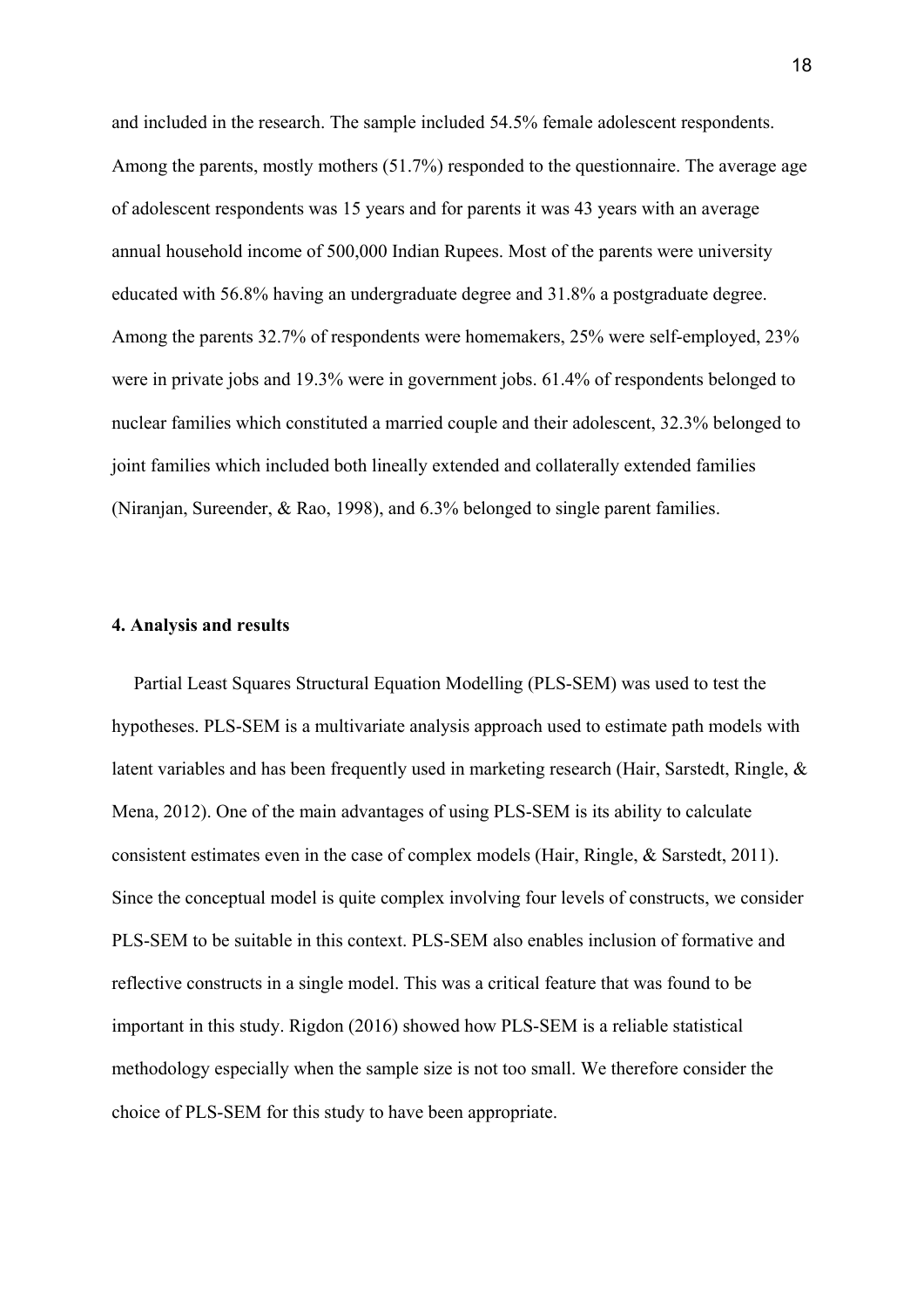#### *4.1. Measurement model*

To assess the internal consistency reliability we considered the standardised loadings of the items, composite reliability (CR) and Cronbach's alpha as suggested by Hair, Hult, Ringle, and Sarstedt (2017). Most of the item loadings were above the threshold of 0.70 except for a few, which were marginally below 0.70. We retained these items however as the overall average variance extracted (AVE) and CR were well above acceptable levels.

AVE was used to assess the convergent validity. AVE values were above 0.50 for all the constructs, as shown in Table 1 suggesting a good convergent validity (Hair et al., 2017). Discriminant validity was assessed with a matrix of cross-loadings, where no violation was found. Additionally, a more conservative approach, Fornell–Larcker criterion was also used to assess discriminant validity, comparing the construct correlations with the square root of each construct's AVE (Fornell & Larcker, 1981). As seen from Table 1, each construct shared more variance with its own measurement items than with other constructs, therefore establishing discriminant validity of the measurement model. The heterotrait-monotrait ratio of correlations (HTMT) approach to assess discriminant validity was also used. All HTMT ratios were under the 0.85 limit for all eight constructs. All upper bootstrapping confidence intervals were below one, therefore providing evidence of discriminant validity. The items used in operationalising the constructs and their standardised loadings in the measurement model are shown in Appendix -A. The items used to measure Environmental Knowledge of adolescents are shown in Appendix-B

## [Take in table 1 here]

## *4.2. Structural model*

To test the basic model (without including any moderators) structural equation modelling (SEM) with Partial Least Squares was conducted using 5000 bootstrap re-samples. As can be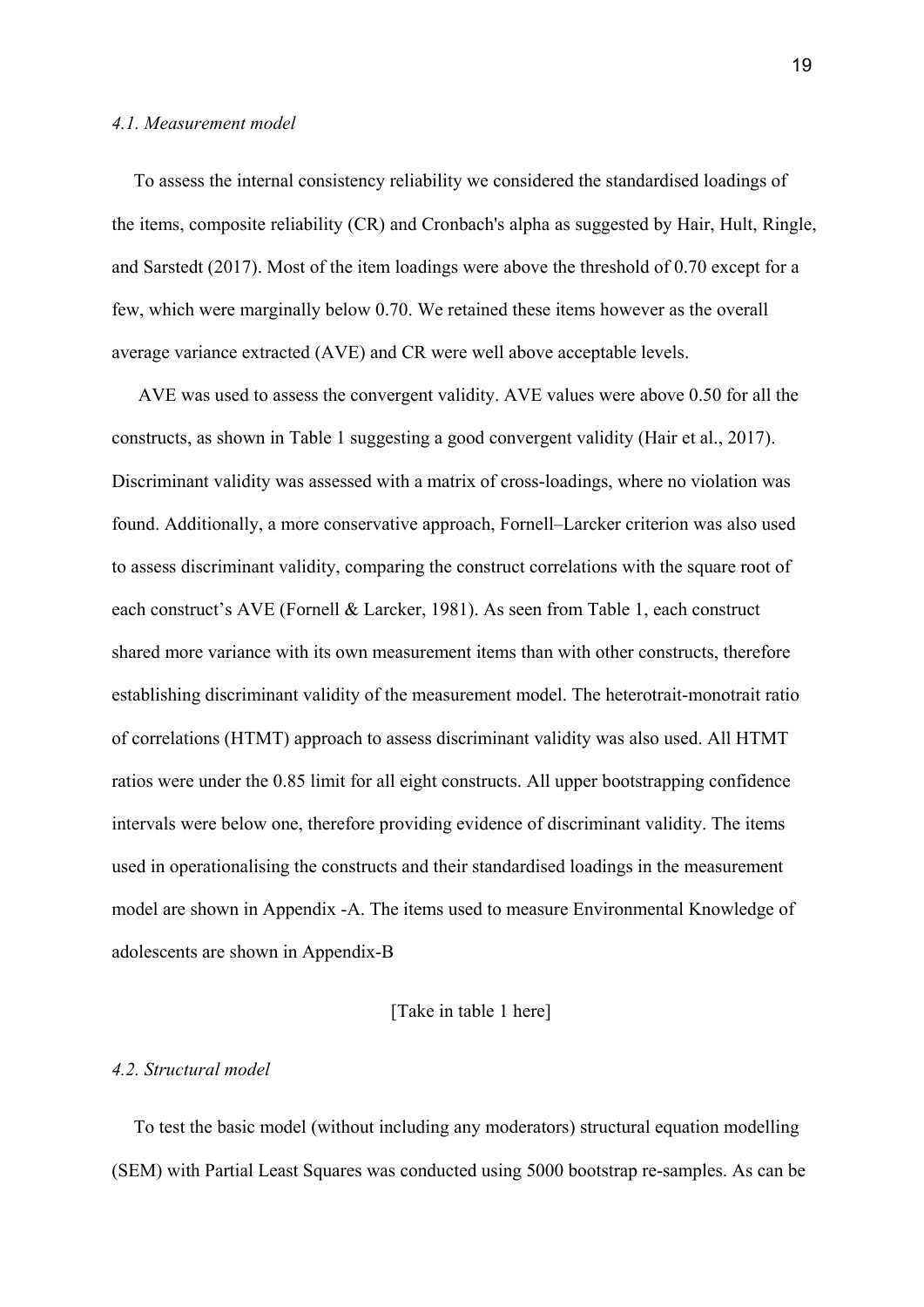seen in Table 2, the  $R^2$  values of main endogenous variables PERS P and EB P are moderate, indicating sufficient explanatory power (Hair et al., 2012),  $Q^2$  value above 0.00 indicating predictive relevance (Chin, 1998) and SRMR value less than 0.08 explaining good model fit. All three criteria indicate that the structural model specification encompasses all the significant relationships among the variables (Hair et al., 2017).

## [Take in table 2 here]

Table 3 provides the results of this analysis. The results show that objective environmental knowledge of adolescents (Eknow\_C) does not show a significant influence on environmental reverse socialization of parents (PERS\_P), therefore hypothesis 1 was not supported. Environmental concern of adolescents (Econ C) had a positive and significant effect on perceived environmental reverse socialization of parents (PERS\_P) supporting hypothesis 2. Perceived environmental reverse socialization of parents (PERS\_P) showed a positive and significant effect on parents' inclination to behave in a pro-environmental manner (EBI\_P), supporting hypothesis 5. Parents' inclination to behave in a proenvironmental manner positively and significantly affected their actual environmental behavior (EB\_P), supporting hypothesis 6.

## [Take in table 3 here]

### *4.3. Mediation*

This study also assessed the mediating role of parents' perception of their adolescent's environmental knowledge (PPCE\_Kn) in the relationship between environmental concern of adolescents (Econ\_C), objective environmental knowledge of adolescents (Eknow\_C) and environmental reverse socialization of parents (PERS\_P) in the PLS path model. Thus, the indirect effects of Econ C and Eknow C on PERS P through PPCE Kn were examined.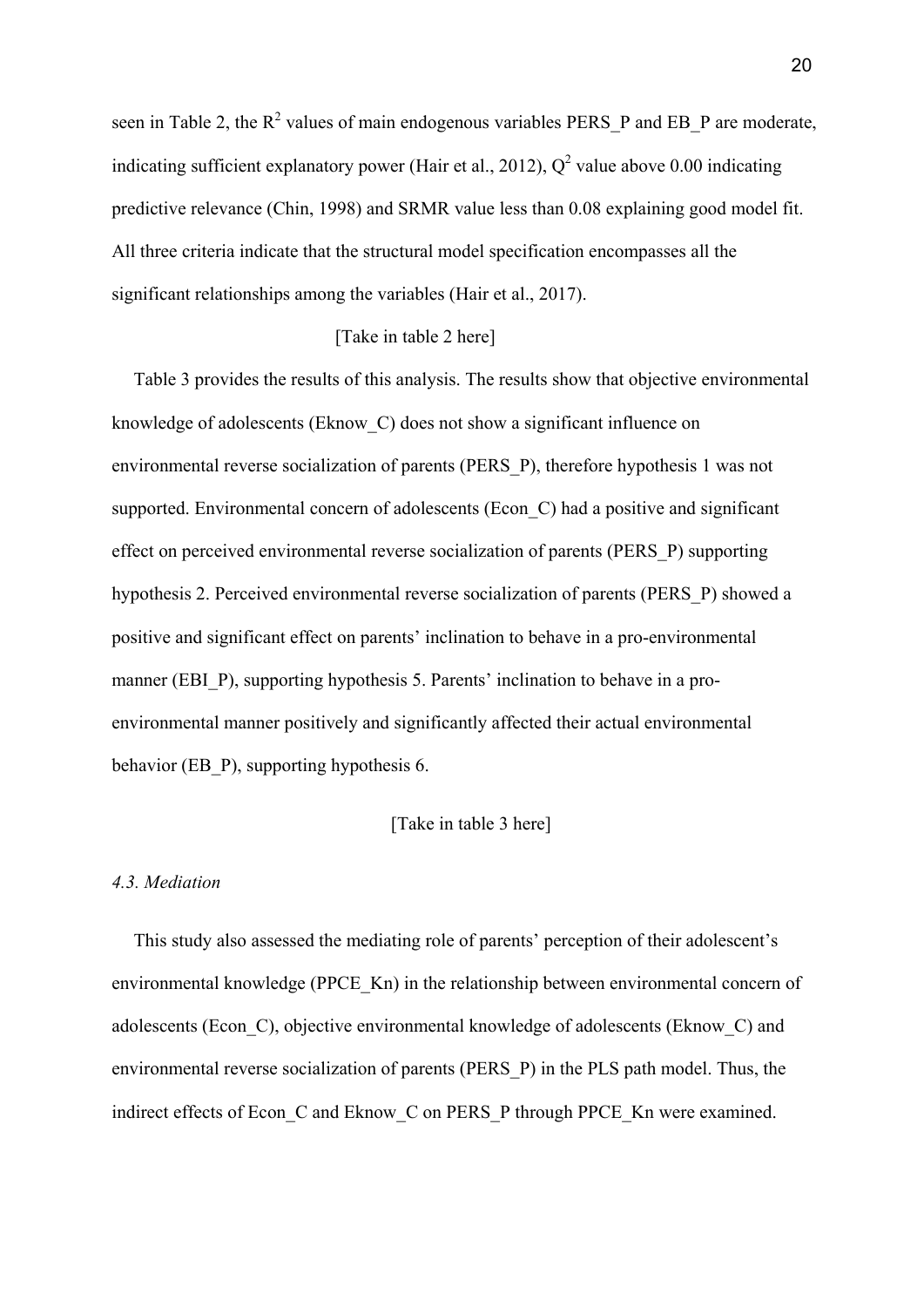Results of direct effect of Econ\_C and Eknow\_C on PERS\_P and indirect effect through PPCE Kn are presented in Tables 4a and 4b.

#### [Take in table 4a and table 4b here]

The results in Table 4a show that environmental concern of adolescents (Econ\_C) had a positive and significant relationship with parents' perception of adolescents' environmental knowledge (PPCE\_Kn). Whereas objective environmental knowledge of adolescents (Eknow\_C) had no significant effect on parents' perception of adolescents' environmental knowledge (PPCE\_Kn). Parents' perception of adolescents' environmental knowledge (PPCE\_Kn) had a positive and significant effect on environmental reverse socialization of parents (PERS\_P).

Table 4b shows the results of mediation effect of parents' perception of adolescents' environmental knowledge (PPCE\_Kn). The direct and indirect effect of objective environmental knowledge of adolescents on environmental reverse socialization of parents (Eknow\_C -> PERS\_P) were both insignificant, therefore there was no mediation, so hypothesis 3b was rejected. Both the direct and indirect effect of environmental concern of adolescents on environmental reverse socialization of parents (ECon\_C -> PERS\_P) were significant, which signified that parents' perception of adolescents' environmental knowledge (PPCE\_Kn) partially mediated the relationship. To further substantiate the type of partial mediation, the product of direct and indirect effect was computed (Hair et al., 2017). Since the direct and indirect effect are both positive, the sign of their product is also positive (i.e. 0.180\*0.102 =0.01836) suggesting parents' perception of the environmental knowledge (PPCE\_Kn) of their adolescent represented complementary mediation of the relationship from environmental concern of adolescents to environmental reverse socialization of parents (Eknow  $C \rightarrow PERS$  P), therefore partially supporting hypothesis 3a.

## *4.4. Moderating effect of influence strategies*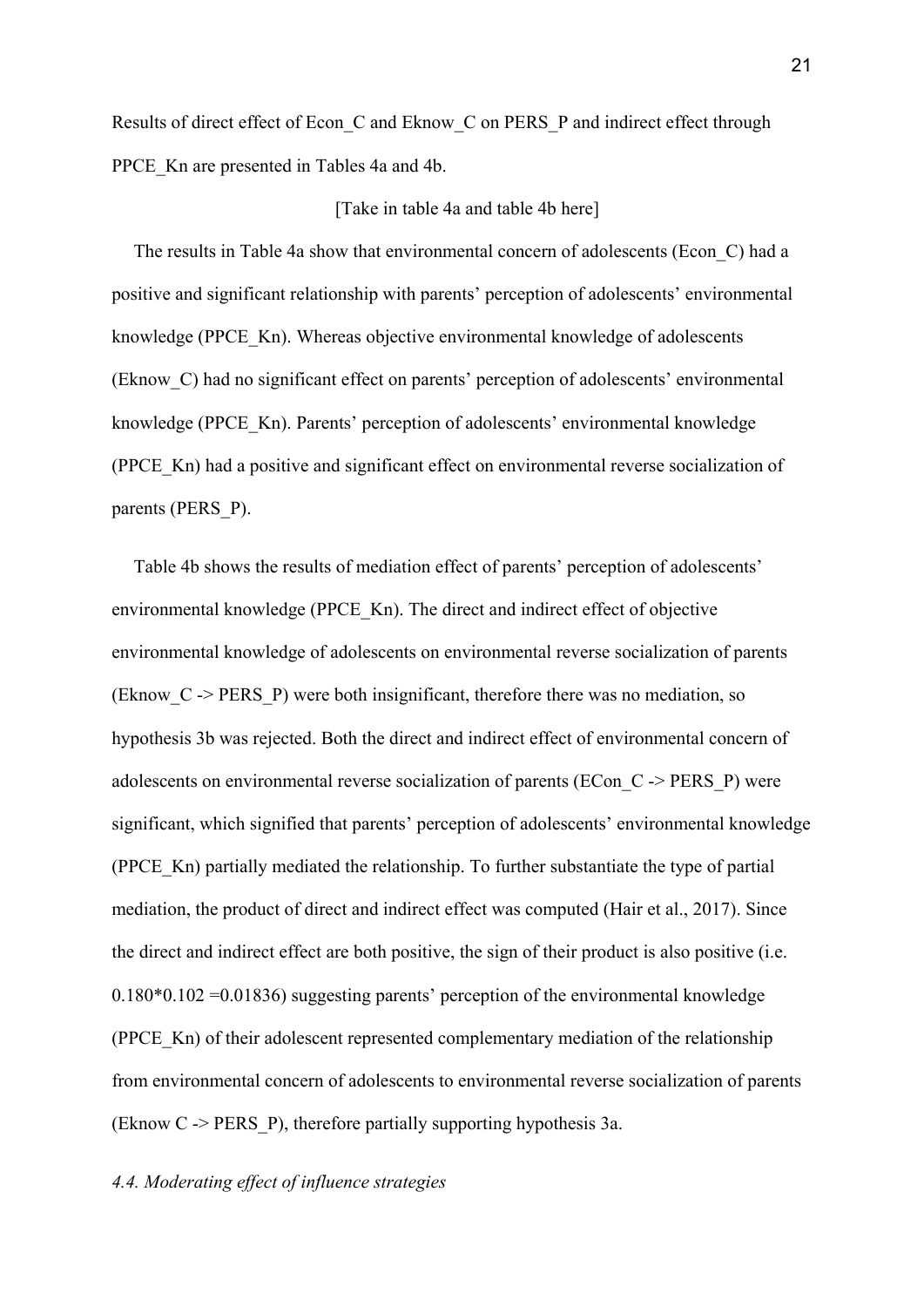To assess the moderating effect of unilateral and bilateral influence strategies on adolescents' influence on environmental reverse socialization of parents a two-stage approach was used as suggested by Hair et al. (2017). The unilateral and bilateral influence strategies were measured by two reflective constructs which were introduced in the model after the basic model evaluation. Table 5 shows the results of the two-stage approach.

## [Take in table 5 here]

Considering the results presented in Table 5, bilateral influence strategy marginally, but positively moderated the effect of adolescents' environmental concern (Econ\_C) on environmental reverse socialization of parents (PERS\_P), but there was no significant moderating effect on relation between objective environmental knowledge of adolescents (Eknow\_C) and environmental reverse socialization of parents (PERS\_P), partially supporting hypothesis 4a. The unilateral influence strategy had no significant moderating effect at all, therefore hypothesis 4b was rejected. It can be concluded that bilateral influence strategies impact the strength of the relationship between adolescents' environmental concern (Econ\_C) and environmental reverse socialization of parents (PERS\_P).

This is an important result because it shows that in India, bilateral influence strategies have a significant impact on the environmental reverse socialization process.

## *4.5. The effect of control variables*

Since socialization happens in the social setting of a family, several sociodemographic variables were identified as control variables. Effects of age of adolescents, age of parents, family structure, education of parents, jobs of parents and annual household income were conceptualised as control variables. To check the effect of control variables a series of multigroup analyses was conducted using the procedure suggested by Hair et al. (2017). Each of the control variables was split into appropriate categories for conducting the multi-group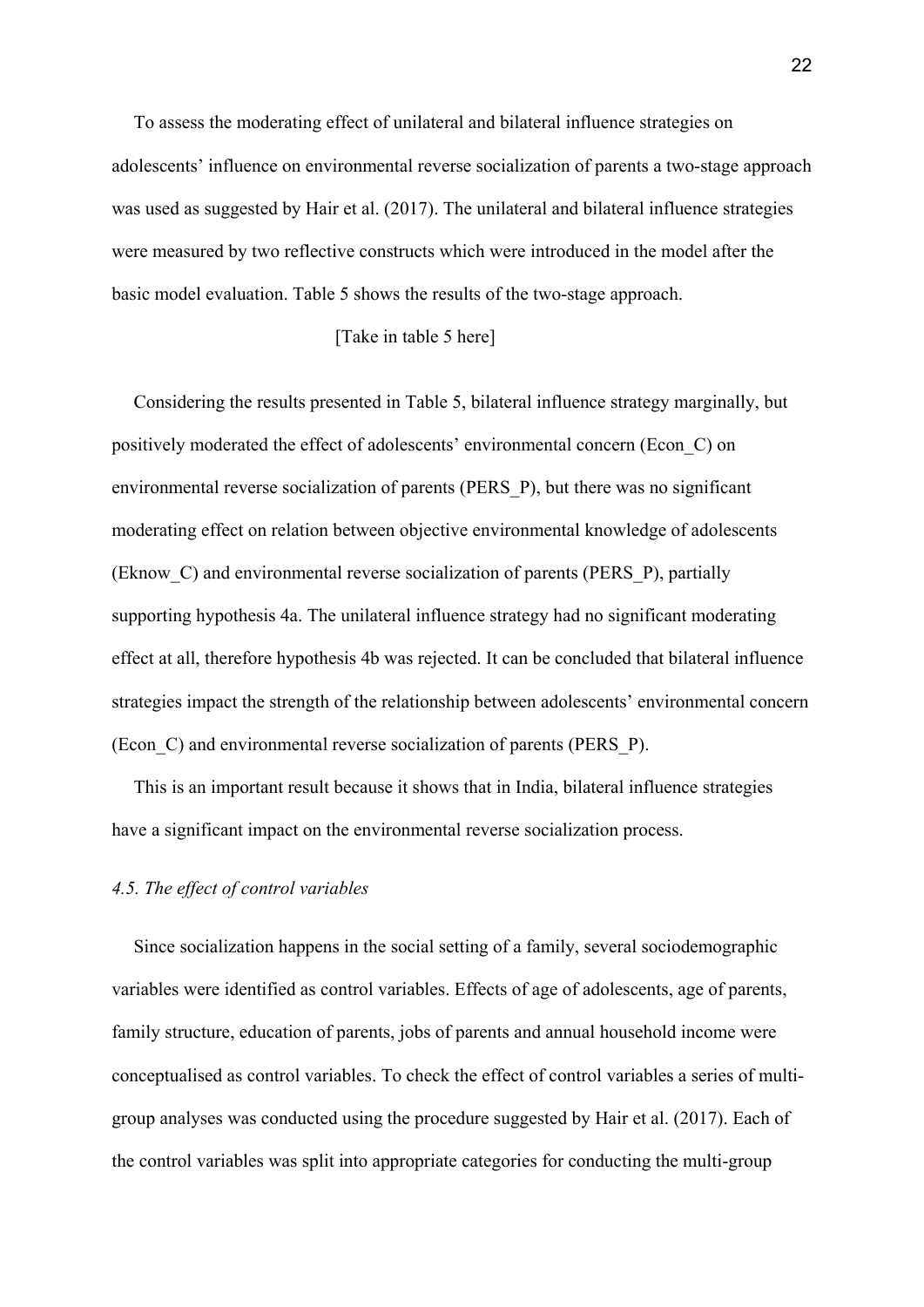analysis. The multi-group analysis did not show any change in the sign or significance of the relationships tested in the main model, so it can be inferred that the control variables did not have any major impact.

To understand further the impact of demographics, four pairs of parent-adolescent dyads were constructed which included father-daughter, father-son, mother-daughter and motherson pairs. Multi-group analysis was conducted following the procedure suggested by Hair et al. (2017). Before conducting the multi-group analysis, an invariance test was conducted to ensure the equivalence of constructs across the groups. No significant loading difference was observed, hence establishing measurement invariance of the model (Henseler et al., 2016). As a result of multi-group analysis on the parent-adolescent dyads, only two groups showed a significant difference in path coefficients. For father-son vs mother-daughter group, for PPCE Kn -> PERS P, the path coefficient difference was  $0.313(p=.004)$  indicating that the effect of parents' perception of adolescents' environmental knowledge on parents' perceived environmental reverse socialization was stronger in the father-son group than the motherdaughter group. For mother-son vs mother-daughter group, it was seen that for PPCE Kn -> PERS P the path coefficient difference was  $0.283(p=0.017)$  indicating that the effect of parents' perception of adolescents' environmental knowledge on parents' perceived environmental reverse socialization was stronger in the mother-son group than the motherdaughter group. The parent-adolescent dyad groups did not show any other significant effect on other paths in the model.

#### *4.6. Post-hoc analysis*

To further understand the influence mechanism featured in the study, the serial mediation effect of adolescents' environmental concern (Econ\_C) was tested. First, the serial mediation effect of adolescents' environmental concern (Econ\_C) through parental perception of adolescents' environmental knowledge (PPCE\_Kn) and perceived environmental reverse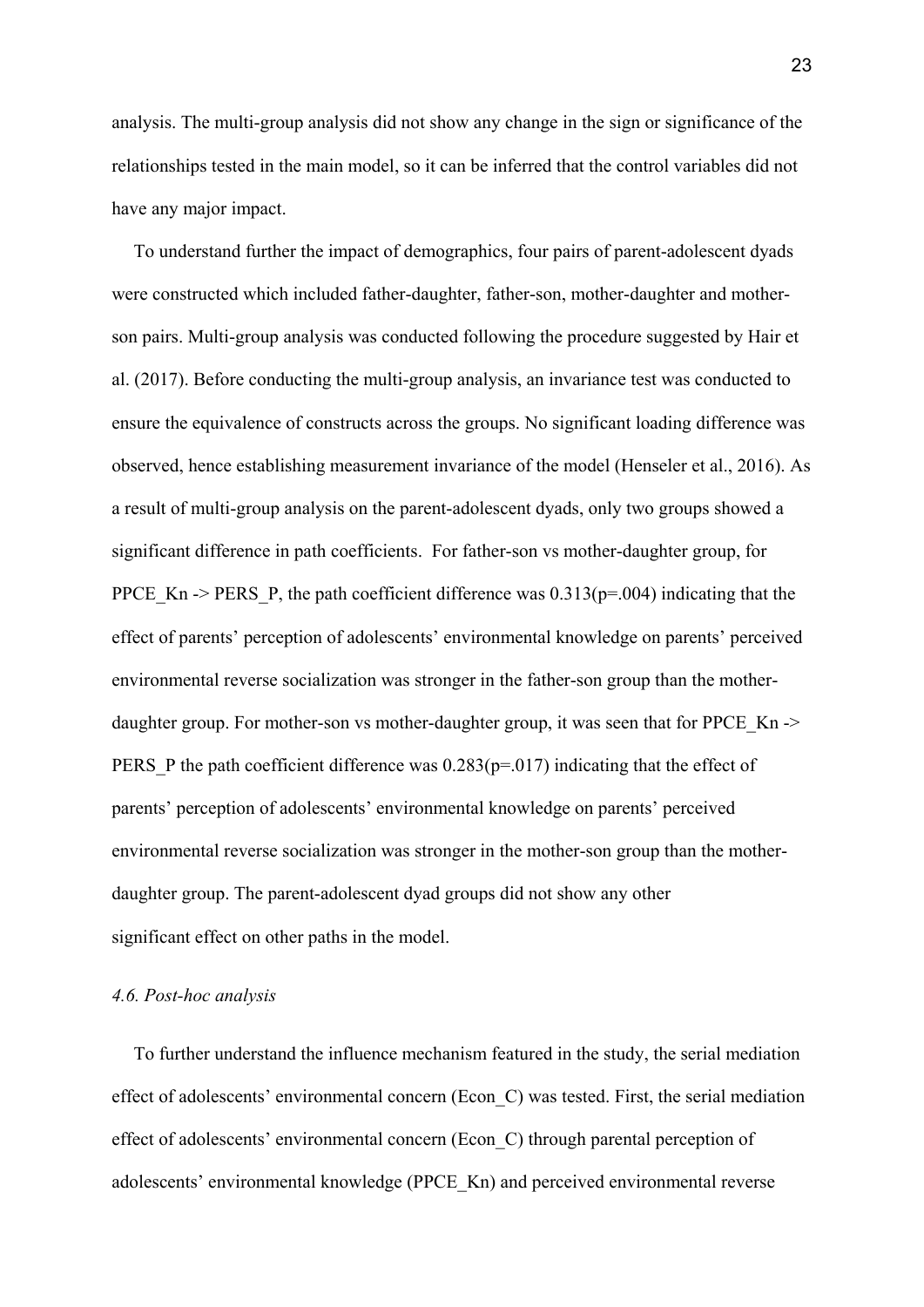socialization (PERS P) on parents' inclination for pro-environmental behaviour (EBI P) was tested. This serial mediation analysis was important to understand how the environmental concern of the adolescent actually impacted pro-environmental behavior of the family. Serial mediation was tested through the Preacher and Hayes (2008) method. The results of the analysis are shown in Tables 6a and 6b. The results showed that while the direct relationship from Econ C to EBI P was significant, the three indirect paths were also significant. Hence the relationship between Econ C to EBI P was partially mediated through both PERS P as well as PPCE Kn. Thus, the influence of an adolescent's environmental concern on their parents' inclination for pro-environmental behavior flows through (i) a parent's perception of the adolescent's environmental knowledge (PPCE\_Kn), (ii) the perceived environmental reverse socialization (PERS\_P) and (iii) a more indirect path that links an adolescent's environmental concern through a parent's perception of the adolescent's environmental knowledge which then influences the perceived environmental reverse socialization and then influences a parent's inclination to undertake pro-environmental behavior. This result is important because previous researchers (e.g., Chavda, Haley, & Dunn, 2005) have pointed out that there is a difference between the perceived influence of the adolescent and the actual influence of the adolescent on their parents' consumption behavior. The results of the present study show that adolescents have a real influence on the behaviour of their parents.

[Take in table 6a and table 6b here]

#### **5. Discussion**

The outcome of the analysis is summarised in Table 7. The present study confirms that Indian parents accept adolescents' environmental influence and learn about environmental issues from their adolescents. The learning affects parents' environmental knowledge, concern and also behavior which were measured through the perceived environmental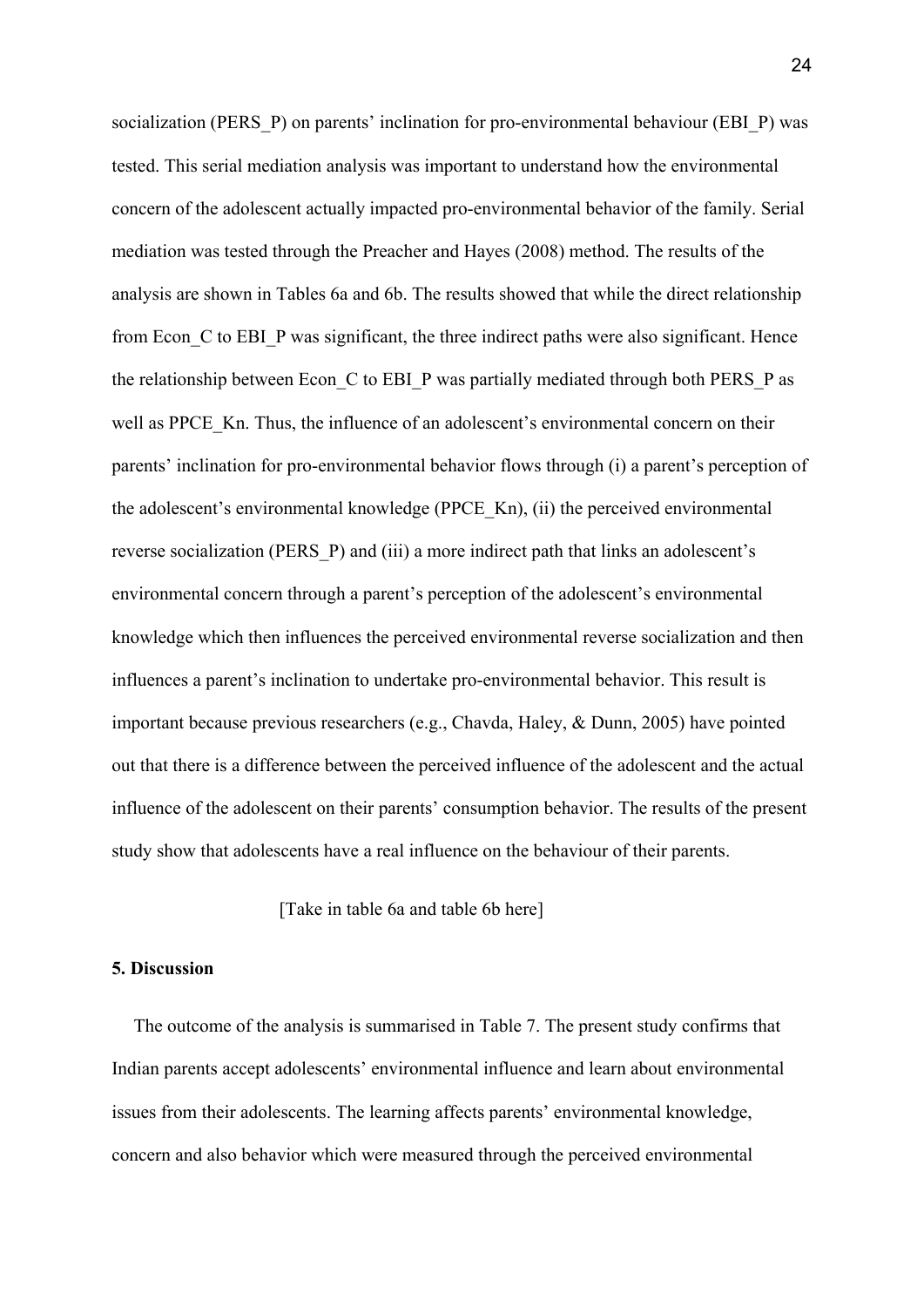socialization (PERS P) construct. This learning is translated into the intention to behave and into actual environmental behavior in families.

#### [Take in table 7 here]

The results showed that the environmental reverse socialization of parents is positively affected by the environmental concern of the adolescents but environmental knowledge of adolescents did not show any effect on the influence of adolescents on their parents. This suggests that contrary to popular consumer socialization results where adolescents' product knowledge is considered as an important resource on their level of influence (Foxman et al., 1989; Beatty & Talpade, 1994) objective environmental knowledge of adolescents as a resource does not ensure their suitability as an influencing agent in the environmental reverse socialization process. It is the emotional association with the environment and willingness to contribute personally to the solution (Dunlap & Jones, 2002) measured by environmental concern of adolescents which makes their parents more receptive towards adolescents' influence. This finding is in broad agreement with Raval and Martini (2011) who found that Indian parents show stronger affective reactions like sympathy and problem focused behaviour to their child's emotional appeals rather than to non-emotional appeals. This result offers an important contribution to the environmental reverse socialization literature by identifying that type of resource forms the base of adolescents' influence in the environmental reverse socialization process in India.

In terms of influence strategies, bilateral strategies showed a partial effect conforming to socialization literature that states that adolescents develop the capability to use more sophisticated strategies i.e. bilateral influence strategies, and become skilled in deciding which strategy will be most influential (Palan & Wilkes, 1997; Kerrane & Hogg, 2011; Kerrane et al., 2012). However, this result is opposite to the findings of Gentina and Singh (2015) who found that Indian adolescents are more prone to use unilateral strategies to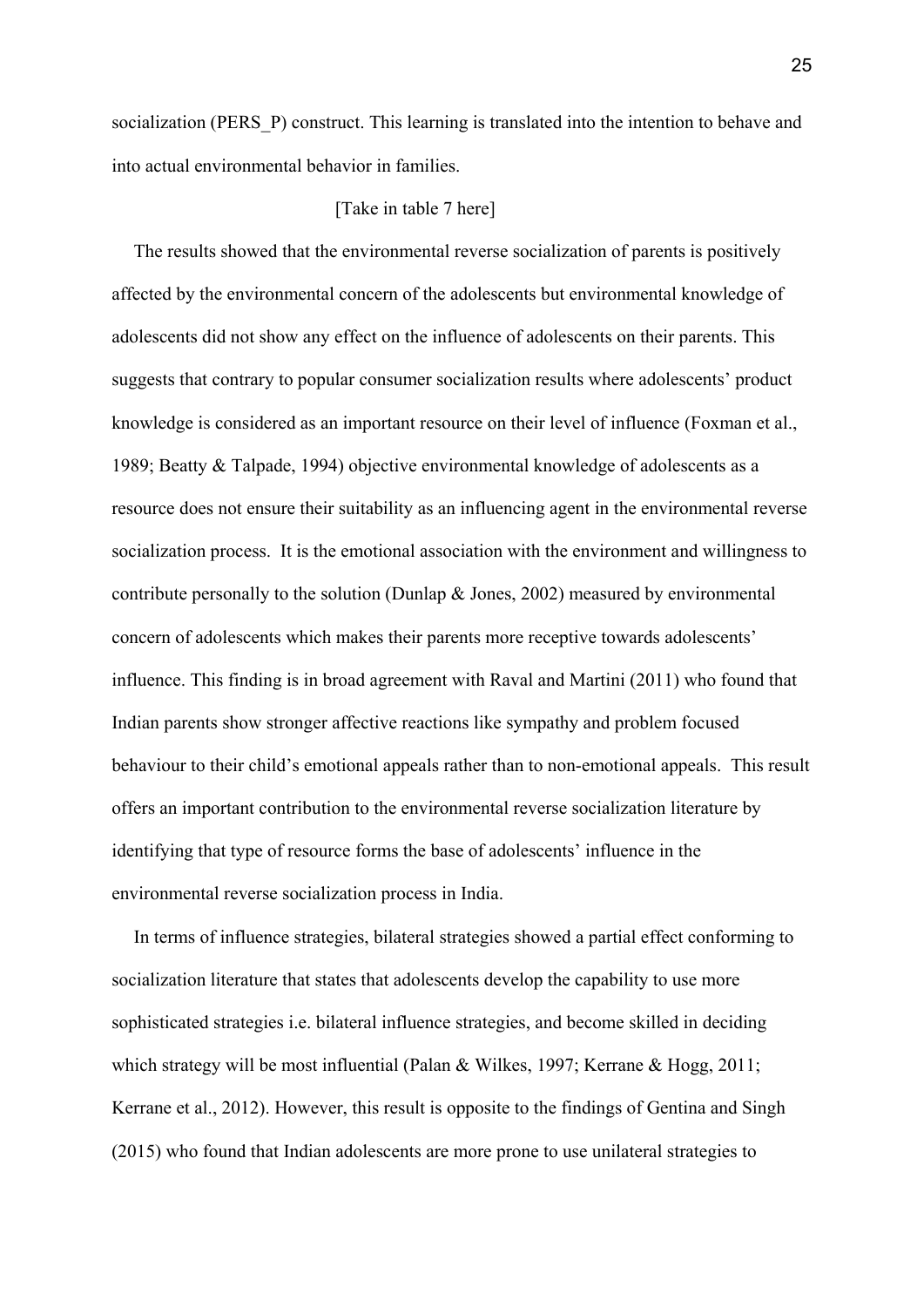environmentally socialize their parents. This difference suggests that there is a need to explore the use of influence strategies with more varied methods and in other samples in future research.

French and Raven (1959), Brucks (1985), Cialdini (1993) and Beatty and Talpade (1994) explained that the strength of the social power of socialization agents (adolescents in this study) over learners (parents in this study) varies with the extent of the knowledge or perception which the learner attributes to the agent within a given area. Indian parents' perception of adolescents' environmental knowledge emerged as the most important factor influencing parents' receptivity to adolescents' environmental influence. The research shows that in the process of environmental reverse socialization parents do not simply act as passive receivers of information from their adolescents, they evaluate adolescents' resources as actors, on the basis of their own perception of their adolescents' environmental knowledge and then become environmentally socialized. As the results showed, for the relationship between environmental concern of adolescents and environmental reverse socialization of parents, parents' perception of their adolescents' environmental knowledge serves as a complementary mediator. Higher levels of environmental concern in adolescents increases environmental reverse socialization of parents directly, but also increases parents' perception of their adolescents' environmental knowledge, which in turn leads to their higher socialization from their adolescents. This partially supports the findings of French and Raven (1959), Brucks (1985), Cialdini (1993) and Beatty and Talpade (1994).

Previous researchers have proposed the role of social power of the socialization agent over a learner affects the strength of transmission of knowledge in the process (French & Raven, 1959; Brucks, 1985; Beatty & Talpade, 1994), but the present research showed that for the Indian families, parents' perception of their adolescents' environmental knowledge acts as an antecedent/mediator for the environmental reverse socialization process. This further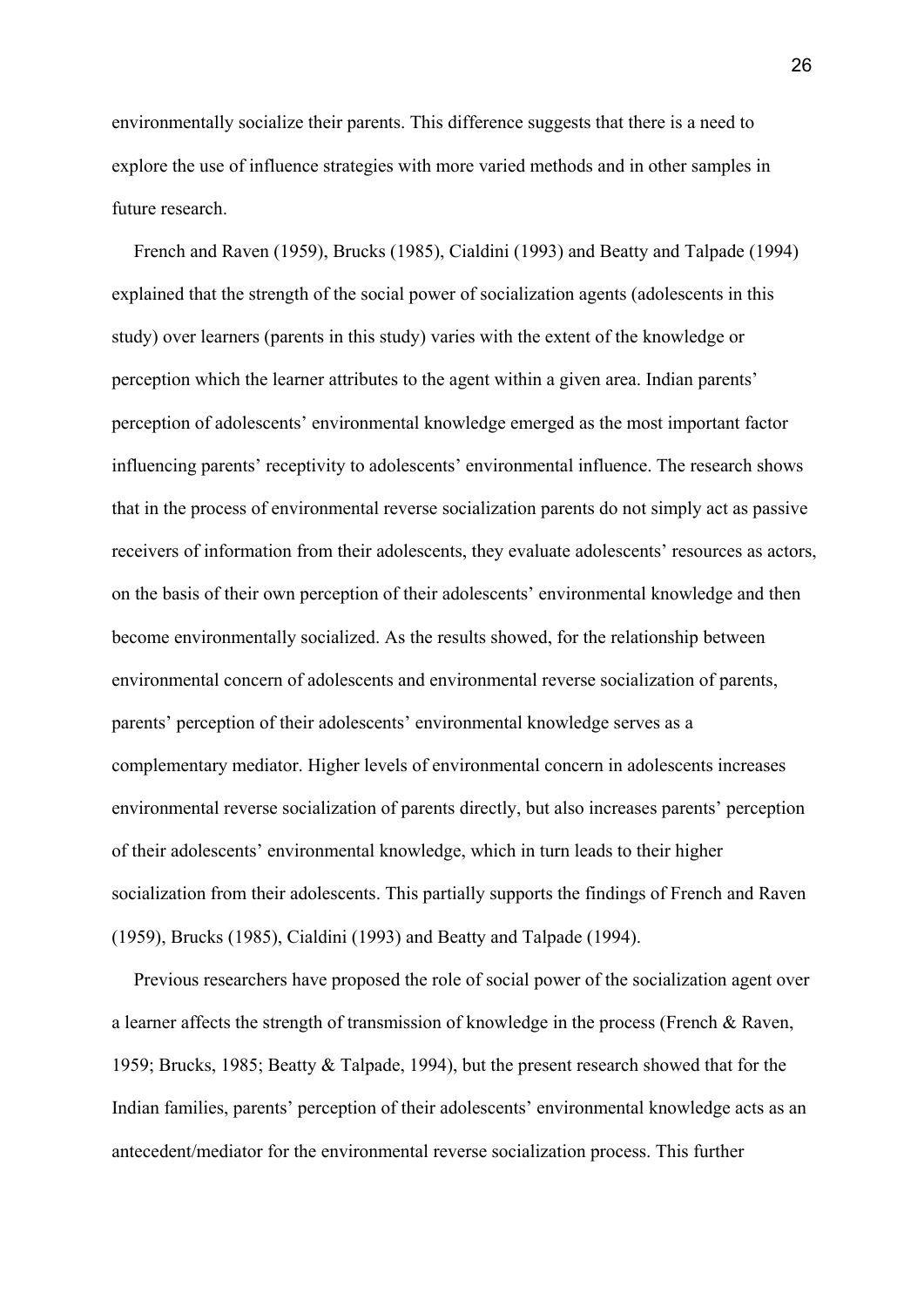contributes to socialization theory by introducing the active role of learners and their subjective perception of an agent's resources as an antecedent in the environmental reverse socialization process.

Further, the results showed that the objective environmental knowledge of adolescents does not have any significant impact on parents' perception of their adolescents' environmental knowledge but the environmental concern of adolescents showed impact. This result could be explained by considering the nature of the environmental concern concept. Stern (1992) has termed environmental concern as a general attitude linked to the value orientation of self-altruism. Hence, environmental concern is related to emotions and often expressed as an emotion like anger or sympathy (Carmi, Arnon, & Orion, 2015). Research in Indian families has shown that emotional actions elicit strong behaviour from parents (Raval & Martini, 2011) and it is possible that environmental concern elicits greater attitudinal and behavioural reactions from the parents. This suggestion is supported by Carmi et al. (2015) who found that without an emotional element, environmental knowledge does not transform into behaviour.

## *5.1. Future research and limitations*

This study poses several research issues that could be explored in future research. The model could be replicated in other cultures. The scope of the model could be enhanced with other relevant variables including the influence of media; parental level of concern for the environment; ease of access to pro-environmental technologies, and peer pressure. Studies could also look at adolescents' environmental influence on families for different products, services and causes. Another opportunity for research is whether parents acquire only proenvironmental knowledge, skills and attitudes from adolescents or do they also acquire antipro-environmental skills and attitudes.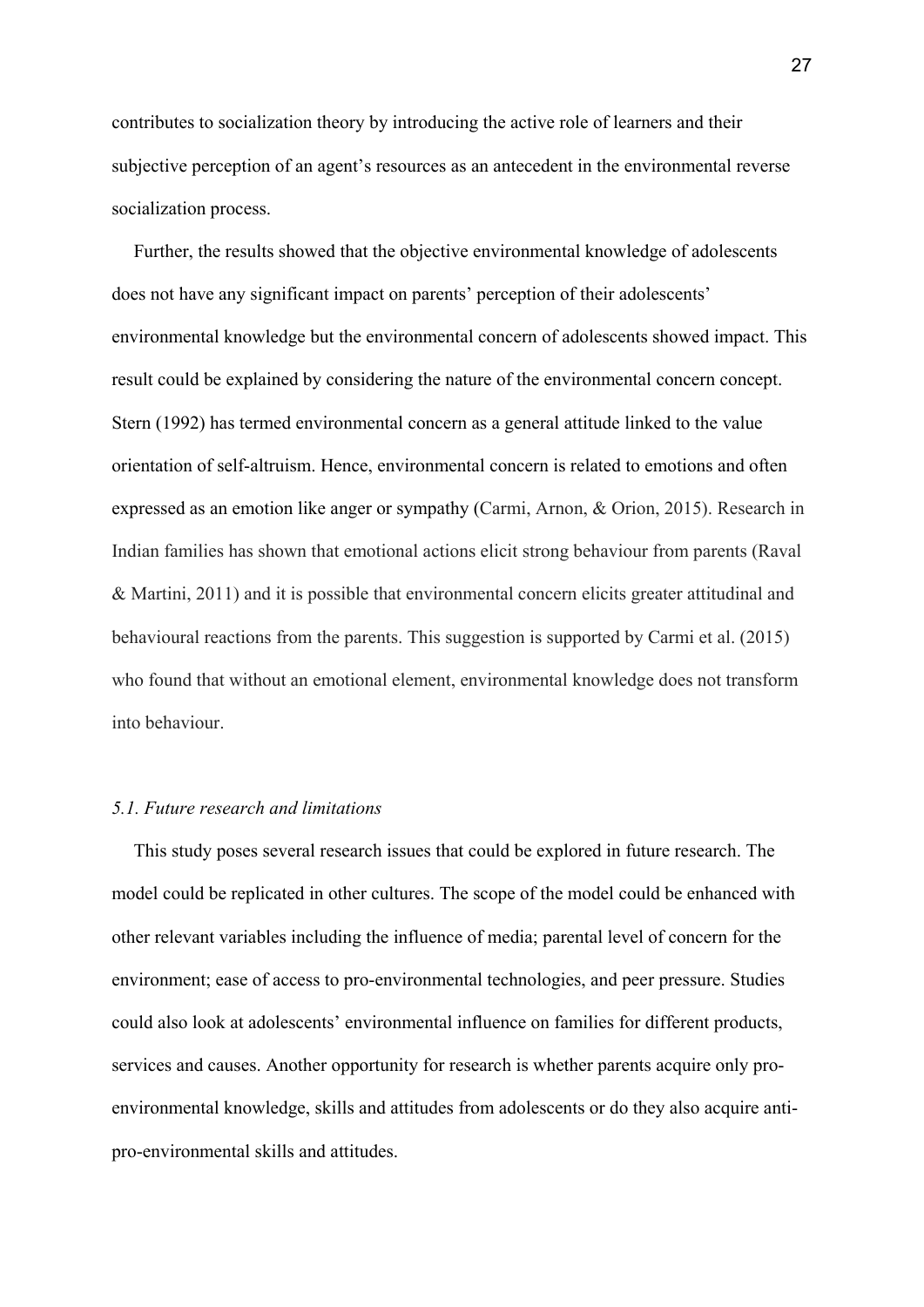However, the study is not devoid of limitations. All the limitations of cross-sectional, survey-based research are present in this study too. Further, since the study was only conducted in those schools which agreed to participate and also as the questionnaire was distributed to the respondents with the explicit sanction of the school management, there is potential for some demand effects which involve the participant (both adolescent and parent) being aware of the topic of the study as well as being able to anticipate what the researcher is expecting to find (McCambridge, de Bruin, & Witton, 2012).

#### *5.2. Practical implications*

This study also explored the mechanisms through which environmental concern of an adolescent impacts a parent's inclination to practice pro-environmental behavior. A serial mediation analysis showed that an adolescent's environmental concern has multiple routes of impacting parental inclination. The impact of concern can be traced through both a parent's perception of the adolescent's environmental knowledge, a perceived environmental reverse socialization as well as a route which comprises both the constructs. This evidence highlights the importance of an adolescent's environmental concern as a crucial variable in determining a family's environmental behavior and therefore strongly supports adolescent centric environmental education/awareness programs. This is an important message for both policy makers and environmental educators. The study also shows the relative insignificance of an adolescent's environmental knowledge in shaping a family's pro-environmental behavior. This points to the need for emphasising more on emotion-based messages that could improve concern rather than just providing information about the environment to adolescents. The study showed that parents are playing an active role as learners in the process of environmental reverse socialization, and they are the major decision makers in the family in terms of changing family consumption patterns and behaviors to be pro-environmental.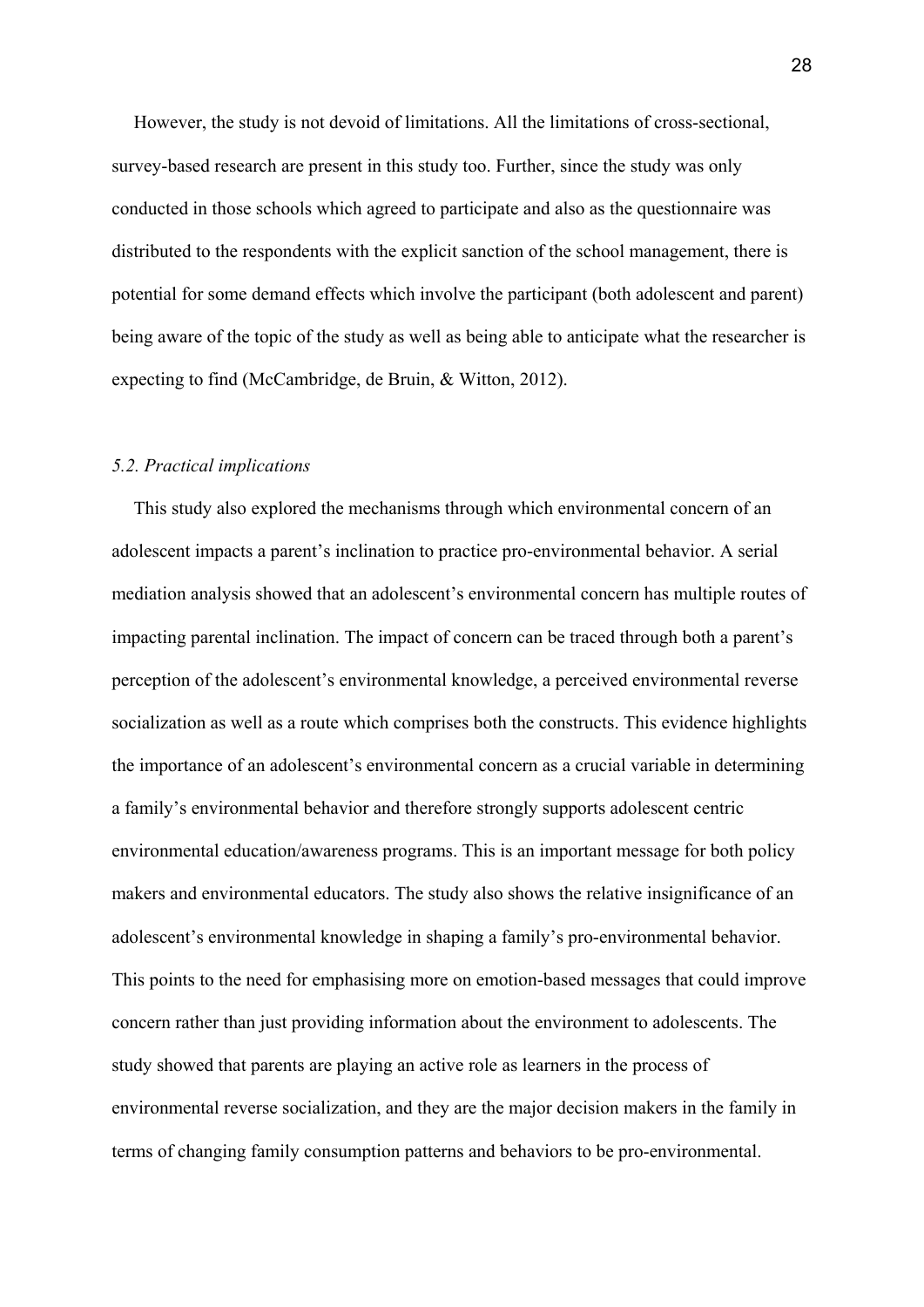Therefore, adolescent centric environmental education alone will not create a major impact on changing a family's consumption pattern. Environmental education programmes should involve parents along with adolescents to achieve long lasting behavioural change.

### **References**

- Ajzen, I. (1991). The theory of planned behavior. *Organizational Behavior and Human Decision Making Processes*, *50*(2), 179-211. https://doi.org/10.1016/0749-5978(91)90020-T.
- Ali, A., Ravichandran, N., & Batra, D. K. (2013). Children's choice of influence strategies in family purchase decisions and the impact of demographics. *Vision*, *17*(1), 27-40. https://doi.org/10.1177/0972262912469561.
- Alibeli, M., & Johnson, C. (2009). Environmental concern: A cross national analysis. *Journal of International and Cross-Cultural Studies*, *3*(1*),* 1-10.
- Atkin, C. K. (1978). Observation of parent-adolescent interaction in supermarket decision-making. *Journal of Marketing, 42*(4), 41-45. https://doi.org/10.1177/002224297804200406.
- Ballantyne, R., Fien, J., & Packer, J. (2001a). School environmental education programme impacts upon student and family learning: A case study analysis. *Environmental Education Research, 7*(1), 23–37. https://doi.org/10.1080/13504620124123.
- Ballantyne, R., Fien, J., & Packer, J. (2001b). Program effectiveness in facilitating intergenerational influence in environmental education: Lessons from the field. *The Journal of Environmental Education, 32*(4), 8-15. https://doi.org/10.1080/00958960109598657.
- Ballantyne, R., Connell, S., & Fien, J. (2006). Students as catalysts of environmental change: a framework for researching intergenerational influence through environmental education: Reprinted from Environmental Education Research (1998) 4 (3), pp. 285–298. *Environmental Education Research, 12*(3-4), 413-427. https://doi.org/10.1080/13504620600942972.
- Bamberg, S., & Möser, G. (2007). Twenty years after Hines, Hungerford, and Tomera: A new metaanalysis of psycho-social determinants of pro-environmental behaviour*. Journal of Environmental Psychology, 27*(1), 14-25. https://doi.org/10.1016/j.jenvp.2006.12.002.
- Bao, Y. (2001). *Effects of parental style and power on adolescent's influence in family consumption decisions.* [Unpublished PhD Thesis]. Virginia Polytechnic Institute and State University.
- Bao, Y., Fern, E. F., & Sheng, S. (2007). Parental style and adolescent influence in family consumption decisions: An integrative approach. *Journal of Business Research, 60*(7), 672- 680. https://doi.org/10.1016/j.jbusres.2007.01.027.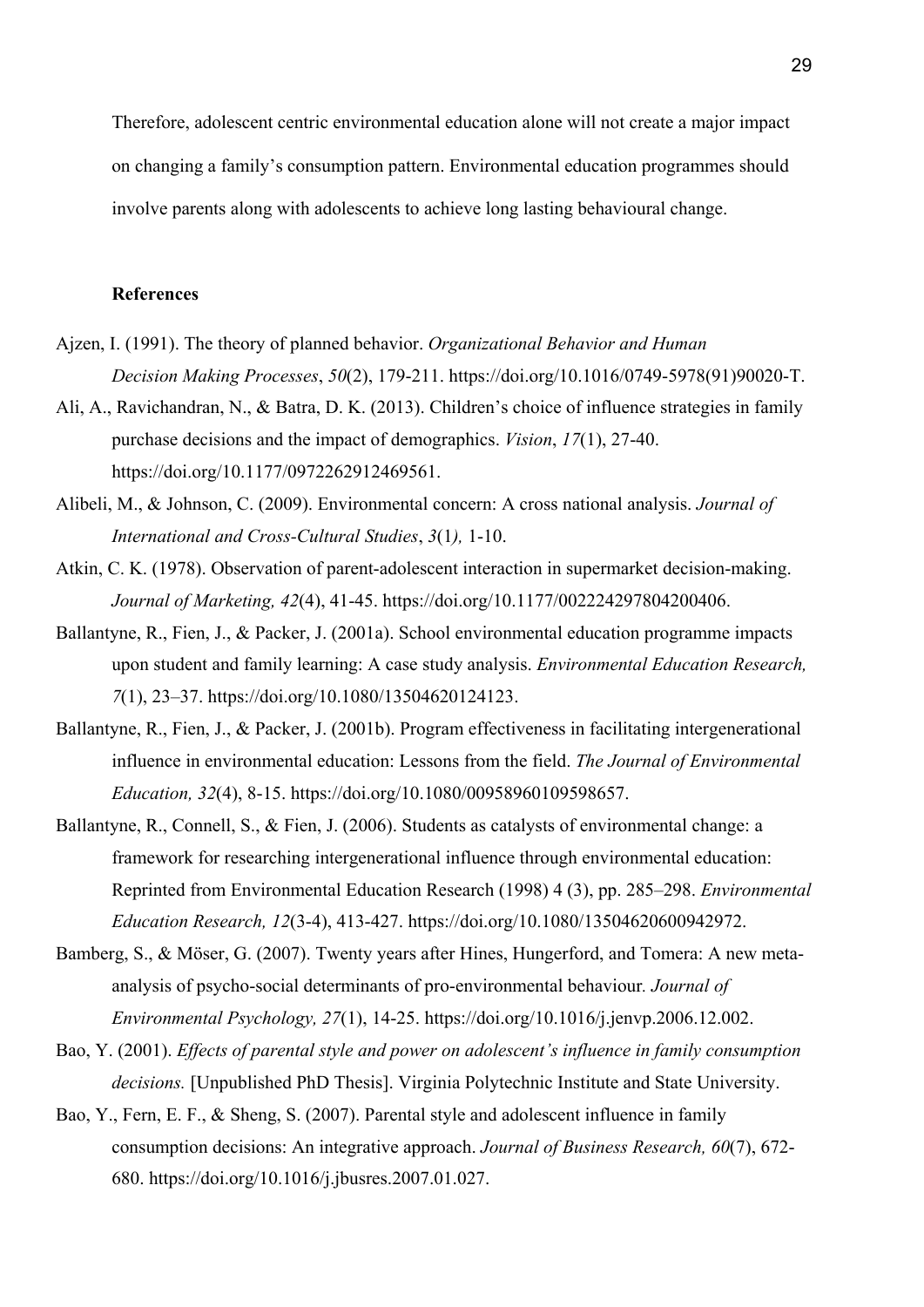- Bartsch, K., & London, K. (2000). Children's use of mental state information in selecting persuasive arguments. *Developmental Psychology, 36*(3), 352. https://doi.org/10.1037/0012- 1649.36.3.352.
- Beatty, S. E., & Talpade, S. (1994). Adolescent influence in family decision making: a replication with extension. *Journal of Consumer Research, 21*(2), 332-341. https://doi.org/10.1086/209401.
- Belch, G. E., Belch, M. A., & Ceresino, G. (1985). Parental and teenage child influences in family decision making. *Journal of Business Research. 13*(2), 163- 176. https://doi.org/10.1016/0148-2963(85)90038-4.
- Brim, O. G. (1966). Socialization through the life cycle. In O. G. Brim, & S. Wheeler (Eds.), *Socialization after adolescenthood: Two essays* (pp.1-50). New York: John Wiley and Sons.
- Brucks, M. (1985). The effects of product class knowledge on information search behavior. *Journal of Consumer Research, 12*(1), 1-16. https://doi.org/10.1086/209031.
- Carmi, N., Arnon, S., & Orion, N. (2015). Transforming environmental knowledge into behavior: The mediating role of environmental emotions. *The Journal of Environmental Education, 46*(3), 183-201. https://doi.org/10.1080/00958964.2015.1028517.
- Cartwright, D. (Ed.). (1959). *Studies in social power*. Ann Arbor: University of Michigan.
- Chan, K., & McNeal, J. U. (2006). Chinese children's understanding of commercial communications: A comparison of cognitive development and social learning models. *Journal of Economic Psychology, 27*(1), 36-56. https://doi.org/10.1016/j.joep.2005.06.011.
- Chaudhary, M., & Gupta, A. (2012). Use of influence tactics by children in India. *Jindal Journal of Business Research, 1*(1), 115–125. https://doi.org/10.1177/227868211200100108.
- Chavda, H., Haley, M., & Dunn, C. (2005). Adolescents' influence on family decisionmaking. *Young Consumers: Insight and Ideas for Responsible Marketers, 6*(3), 68-78.
- Chin, W. W. (1998). The partial least squares approach for structural equation modeling. In G. A. Marcoulides (Ed.), *Methodology for business and management. Modern methods for business research* (pp. 295–336). London: Psychology Press.
- Cialdini, R. B. (1993). *Influence: The psychology of persuasion*. New York: Morrow.
- Corfman, K. P., & Lehmann, D. R. (1987). Models of cooperative group decision-making and relative influence: An experimental investigation of family purchase decisions. *Journal of Consumer Research, 14*(1), 1-13. https://doi.org/10.1086/209088.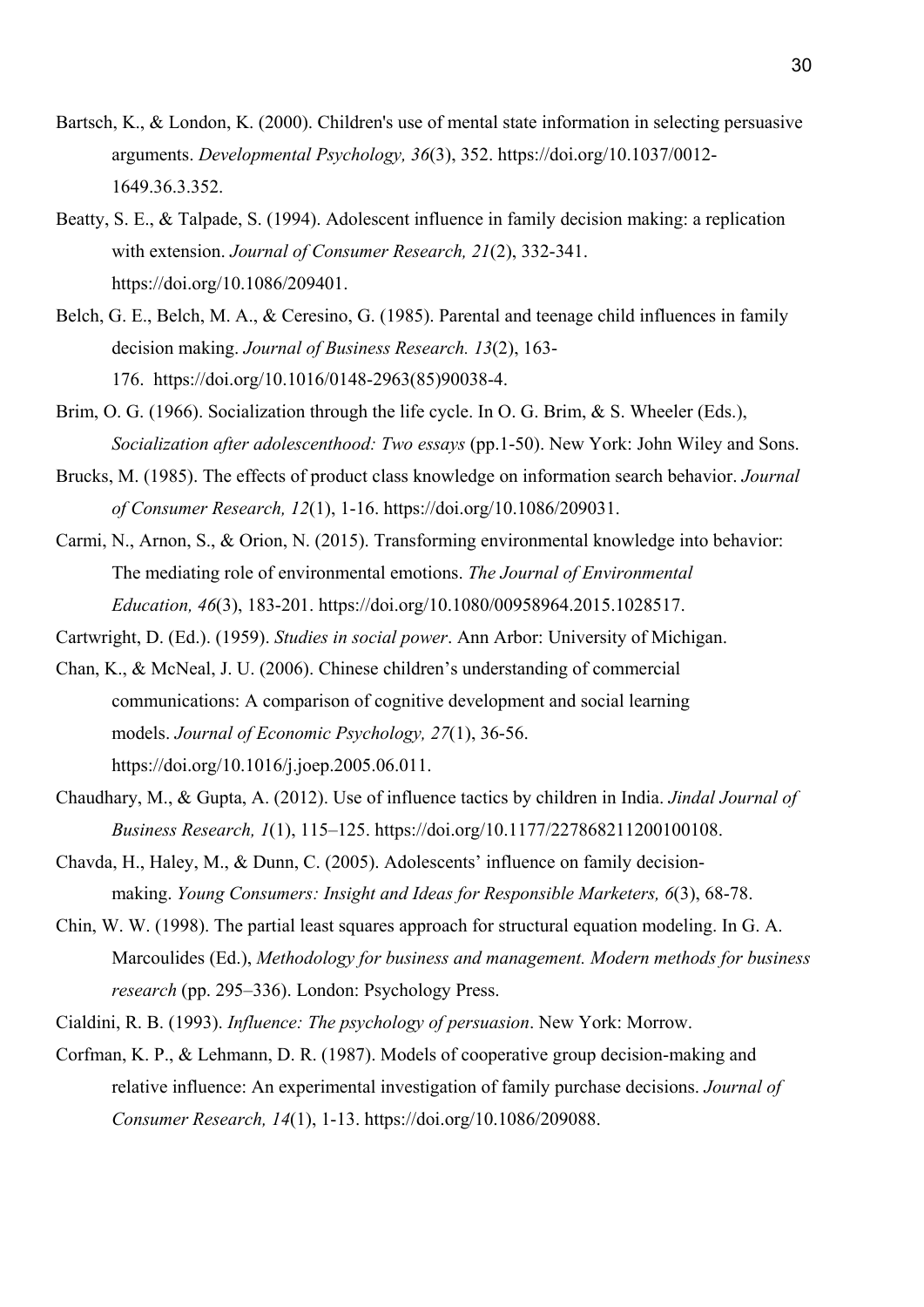- Cowan, G., & Avants, S. K. (1988). Children's influence strategies: Structure, sex differences, and bilateral mother-child influence. *Child Development*, *59*(5), 1303-1313. https://doi.org/10.2307/1130493.
- Cowan, G., Drinkard, J., & MacGavin, L. (1984). The effects of target, age, and gender on use of power strategies. *Journal of Personality and Social Psychology, 47*(6), 1391-1398. https://doi.org/10.1037/0022-3514.47.6.1391.
- Damerell, P., Howe, C., & Milner-Gulland, E. J. (2013). Child-orientated environmental education influences adult knowledge and household behaviour. *Environmental Research Letters, 8*(1), 015016. doi:10.1088/1748-9326/8/1/015016.
- Darley, W. K., & Lim, J. S. (1986). Family decision making in leisure-time activities: an exploratory investigation of the impact of locus of control, child age influence factor and parental type on perceived child influence. *Advances in Consumer Research, 13*(1), 370-374.
- Davis, H. L. (1976). Decision making within the household. *Journal of Consumer Research, 2*(4), 241-260. https://doi.org/10.1086/208639.
- Dubash, N. K., & Bharadwaj, A. (2018). *Guest Post: India's Emissions will double at most by 2020*. https://www.carbonbrief.org/guest-post-indias-emissions-will-double-at-most-by-2030. Accessed 8 December 2018.
- Dunlap, R. E., & Jones, R. (2002). Environmental concern: conceptual and measurement issues. In R.E. Dunlap, & W. Michelson (Eds.), *Handbook of environmental sociology* (pp. 482-542). London: Greenwood Press.
- EIA. (2014). *Independent statistics and analysis: USA energy information administration*. http://www.eia.gov/countries/country-data.cfm?fips=IN Accessed 12 March 2015.
- Ekstrom, K. (1995). *Children's influence in family decision making: a study of yielding, consumer learning and consumer socialization*. Göteborg: BAS.
- Ekstrom, K. M. (2006). Consumer socialization revisited. *Research in Consumer Behavior, 10,* 71- 98. https://doi.org/10.1016/S0885-2111(06)10004-6.
- Evans, S. M., Gill, M. E., & Marchant, J. (1996). Schoolchildren as educators: the indirect influence of environmental education in schools on parents' attitudes towards the environment. *Journal of Biological Education, 30*(4), 243-248. https://doi.org/10.1080/00219266.1996.9655512.
- Falbo, T., & Peplau, L. A. (1980). Power strategies in intimate relationships. *Journal of Personality and Social Psychology, 38*(4), 618-628. https://doi.org/10.1037/0022-3514.38.4.618.
- Follows, S. B., & Jobber, D. (2000). Environmentally responsible purchase behaviour: a test of a consumer model. *European Journal of Marketing, 34*(5/6), 723-746. https://doi.org/10.1108/03090560010322009.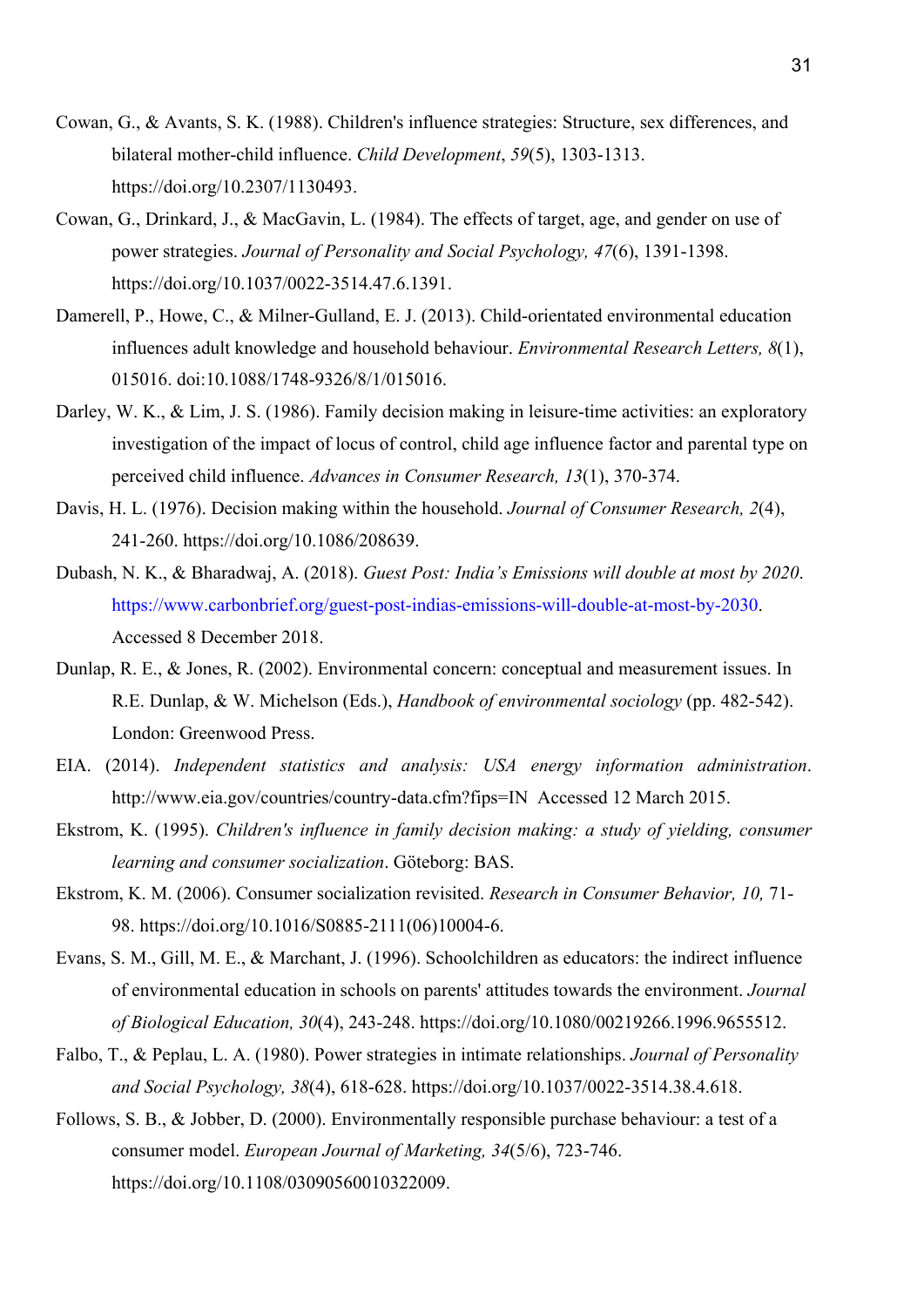- Fornell, C., & Larcker, D. F. (1981). Evaluating structural equation models with unobservable variables and measurement error. *Journal of Marketing Research, 18*(1), 39-50. https://doi.org/10.1177/002224378101800104.
- Foxman, E. R., Tansuhaj, P. S., & Ekstrom, K. M. (1989). Adolescents' influence in family purchase decisions: A socialization perspective. *Journal of Business Research, 18*(2), 159-172. https://doi.org/10.1016/0148-2963(89)90033-7.
- French, J. R., & Raven, B. (1959). The bases of social power. In D. Cartwright (Ed.), *Studies in social power* (pp.150-167). Ann Arbor: University of Michigan.
- Gentina, E., & Muratore, I. (2012). Environmentalism at home: The process of ecological resocialization by teenagers. *Journal of Consumer Behaviour, 11*(2), 162-169. https://doi.org/10.1002/cb.373.
- Gentina, E., & Singh, P. (2015). How national culture and parental style affect the process of adolescents' ecological resocialization. *Sustainability, 7*(6), 7581-7603. https://doi.org/10.3390/su7067581.
- Gotze, E., Prang, C., & Uhrovska, I. (2009). Children's impact on innovation decision making: a diary study. *European Journal of Marketing, 43*(1/2), 264-295. https://doi.org/10.1108/03090560910923328.
- Green Teacher. (2012). http://www.greenteacher.org/?page\_id=25 Accessed 20 May 2012.
- Grodzinska-Jurczak, M., Bartosiewicz, A., Twardowska, A., & Ballantyne, R. (2003). Evaluating the impact of a school waste education programme upon students', parents' and teachers' environmental knowledge, attitudes and behaviour. *International Research in Geographical and Environmental Education, 12*(2), 106-122. https://doi.org/10.1080/10382040308667521.
- Grønhøj, A. (2006). Communication about consumption: a family process perspective on 'green' consumer practices. *Journal of Consumer Behaviour: An International Research Review, 5*(6), 491-503. https://doi.org/10.1002/cb.198.
- Grønhøj, A. (2007). Green girls and bored boys? Adolescents' environmental consumer socialization. In K. M. Ekstrom, & B. Tufte (Eds.), *Children, media and consumption: On the front edge*  (pp.319-333). Göteborg: Nordicom.
- Grønhøj, A., & Thogersen, J. (2007, October). When action speaks louder than words: The effect of parenting on young consumers' pro-environmental behaviour. Presentation at The Nordic Consumer Policy Research Conference*,* Helsinki, Finland.
- Hair Jr, J. F., Hult, G. T. M., Ringle, C., & Sarstedt, M. (2017). *A primer on partial least squares structural equation modeling (PLS-SEM)* (2nd ed.). Thousand Oaks: Sage.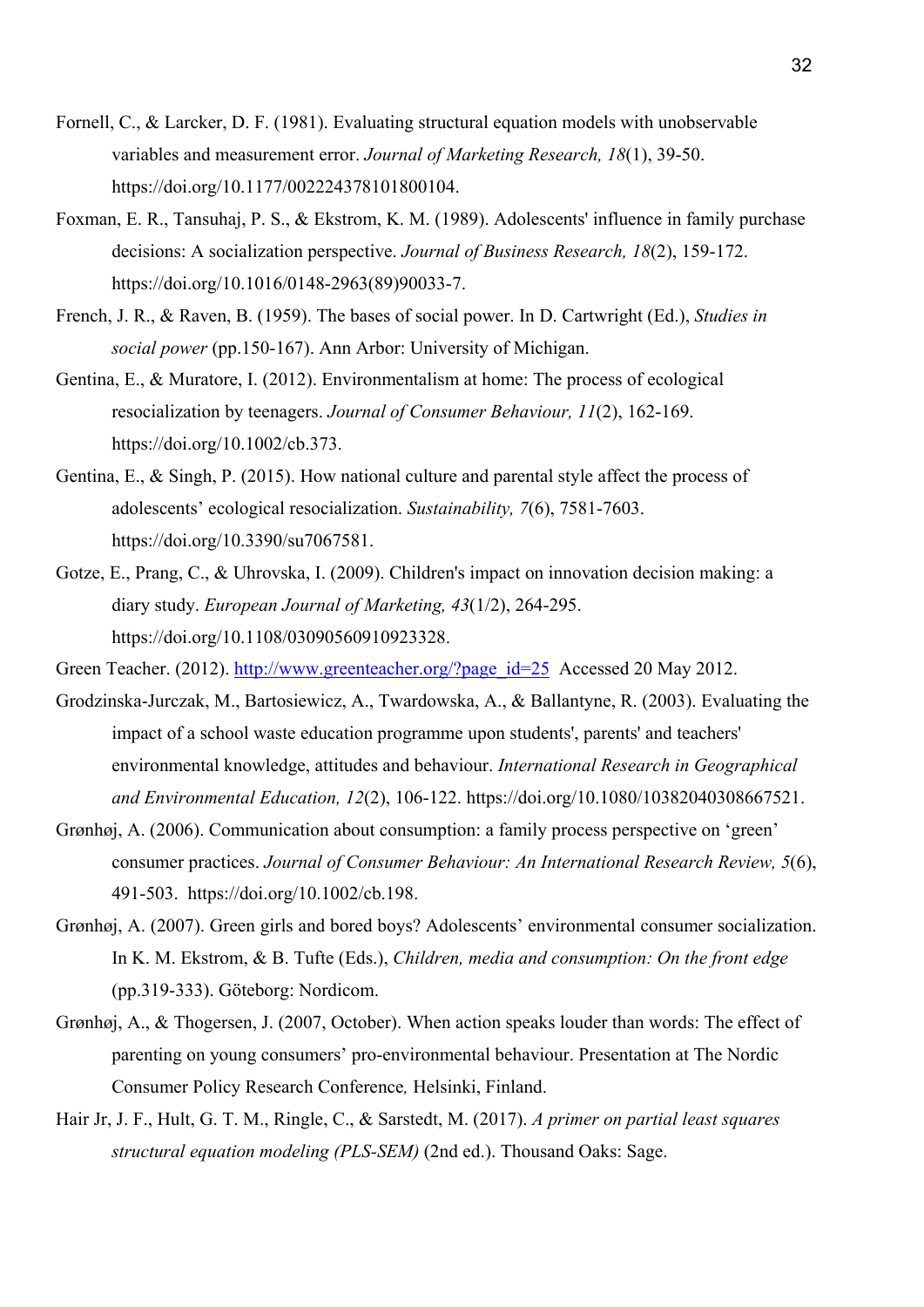- Hair, J. F., Ringle, C. M., & Sarstedt, M. (2011). PLS-SEM: Indeed a silver bullet. *Journal of Marketing Theory and Practice, 19*(2), 139-152. https://doi.org/10.2753/MTP1069- 6679190202.
- Hair, J. F., Sarstedt, M., Ringle, C. M., & Mena, J. A. (2012). An assessment of the use of partial least squares structural equation modeling in marketing research. *Journal of the Academy of Marketing Science, 40*(3), 414-433. https://doi.org/10.1007/s11747-011-0261-6.
- Hall, J., & Garma, R. (2000, Nov-Dec). Understanding influences of children on environmental purchases in Australia. Paper presentation at the Meeting of ANZMAC Visionary Marketing for the 21st Century: Facing the Challenge, Griffith University, Queensland, Australia.
- Henseler, J., Ringle, C. M., & Sarstedt, M. (2016). Testing measurement invariance of composites using partial least squares. *International Marketing Review, 33*(3)*,* 405-431. https://doi.org/10.1108/IMR-09-2014-0304.
- Ho, S. S., Liao, Y., & Rosenthal, S. (2015). Applying the theory of planned behavior and media dependency theory: Predictors of public pro-environmental behavioral intentions in Singapore. *Environmental Communication, 9*(1), 77-99. https://doi.org/10.1080/17524032.2014.932819.
- Hofstede, G. (2001). *Culture's consequences: Comparing values, behaviors, institutions and organizations across nations*. Thousand Oaks: Sage.
- Hopkins, K. (2005). Family communication: A catalyst for socially desired behaviours. *PRism, 3*(2), 1-15.
- Isildar, G.Y., & Yildirim, F. (2008). The effectiveness of environmental education on environmentally‐sensitive behaviours. *Education and Science, 33*, 13-25.
- Istead, L., & Shapiro, B. (2014). Recognizing the child as knowledgeable other: Intergenerational learning research to consider child-to-adult influence on parent and family ecoknowledge. *Journal of Research in Childhood Education, 28*(1), 115-127. https://doi.org/10.1080/02568543.2013.851751.
- Jain, P. C., & Bhatt, M. (2004). *Consumer behavior in Indian context*. New Delhi: S. Chand Publications.
- John, D. R. (1999). Consumer socialization of children: A retrospective look at twenty-five years of research. *Journal of Consumer Research, 26*(3), 183-213. https://doi.org/10.1086/209559.
- Kals, E., Schumacher, D., & Montada, L. (1999). Emotional affinity toward nature as a motivational basis to protect nature. *Environment and Behavior, 31*(2), 178-202. https://doi.org/10.1177/00139169921972056.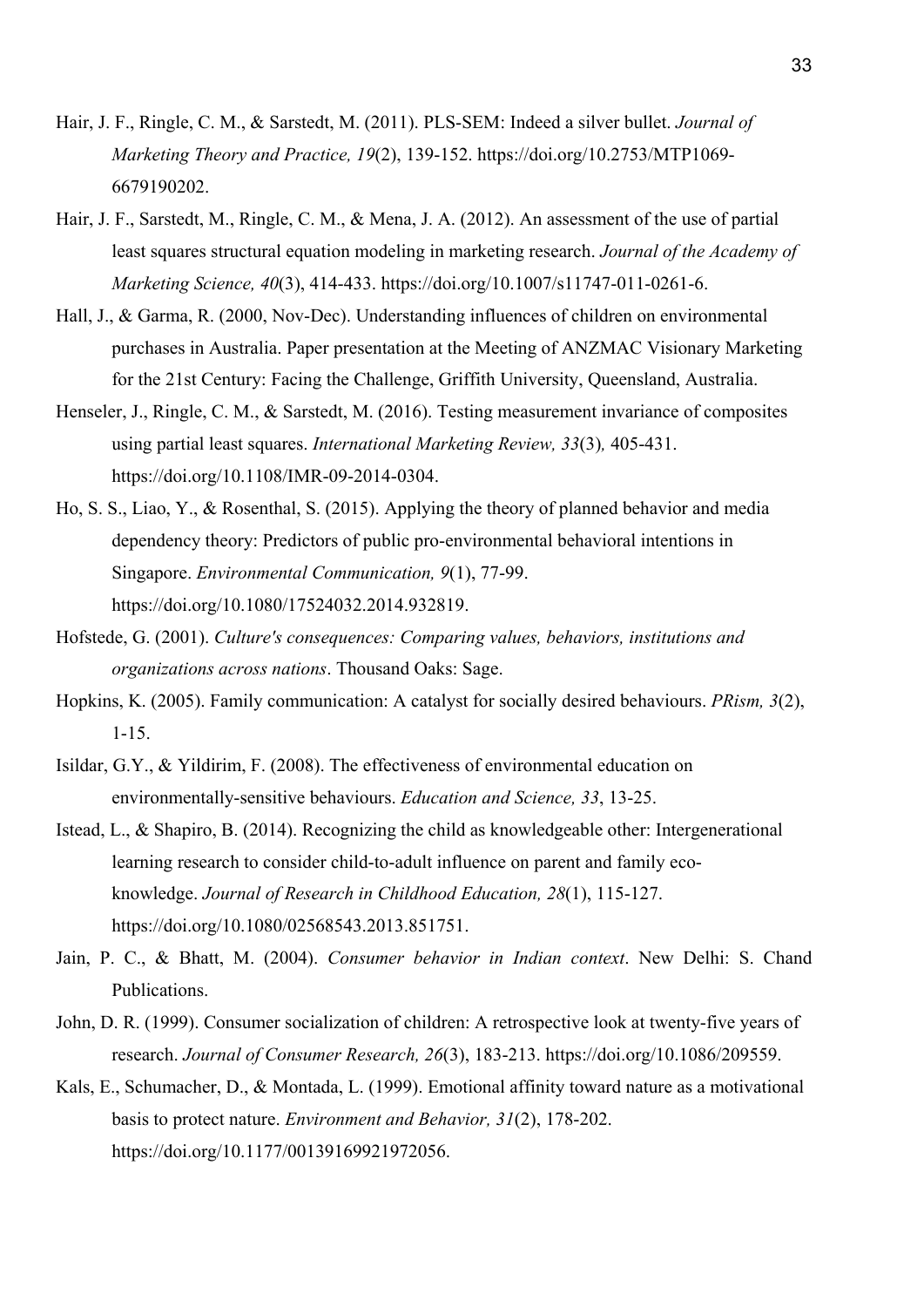- Kaur, P., & Singh, R. (2006). Children in family purchase decision making in India and the West: A review. *Academy of Marketing Science Review*, *8*(8), 1-30.
- Kerrane, B., & Hogg, M. (2011, October). How best to get their own way? Children's influence strategies within families. Paper presentation at Association for Consumer Research, St Louis, USA.
- Kerrane, B., Hogg, M. K., & Bettany, S. M. (2012). Children's influence strategies in practice: Exploring the co-constructed nature of the child influence process in family consumption. *Journal of Marketing Management, 28*(7-8), 809-835. https://doi.org/10.1080/0267257X.2012.698633.
- Kim, C., Lee, H., & Hall, K. (1991). A study of adolescents' power, influence strategy, and influence on family purchase decisions. *Marketing Theory Applications, 2*, 37-45.
- Kollmuss, A., & Agyeman, J. (2002). Mind the gap: why do people act environmentally and what are the barriers to pro-environmental behavior? *Environmental Education Research, 8*(3), 239- 260. https://doi.org/10.1080/13504620220145401.
- Larsson, B., Andersson, M., & Osbeck, C. (2010). Bringing environmentalism home: Children's influence on family consumption in the Nordic countries and beyond. *Childhood, 17*(1), 129- 147. https://doi.org/10.1177/0907568209351554.
- Leeming, F. C., Porter, B. E., Dwyer, W. O., Cobern, M. K., & Oliver, D. P. (1997). Effects of participation in class activities on children's environmental attitudes and knowledge. *The Journal of Environmental Education, 28*(2), 33-42. https://doi.org/10.1080/00958964.1997.9942821.
- Legault, L., & Pelletier, L. G. (2000). Impact of an environmental education program on students' and parents' attitudes, motivation, and behaviours. *Canadian Journal of Behavioural Science/Revue Canadienne des Sciences du Comportement, 32*(4), 243-250. https://doi.org/10.1037/h0087121.
- Maddox, P., Doran, C., Williams, I. D., & Kus, M. (2011). The role of intergenerational influence in waste education programmes: The THAW project. *Waste Management, 31*(12), 2590-2600. https://doi.org/10.1016/j.wasman.2011.07.023.
- McCambridge, J., De Bruin, M., & Witton, J. (2012). The effects of demand characteristics on research participant behaviours in non-laboratory settings: a systematic review. *PloS one, 7*(6). Article e39116. https://doi.org/10.1371/journal.pone.0039116.
- Moschis, G. P. (1985). The role of family communication in consumer socialization of children and adolescents. *Journal of Consumer Research, 11*(4), 898-913. https://doi.org/10.1086/209025.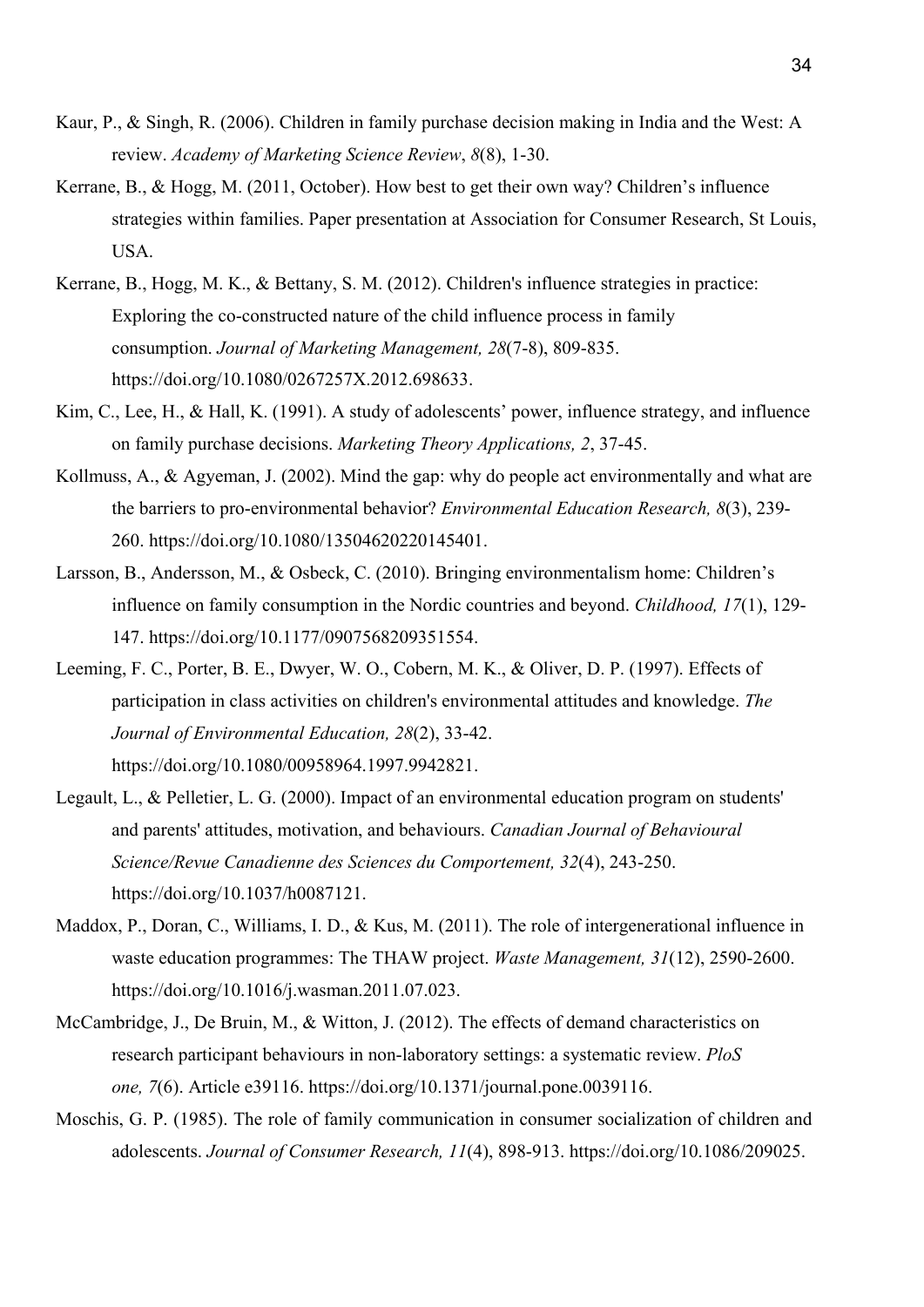- Moschis, G. P. (1987). *Consumer socialization: a life cycle perspective.* Washington: Lexington Books.
- Moschis, G. P. (2007). Life course perspectives on consumer behavior. *Journal of the Academy of Marketing Science, 35*(2), 295-307. https://doi.org/10.1007/s11747-007-0027-3.
- Nath, V., Kumar, R., Agrawal, R., Gautam, A., & Sharma, V. (2013). Consumer adoption of green products: Modeling the enablers. *Global Business Review, 14*(3), 453-470. https://doi.org/10.1177/0972150913496864.
- Niranjan, S., Sureender, S., & Rao, G. R. (1998). Family structure in India Evidence from NFHS. *Demography India, 27*(2), 287-300.
- Offermann, L. R., & Schrier, P. E. (1985). Social influence strategies: The impact of sex, role and attitudes toward power. *Personality and Social Psychology Bulletin, 11*(3), 286-300. https://doi.org/10.1177/0146167285113005.
- Palan, K. M., & Wilkes, R. E. (1997). Adolescent-parent interaction in family decision making. *Journal of Consumer Research, 24*(2), 159-169. https://doi.org/10.1086/209501.
- Pettinger, T. (2017). *Top CO2 polluters and highest per-capita*. https://www.economicshelp.org/blog/10296/economics/top-co2-polluters-highest-per-capita/ Accessed 08 December 2018.
- Preacher, K. J., & Hayes, A. F. (2008). Asymptotic and resampling strategies for assessing and comparing indirect effects in multiple mediator models. *Behavior Research Methods, 40*(3), 879-891. https://doi.org/10.3758/BRM.40.3.879.
- Rakotomamonjy, S. N., Jones, J. P. G., Razafimanahaka, J. H., Ramamonjisoa, B., & Williams, S. J. (2015). The effects of environmental education on children's and parents' knowledge and attitudes towards lemurs in rural Madagascar. *Animal Conservation, 18*(2), 157-166. https://doi.org/10.1111/acv.12153.
- Rao, N., McHale, J. P., & Pearson, E. (2003). Links between socialization goals and child-rearing practices in Chinese and Indian mothers. *Infant and Child Development: An International Journal of Research and Practice, 12*(5), 475-492. https://doi.org/10.1002/icd.341.
- Raval, V. V., & Martini, T. S. (2011). " Making the child understand:" Socialization of emotion in urban India. *Journal of Family Psychology, 25*(6), 847-856. https://doi.org/10.1037/a0025240.
- Rigdon, E. E. (2016). Choosing PLS path modeling as analytical method in European management research: A realist perspective. *European Management Journal, 34*(6), 598-605. https://doi.org/10.1016/j.emj.2016.05.006.
- Roland, A. (1988). *In search of self in India and Japan: Toward a cross-cultural psychology*. Princeton: University Press.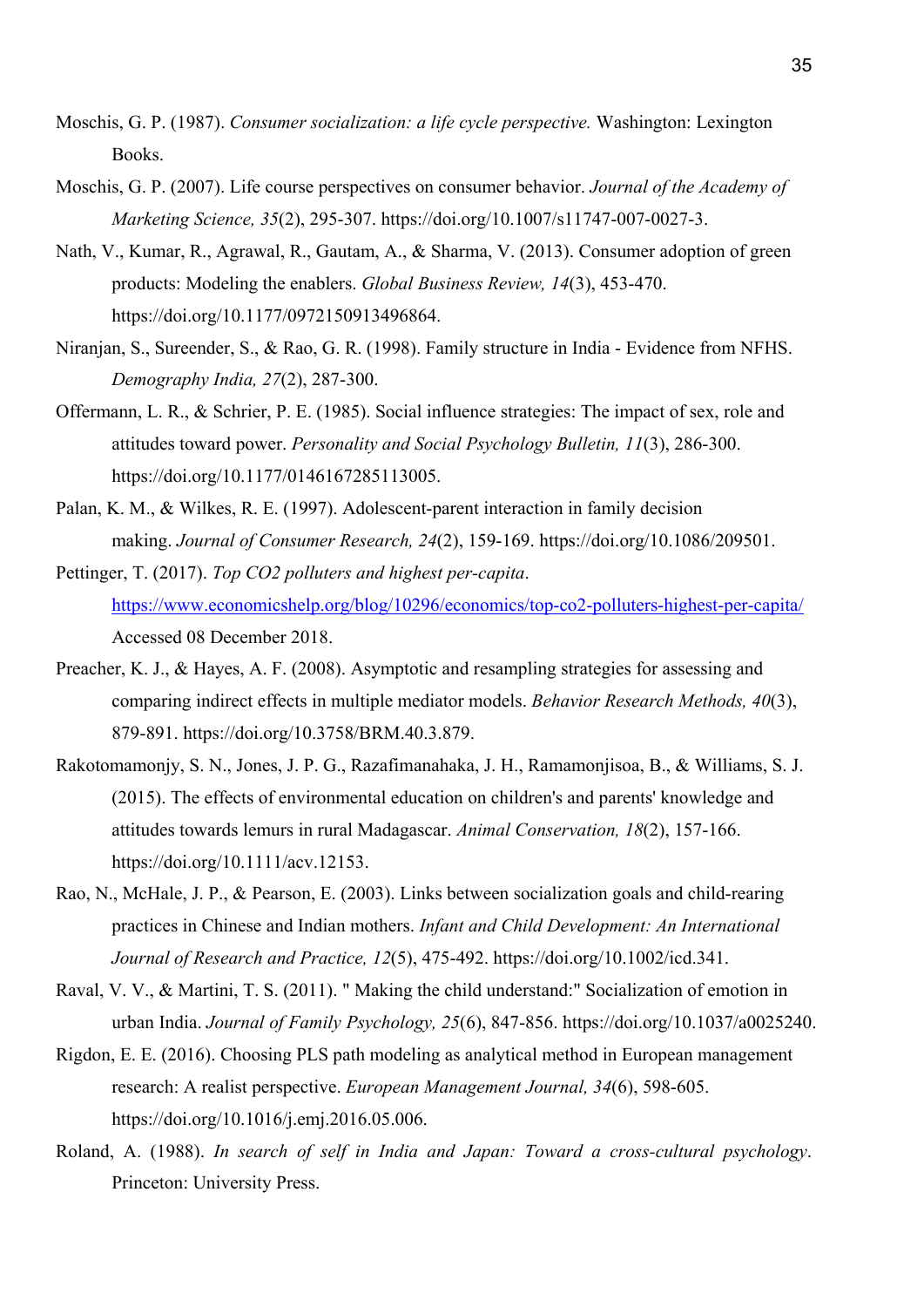- Sjoberg, L. (1989). Global change and human action: Psychological perspectives. *International Social Science Journal, 41*(3), 413-432.
- Smith, P. K., Cowie, H., & Blades, M. (2015). *Understanding children's development* (6th ed.). Chichester: Wiley, (Chapter 19).
- Sonowal, C. J. (2009). Environmental education in schools: The Indian scenario. *Journal of Human Ecology, 28*(1), 15-36. https://doi.org/10.1080/09709274.2009.11906215.
- Steg, L. (1999). *Verspilde energie?[Wasted energy?](SCP Report No. 126*). The Hague, the Netherlands: Social and Cultural Planning Office of the Netherlands.
- Stern, M. J., Powell, R. B., & Hill, D. (2014). Environmental education program evaluation in the new millennium: what do we measure and what have we learned? *Environmental Education Research, 20*(5), 581-611. https://doi.org/10.1080/13504622.2013.838749.
- Stern, P. C. (1992). Psychological dimensions of global environmental change. *Annual Review of Psychology, 43*(1), 269-302. https://doi.org/10.1146/annurev.ps.43.020192.001413.
- Strauss, A. L. (1952). The development and transformation of monetary meanings in the child. *American Sociological Review, 17*(3), 275-286. https://doi.org/10.2307/2088073.
- Takala, M. (1991). Environmental awareness and human activity. *International Journal of Psychology, 26*(5), 585-597. https://doi.org/10.1080/00207599108247146.
- UNESCO. (2018). *Global Action Programme on ESD*. https://en.unesco.org/gap/priority-actionareas Accessed 28 October 2018.
- Unicef. (2011). *Number of Adolescents Report of UN*. http://www.unicef.org/sowc2011/statistics.php Accessed 20 May 2012.
- Uzzell, D. (1994). *Adolescents as catalysts of environmental change (final report)*. European Commission Directorate General for Science Research and Development Joint Research Centre.

https://www.academia.edu/1131741/Children as Catalysts of Environmental Change

- Vaughan, C., Gack, J., Solorazano, H., & Ray, R. (2003). The effect of environmental education on schoolchildren, their parents, and community members: A study of intergenerational and intercommunity learning. *The Journal of Environmental Education, 34*(3), 12-21. 10.1080/00958960309603489.
- Volk, T. L., & Cheak, M. J. (2003). The effects of an environmental education program on students, parents, and community. *The Journal of Environmental Education, 34*(4), 12-25. https://doi.org/10.1080/00958960309603483.
- Ward, S. (1974). Consumer socialization. *Journal of Consumer Research, 1*(2), 1-14.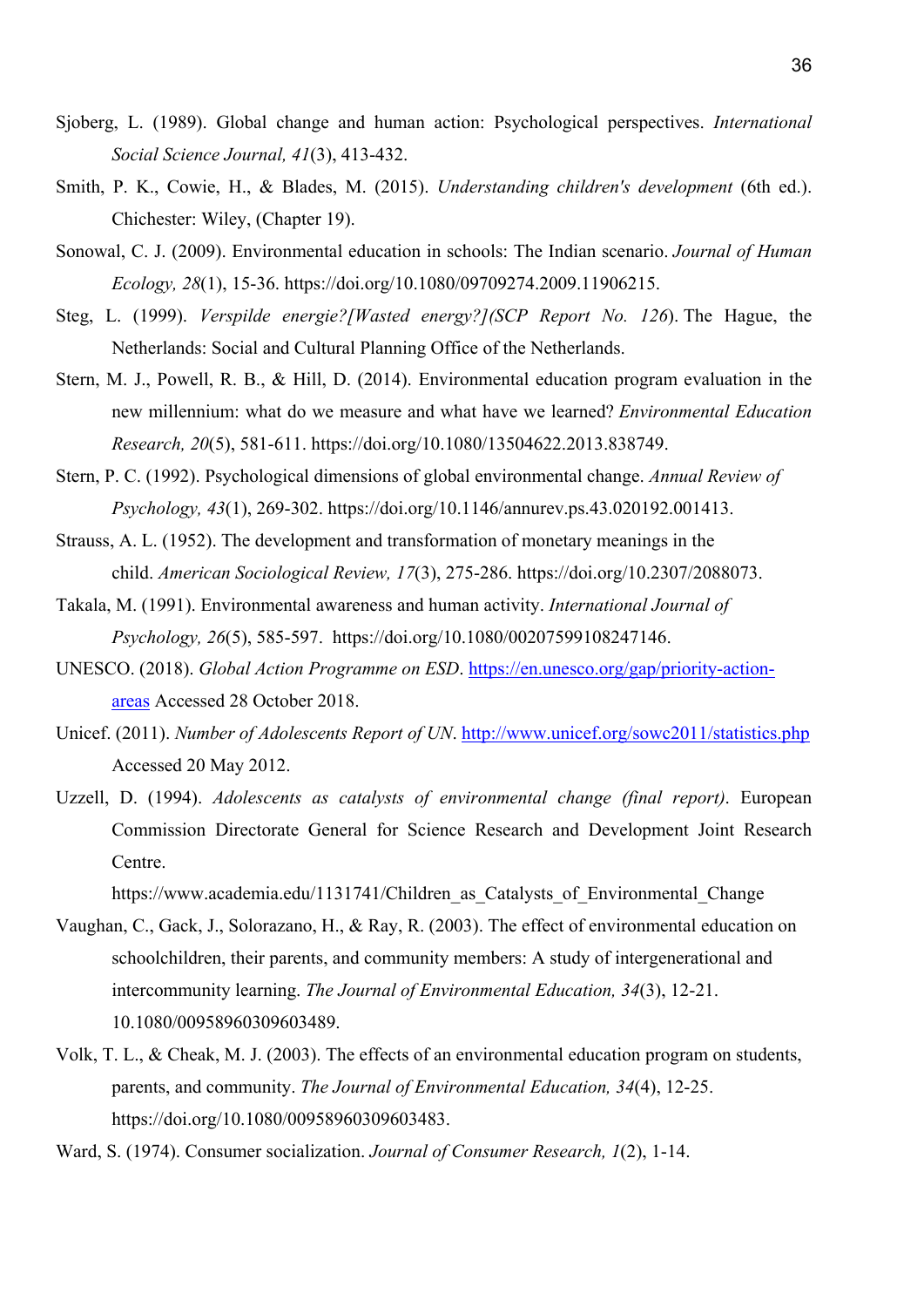- Ward, S., Wackman, D., & Wartella, E. (1977). The development of consumer informationprocessing skills: integrating cognitive development and family interaction theories. *Advances in Consumer Research, 4*(1),166-171.
- Watne, T. (2010). *Reciprocal consumer socialisation* [Doctoral dissertation, Swinburne University of Technology]. Swinburne Repository. https://researchbank.swinburne.edu.au/file/a242827a-355a-445f-a2a28f2a9a5b9d7a/1/Torgeir%20Watne%20Thesis.pdf
- Watne, T., & Brennan, L. (2009, January). Secondary consumer socialisation of adults. Paper presentation at the ANZMAC Conference, Melbourne, Australia.
- Watne, T., & Brennan, L. (2011). Behavioral change starts in the family: The role of family communication and implications for social marketing. *Journal of Nonprofit & Public Sector Marketing, 23*(4), 367-386. https://doi.org/10.1080/10495142.2011.623526.
- Watne, T., Lobo, A., & Brennan, L. (2011). Children as agents of secondary socialisation for their parents. *Young Consumers, 12*(4), 285-294. https://doi.org/10.1108/17473611111185841.
- Weigel, R. H. (1983). Environmental attitudes and the prediction of behavior. In N. R. Feimer, & E. S. Geller (Eds.), *Environmental psychology: Directions and perspectives* (pp. 257-287). New York: Praeger.
- Williams, L. A., & Burns, A. C. (2000). Exploring the dimensionality of children's direct influence attempts. *Advances in Consumer Research, 27*(1), 64-71.
- Woolam, T. C., Griffiths, A. J., & Williams, K. P. (2006, March). Do children take the recycling message home from school? Paper presentation at the 21st Solid Waste Technology and Management Conference, Philadelphia, USA.
- Yang, Z., Kim, C., Laroche, M., & Lee, H. (2014). Parental style and consumer socialization among adolescents: A cross-cultural investigation. *Journal of Business Research, 67*(3), 228-236. https://doi.org/10.1016/j.jbusres.2013.05.008.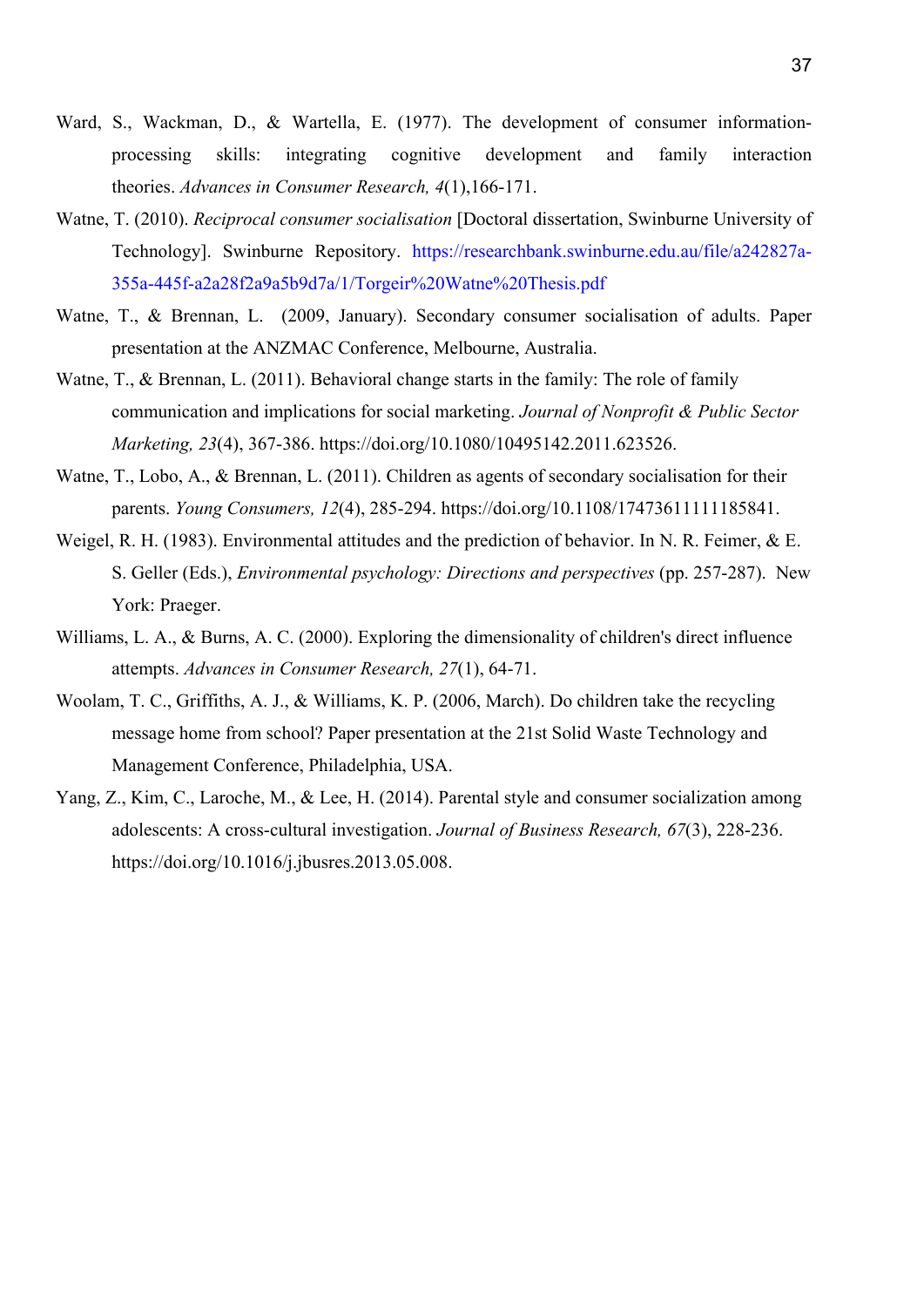Fig.1 Conceptual model



Measured from Parents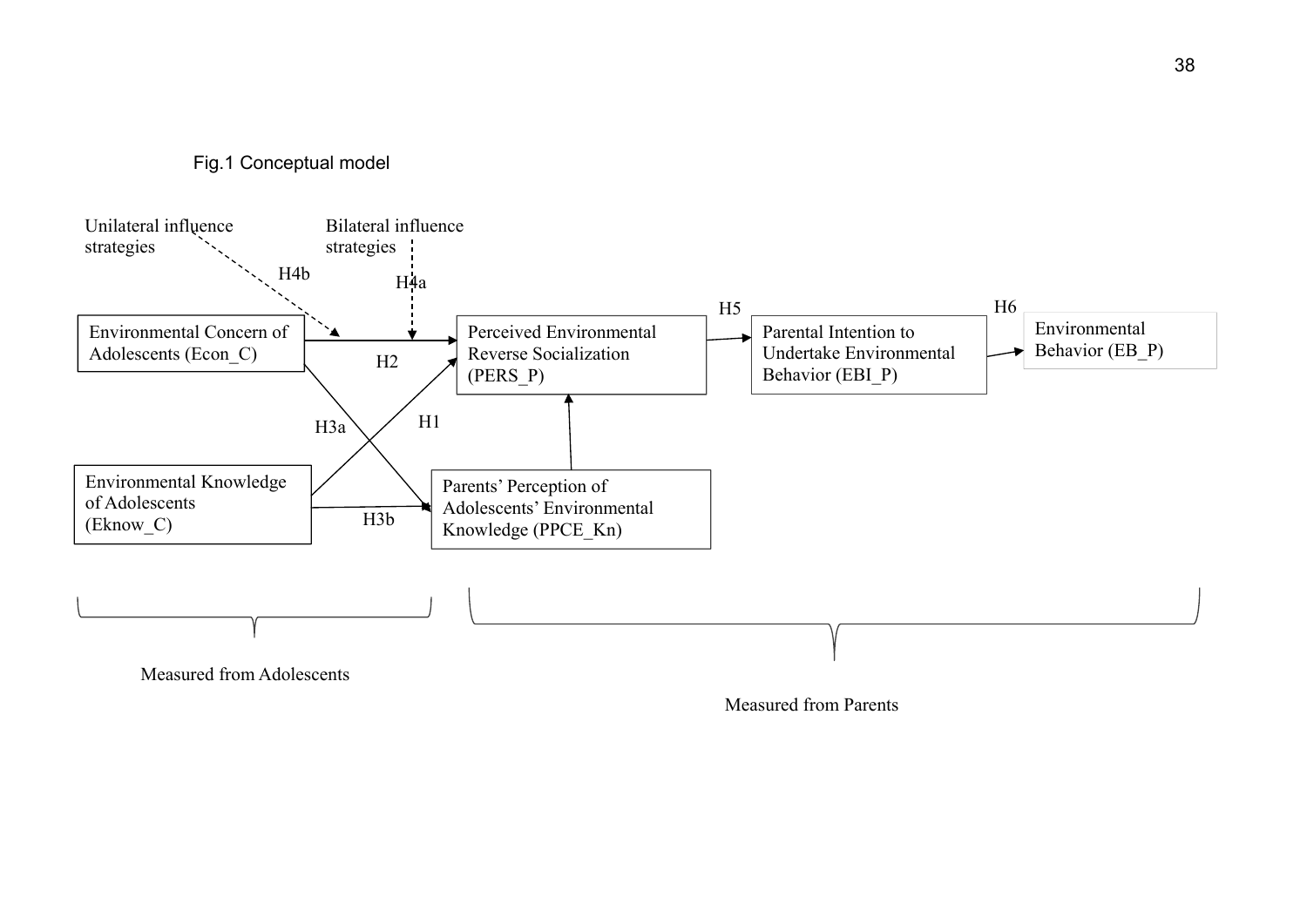|                | No. of<br>items | <b>PERS</b><br>P | EBI P    | EB P     | Econ<br>$\mathbf C$ | IS Bi | IS Un    | <b>PPCE</b><br>Kn | <b>CR</b> | CA    | <b>AVE</b> | Mean   | <b>SD</b> |
|----------------|-----------------|------------------|----------|----------|---------------------|-------|----------|-------------------|-----------|-------|------------|--------|-----------|
| <b>PERS P</b>  | 8               | 0.754            |          |          |                     |       |          |                   | 0.913     | 0.891 | 0.568      | 4.124  | 0.327     |
| EBI P          | 4               | 0.292            | 0.709    |          |                     |       |          |                   | 0.801     | 0.770 | 0.503      | 3.556  | 0.390     |
| $EB_P$         | 9               | 0.241            | 0.502    | 0.723    |                     |       |          |                   | 0.907     | 0.884 | 0.523      | 3.734  | 0.487     |
| Econ C         | 3               | 0.274            | 0.366    | 0.365    | 0.737               |       |          |                   | 0.778     | 0.790 | 0.543      | 4.1124 | 0.347     |
| $IS$ $Bi$      | $\overline{2}$  | 0.169            | 0.074    | 0.118    | 0.202               | 0.740 |          |                   | 0.707     | 0.674 | 0.546      | 3.1228 | 0.594     |
| IS Uni         | 4               | $-0.163$         | $-0.254$ | $-0.315$ | $-0.390$            | 0.049 | 0.749    |                   | 0.836     | 0.749 | 0.561      | 2.7302 | 0.569     |
| <b>PPCE Kn</b> | $\overline{4}$  | 0.523            | 0.304    | 0.207    | 0.219               | 0.159 | $-0.209$ | 0.737             | 0.826     | 0.723 | 0.544      | 3.89   | 0.567     |

Table 1 Convergent, discriminant validity measures, means and standard deviations of the scale items

The diagonal elements are the square root of the AVE

PERS P: Perceived Environmental Reverse Socialization (measured from Parent)

EBI\_P: Pro-Environmental Behaviour Inclination (measured from Parent)

EB\_P: Pro-Environmental Behaviour (measured from Parent)

Econ\_C: Environmental Concern of Adolescent (measured from Adolescent)

IS\_Bi: Bilateral Influence Strategy (measured from Adolescent)

IS\_Uni: Unilateral Influence Strategy (measured from Adolescent)

PPCE\_Kn: Parent Perception of Adolescent's Environmental Knowledge (measured from Parent)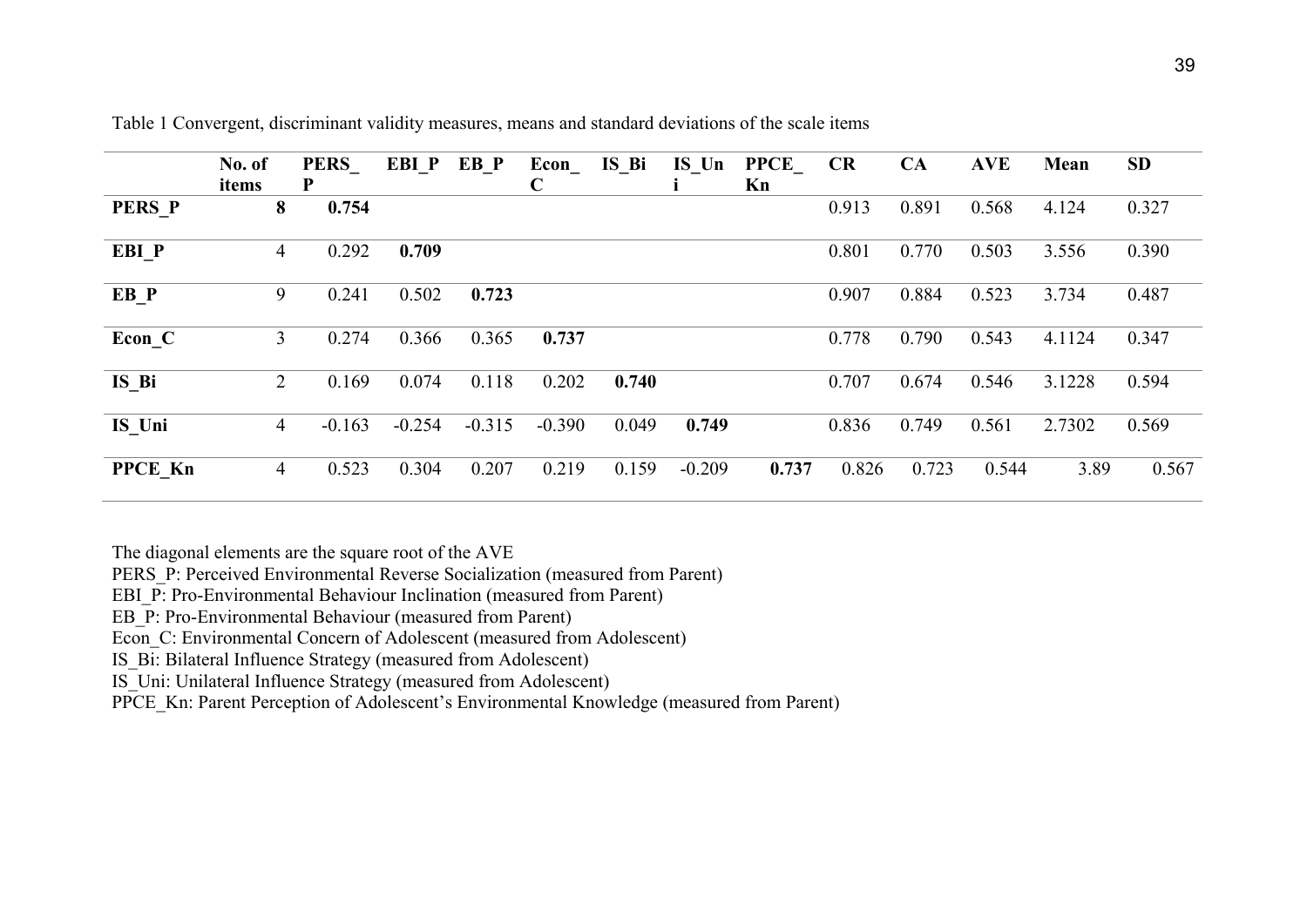Table 2 Model fit criteria

|                | R             | $\mathbf{\Omega}$ | <b>SRMR</b> |       |
|----------------|---------------|-------------------|-------------|-------|
|                | <b>Square</b> | square            |             |       |
| <b>PERS P</b>  | 0.304         | 0.169             |             |       |
| EBI P          | 0.096         | 0.044             |             | 0.063 |
| EB P           | 0.262         | 0.131             |             |       |
| <b>PPCE Kn</b> | 0.056         | 0.025             |             |       |

Table 3 Path analysis results

|           | Relationship                 | Path<br>Coefficient | Value | Sig.  | 95% Confidence<br>intervals | <b>Support</b> |
|-----------|------------------------------|---------------------|-------|-------|-----------------------------|----------------|
| H1        | Eknow $C \rightarrow PERS$ P | 0.067               | 1.441 | 0.150 | $[-0.024, 0.159]$           | N <sub>o</sub> |
| H2        | Econ $C \rightarrow PERS$ P  | 0.180               | 3.433 | 0.001 | [0.074, 0.280]              | Yes            |
| <b>H5</b> | PERS $P \rightarrow EBI$ P   | 0.310               | 6.064 | 0.000 | [0.209, 0.412]              | Yes            |
| H6.       | EBI $P \rightarrow EB$ P     | 0.471               | 9.986 | 0.000 | [0.378, 0.563]              | Yes            |

Table 4a Mediation analysis testing stage 1

| Relationship                                   | Path        | <b>T-Value</b> | $P-$          | 95% Confidence          | <b>Suppor</b>  |
|------------------------------------------------|-------------|----------------|---------------|-------------------------|----------------|
|                                                | Coefficient |                | <b>Values</b> | intervals               |                |
| Econ $C \rightarrow$ PPCE Kn                   | 0.217       | 4.229          | 0.000         | [0.121, 0.328]          | Yes            |
| Eknow $C \rightarrow$ PPCE Kn                  | 0.084       | 1.413          |               | $0.158$ [-0.034, 0.197] | N <sub>0</sub> |
| <b>PPCE <math>Kn \rightarrow PERS</math> P</b> | 0.471       | 11.096         | 0.000         | [0.388, 0.555]          | Yes            |

Table 4b Mediation analysis testing, direct and indirect effect

| <b>Hypothesi</b><br>s | Relationship                    |                    | Coefficien | <b>T-</b><br>Value | 95%<br>Confidence<br>intervals | Suppor         |
|-----------------------|---------------------------------|--------------------|------------|--------------------|--------------------------------|----------------|
| H <sub>3</sub>        | Econ $C \rightarrow PERS$ P     | Direct<br>Effect   | 0.180      | 3.433              | [0.074, 0.280]                 | Yes            |
|                       |                                 | Indirect<br>Effect | 0.102      | 3.774              | [0.055, 0.164]                 |                |
| H <sub>3</sub>        | Eknow $C \rightarrow$<br>PERS P | Direct<br>Effect   | 0.067      | 1.441              | $[-0.024, 0.159]$              | N <sub>o</sub> |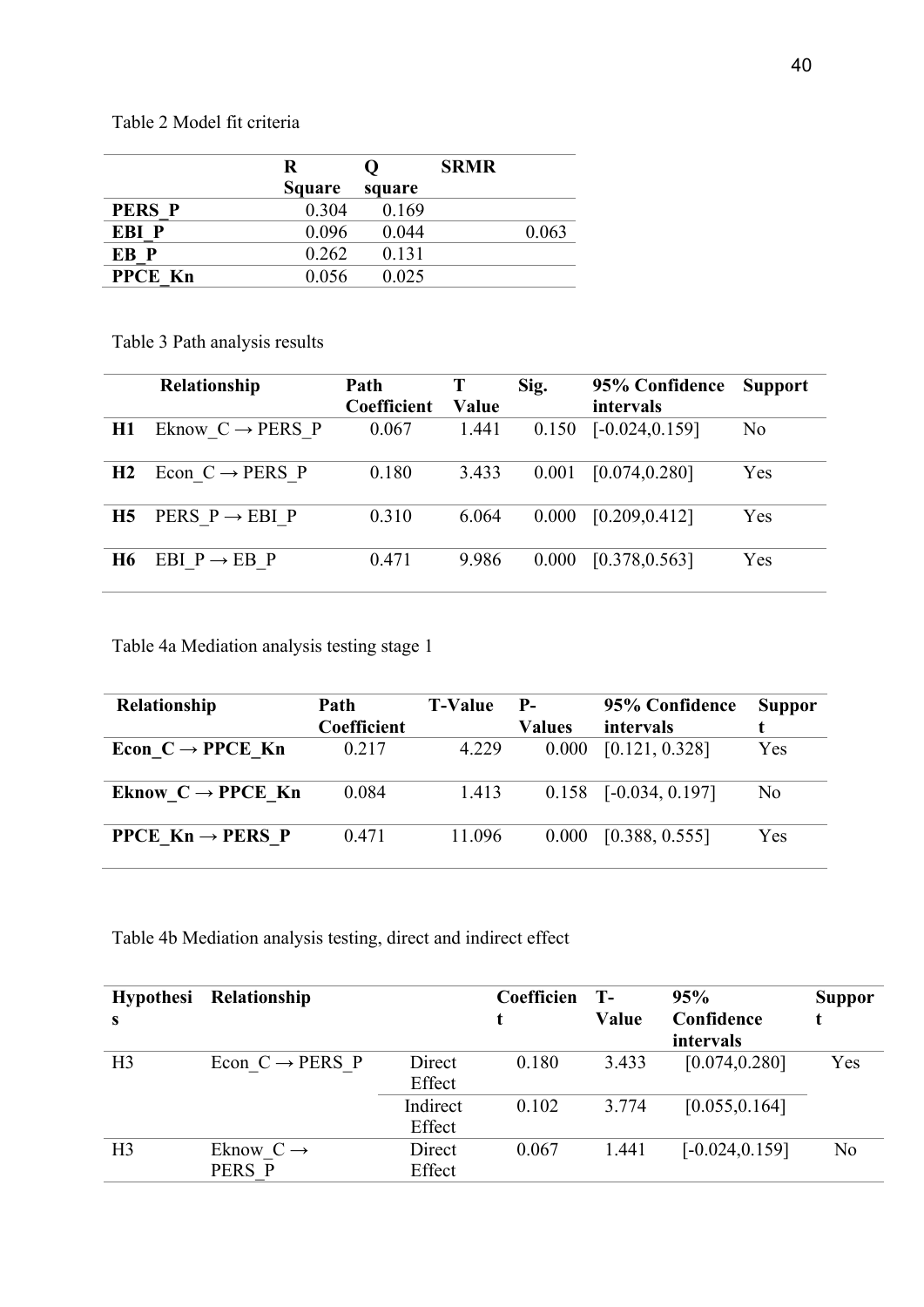| . .<br>$\sim$ | $\sim$ | $\blacksquare$<br>1.771 | $-1$<br>. . |  |
|---------------|--------|-------------------------|-------------|--|
|               |        |                         |             |  |

Table 5 Moderation analysis

| <b>Hypot</b><br>hesis | <b>Moderation relationship</b>       | Path<br>coeffi<br>cient | T<br>Value | P<br>Value | 95%<br>Confidence<br>intervals | <b>Suppor</b><br>t level |
|-----------------------|--------------------------------------|-------------------------|------------|------------|--------------------------------|--------------------------|
| H <sub>4a</sub>       | IS Bi * Econ $C \rightarrow PERS$ P  | 0.218                   | 1.927      | 0.054      | $[-0.042, 0.165]$              | $Yes*$                   |
| H <sub>4a</sub>       | IS Bi *Eknow $C \rightarrow PERS$ P  | 0.023                   | 0.447      | 0.665      | $[-0.055, 0.143]$              | N <sub>o</sub>           |
| H4b                   | IS Uni *Econ $C \rightarrow PERS$ P  | $-0.036$                | 0.224      | 0.827      | $[-0, 298, 0.351]$             | N <sub>o</sub>           |
| H <sub>4</sub> b      | IS Uni *Eknow $C \rightarrow PERS$ P | $-0.034$                | 0.770      | 0.441      | $[-0.084, 0.101]$              | N <sub>o</sub>           |

\*significant at  $p < 0.1$  level

Table 6a Serial mediation: Direct effect of environmental concern of adolescent on inclination to undertake pro-environmental behavior of parents

| <b>Effect</b> | SE     |        | D      | <b>LLCI</b> | ULCI   |
|---------------|--------|--------|--------|-------------|--------|
| 0.3917        | 0.0645 | 6.0759 | 0.0000 | 0.2649      | 0.5184 |

Table 6b Serial mediation: Indirect effects of environmental concern of adolescent on inclination to undertake pro-environmental behavior of parents

| <b>Effect</b> / model paths                                     | <b>Effect</b> | <b>Boot</b> | <b>BootLLCI BootULCI</b> |        |
|-----------------------------------------------------------------|---------------|-------------|--------------------------|--------|
|                                                                 |               | <b>SE</b>   |                          |        |
| <b>Total Effects</b>                                            | 0.1212        | 0.0364      | 0.0565                   | 0.1989 |
| Econ $C \rightarrow$ PPCE $Kn \rightarrow$ EBI P                | 0.0427        | 0.0183      | 0.0114                   | 0.0828 |
| Econ $C \rightarrow$ PPCE Kn $\rightarrow$ PERS P $\rightarrow$ | 0.0146        | 0.0080      | 0.0017                   | 0.0326 |
| EBI P                                                           |               |             |                          |        |
| Econ $C \rightarrow PERS$ $P \rightarrow EBI$ P                 | 0.0292 0.0159 |             | 0.0030                   | 0.0653 |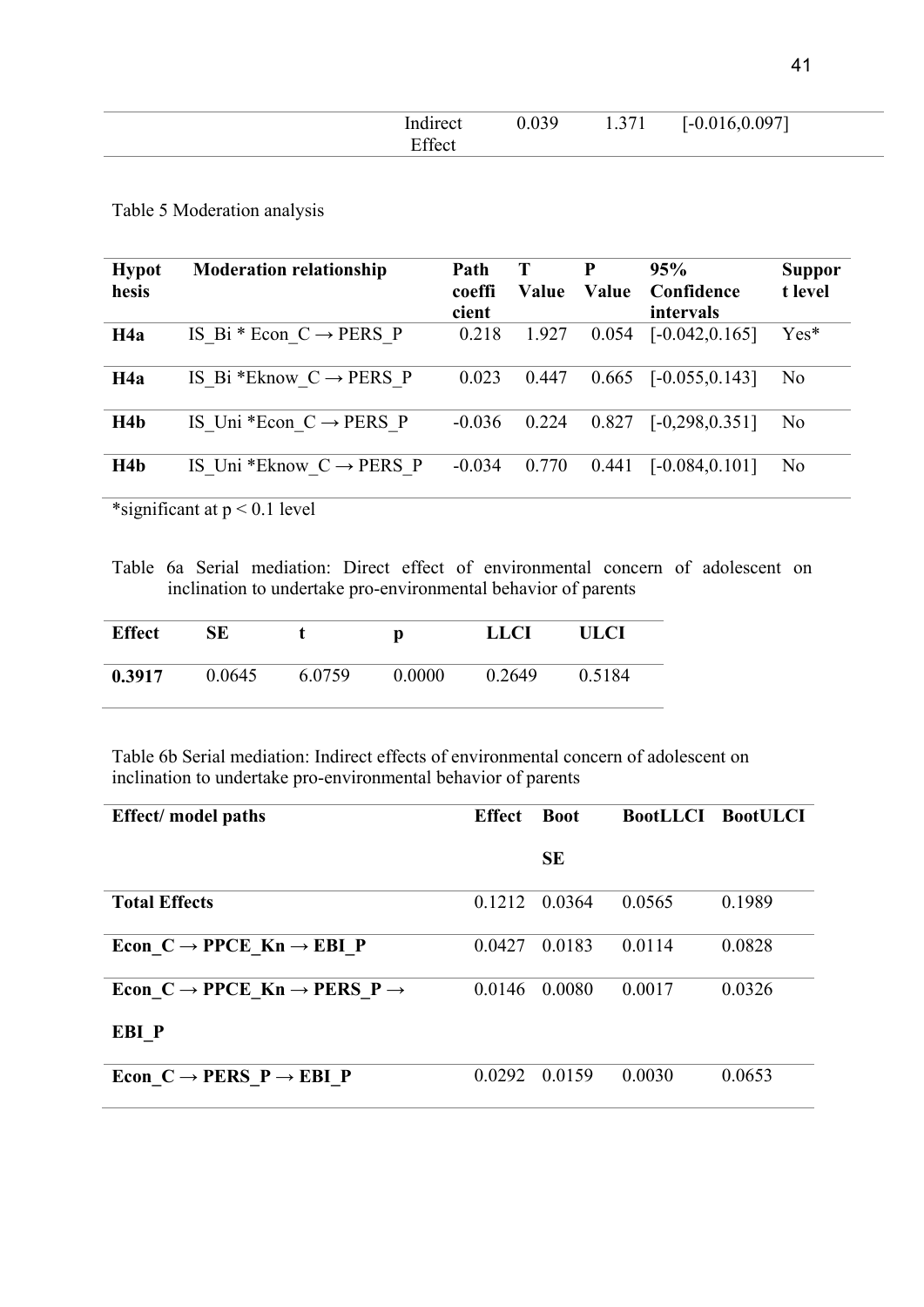|                  | Hypothesis Description                                                                                                                                                                        | Result                  |
|------------------|-----------------------------------------------------------------------------------------------------------------------------------------------------------------------------------------------|-------------------------|
| H1               | Objective environmental knowledge of the adolescent<br>positively influences environmental reverse socialization of<br>parents.                                                               | <b>Not</b><br>supported |
| H <sub>2</sub>   | Environmental concern of the adolescent positively influences<br>environmental reverse socialization of parents.                                                                              | Supported               |
| H <sub>3</sub> a | Parents' perception of their adolescent's environmental<br>knowledge mediates the impact of the adolescent's<br>environmental concern on environmental reverse socialization<br>of parents.   | Supported               |
| H3b              | Parents' perception of their adolescent's environmental<br>knowledge mediates the impact of the adolescent's<br>environmental knowledge on environmental reverse<br>socialization of parents. | <b>Not</b><br>supported |
| H <sub>4a</sub>  | Adolescents' use of bilateral influence strategy positively<br>influence<br>environmental<br>their<br>moderates<br>on<br>reverse<br>socialization of parents.                                 | Partially<br>supported  |
| H <sub>4</sub> b | Adolescents' use of unilateral influence strategy negatively<br>their influence<br>moderates<br>environmental<br>on<br>reverse<br>socialization of parents.                                   | Not<br>supported        |
| H <sub>5</sub>   | Parents' environmental reverse socialization positively<br>influences their intention to undertake pro-environmental<br>behavior.                                                             | Supported               |
| H <sub>6</sub>   | Parents' intention to behave in a pro-environmental way<br>positively relates to their actual environmental behavior.                                                                         | Supported               |

# Table 7 Statistical support for the hypotheses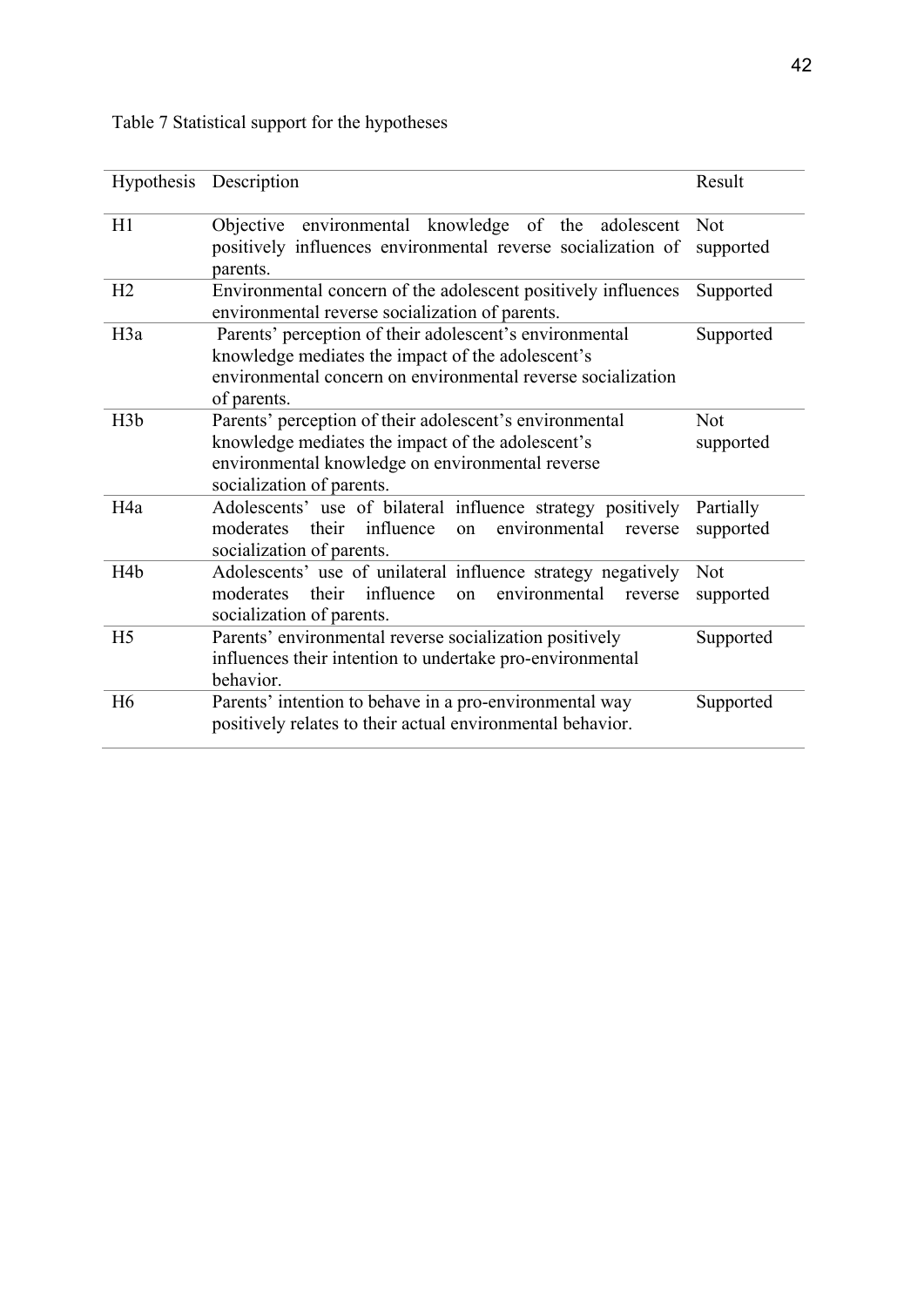Appendix A. Scale items used in the research

| N <sub>o</sub>          | Construct                                    | Items                                                                                                                      | Loading |
|-------------------------|----------------------------------------------|----------------------------------------------------------------------------------------------------------------------------|---------|
| $\mathbf{1}$            | Adolescent                                   | I want to participate in helping the environment.                                                                          | 0.758   |
|                         | environmental<br>concern                     | I will prefer to live in harmony with nature to<br>survive.                                                                | 0.621   |
|                         |                                              | By destroying the nature we destroy ourselves.                                                                             | 0.818   |
| $\overline{2}$          | Unilateral influence                         | I pleaded or begged him/her to agree with me.                                                                              | 0.710   |
|                         | strategy                                     | I told my father/mother what I wanted. I just stated<br>my needs.                                                          | 0.726   |
|                         |                                              | I made him/her feel guilty in hopes to have him/her<br>agree with me.                                                      | 0.827   |
|                         |                                              | I appealed to his/her love and affection to me.                                                                            | 0.750   |
| 3                       | <b>Bilateral</b><br>influence<br>strategy    | I tried to negotiate something agreeable to both of<br>us.                                                                 | 0.824   |
|                         |                                              | I explained the reasons for my choice.                                                                                     | 0.726   |
|                         |                                              |                                                                                                                            |         |
| $\overline{\mathbf{4}}$ | Parent's perception<br>of their adolescent's | I believe my adolescent knows a lot about<br>environmental issues.                                                         | 0.760   |
|                         | environmental<br>knowledge                   | environmental<br>My<br>adolescent<br>has<br>good<br>understanding.                                                         | 0.736   |
|                         |                                              | My adolescent is getting good exposure to<br>understand environmental issues.                                              | 0.782   |
|                         |                                              | My adolescent knows more than me about<br>environmental issues.                                                            | 0.678   |
|                         |                                              |                                                                                                                            |         |
| 5                       | Perceived<br>environmental                   | I believe I have learnt a lot from my adolescent<br>about environmental issues.                                            | 0.684   |
|                         | reverse socialization                        | My adolescent teaches me about the impact of my<br>behaviour on environment.                                               | 0.749   |
|                         |                                              | Because of my adolescent I have developed an<br>understanding of the importance of environmental<br>issues surrounding us. | 0.783   |
|                         |                                              | Because of my adolescent I have become more<br>concerned about the environment now.                                        | 0.798   |
|                         |                                              | Because of my adolescent I now feel more deeply<br>for the environment.                                                    | 0.754   |
|                         |                                              | My adolescent makes me rethink about my actions<br>towards the environment.                                                | 0.773   |
|                         |                                              | Because of my adolescent I have become more<br>conscious about environment protection.                                     | 0.726   |
|                         |                                              | adolescent's views have changed<br>My<br>my<br>behaviour towards being more pro-environmental.                             | 0.756   |
|                         |                                              |                                                                                                                            |         |
| 6                       | Parent's                                     | I intend to recycle papers and glass to reduce the                                                                         | 0.767   |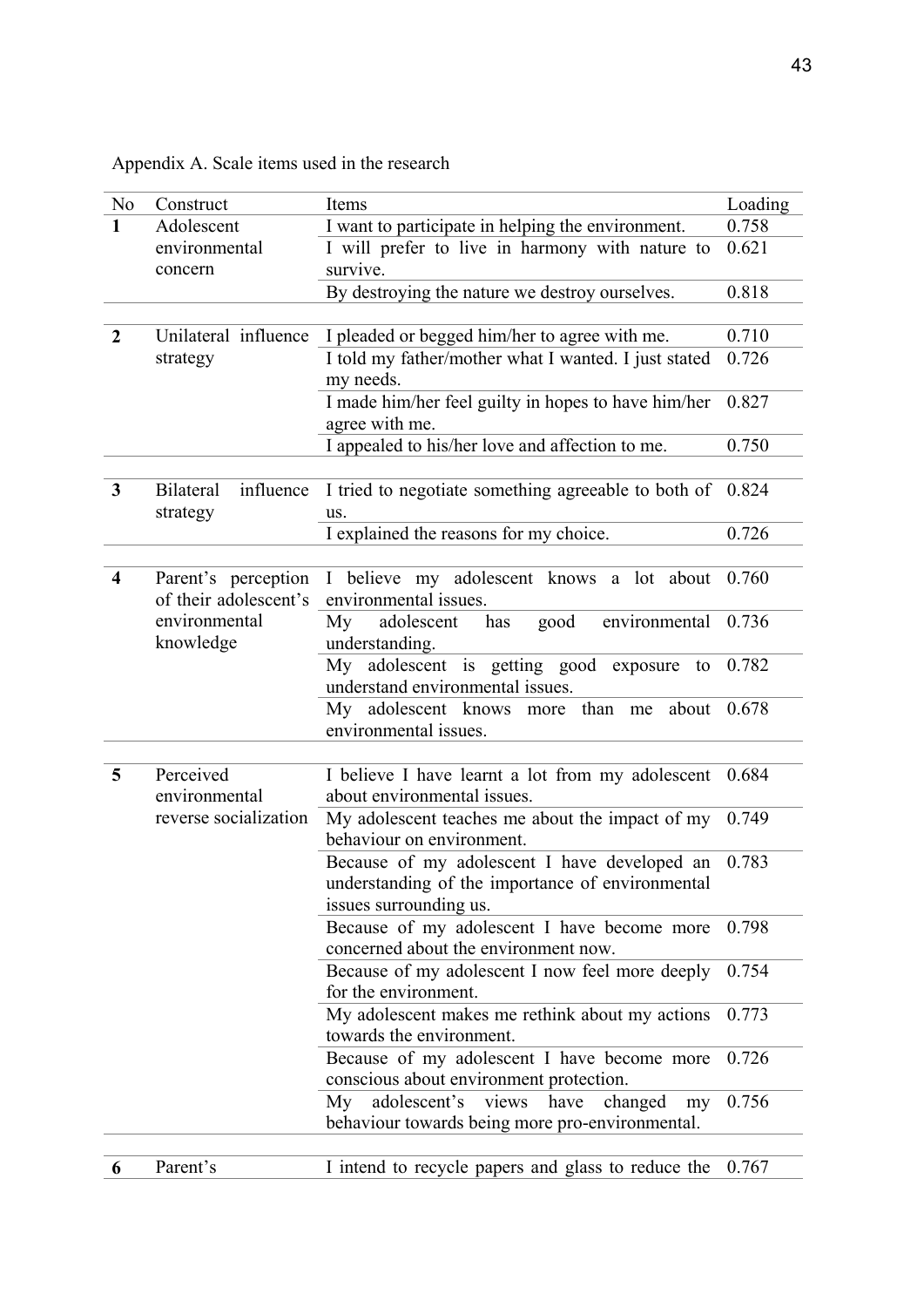|   | environmental | waste going into landfills.                            |       |  |  |  |  |  |
|---|---------------|--------------------------------------------------------|-------|--|--|--|--|--|
|   | inclination   | I intend to save electricity as it saves the           | 0.782 |  |  |  |  |  |
|   |               | environment.                                           |       |  |  |  |  |  |
|   |               | I intend to use public transport to reduce pollution.  | 0.762 |  |  |  |  |  |
|   |               | I intend to reduce the waste of water as it is a       | 0.670 |  |  |  |  |  |
|   |               | scarce resource.                                       |       |  |  |  |  |  |
|   |               |                                                        |       |  |  |  |  |  |
| 7 | Parent's      | I try to save energy.                                  | 0.758 |  |  |  |  |  |
|   | environmental | I use energy saving bulbs.                             | 0.828 |  |  |  |  |  |
|   | behaviour     | I switch off electrical appliances when not in use.    | 0.829 |  |  |  |  |  |
|   |               | I sell empty bottles and used papers to kabadi wala.   | 0.766 |  |  |  |  |  |
|   |               | When possible I use public transport or walk.          | 0.728 |  |  |  |  |  |
|   |               | I walk rather than driving to a store that is close to | 0.684 |  |  |  |  |  |
|   |               | my house.                                              |       |  |  |  |  |  |
|   |               | I close the tap while brushing my teeth.               | 0.652 |  |  |  |  |  |
|   |               | I use a bucket instead of a shower to take a bath.     | 0.782 |  |  |  |  |  |
|   |               | I look for energy rating before buying electronics.    | 0.787 |  |  |  |  |  |
|   |               |                                                        |       |  |  |  |  |  |